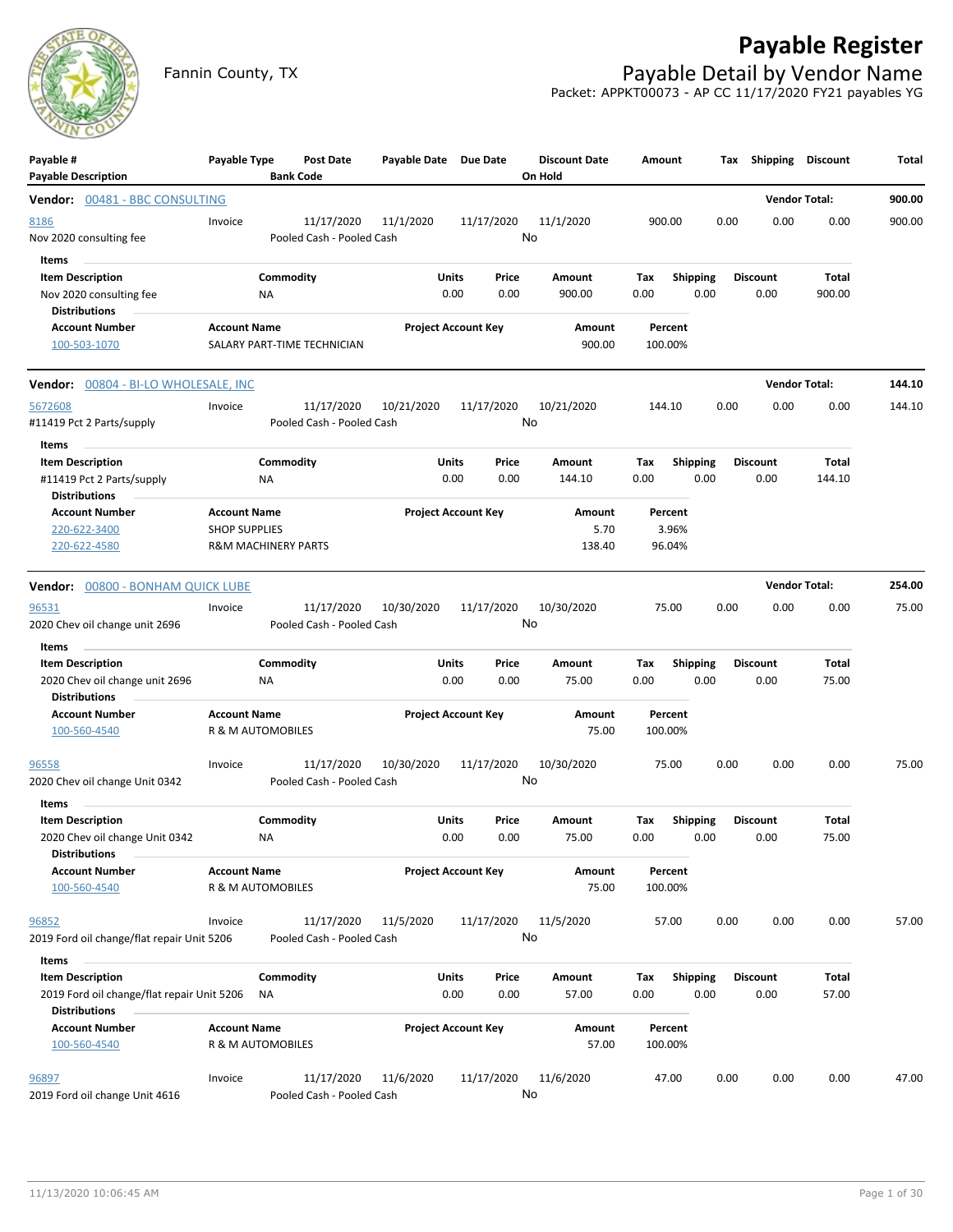| <b>Payable Register</b>                                                                      |                                             |                        |                                         |                            |               |                  |                                 |             |                         |      |                         | Packet: APPKT00073 - AP CC 11/17/2020 FY21 payables YG |          |
|----------------------------------------------------------------------------------------------|---------------------------------------------|------------------------|-----------------------------------------|----------------------------|---------------|------------------|---------------------------------|-------------|-------------------------|------|-------------------------|--------------------------------------------------------|----------|
| Payable #<br><b>Payable Description</b>                                                      | Payable Type                                |                        | <b>Post Date</b><br><b>Bank Code</b>    | Payable Date Due Date      |               |                  | <b>Discount Date</b><br>On Hold | Amount      |                         |      | Tax Shipping Discount   |                                                        | Total    |
| Items                                                                                        |                                             |                        |                                         |                            |               |                  | Amount                          |             |                         |      |                         |                                                        |          |
| <b>Item Description</b><br>2019 Ford oil change Unit 4616<br><b>Distributions</b>            |                                             | Commodity<br><b>NA</b> |                                         |                            | Units<br>0.00 | Price<br>0.00    | 47.00                           | Tax<br>0.00 | Shipping<br>0.00        |      | <b>Discount</b><br>0.00 | Total<br>47.00                                         |          |
| <b>Account Number</b>                                                                        | <b>Account Name</b>                         |                        |                                         | <b>Project Account Key</b> |               |                  | Amount                          |             | Percent                 |      |                         |                                                        |          |
| 100-560-4540                                                                                 | R & M AUTOMOBILES                           |                        |                                         |                            |               |                  | 47.00                           |             | 100.00%                 |      |                         |                                                        |          |
| Vendor: 00443 - BORSERINE LAW                                                                |                                             |                        |                                         |                            |               |                  |                                 |             |                         |      |                         | <b>Vendor Total:</b>                                   | 1,172.50 |
| <b>INV0000615</b><br>FA-20-44571 CC Dst Ct                                                   | Invoice                                     |                        | 11/17/2020<br>Pooled Cash - Pooled Cash | 10/31/2020                 |               | 11/17/2020<br>No | 10/31/2020                      |             | 710.00                  | 0.00 | 0.00                    | 0.00                                                   | 710.00   |
| Items                                                                                        |                                             |                        |                                         |                            |               |                  |                                 |             |                         |      |                         |                                                        |          |
| <b>Item Description</b><br>FA-20-44571 CC Dst Ct<br><b>Distributions</b>                     |                                             | Commodity<br>ΝA        |                                         |                            | Units<br>0.00 | Price<br>0.00    | Amount<br>710.00                | Tax<br>0.00 | <b>Shipping</b><br>0.00 |      | <b>Discount</b><br>0.00 | Total<br>710.00                                        |          |
| <b>Account Number</b><br>100-435-4360                                                        | <b>Account Name</b>                         |                        | ATTORNEY FEES- CPS CASES                | <b>Project Account Key</b> |               |                  | Amount<br>710.00                |             | Percent<br>100.00%      |      |                         |                                                        |          |
| <b>INV0000664</b><br>FA-19-44524 Lingelbach Dst Ct - mediation                               | Invoice                                     |                        | 11/17/2020<br>Pooled Cash - Pooled Cash | 10/9/2020                  |               | 11/17/2020<br>No | 10/9/2020                       |             | 462.50                  | 0.00 | 0.00                    | 0.00                                                   | 462.50   |
| Items                                                                                        |                                             |                        |                                         |                            |               |                  |                                 |             |                         |      |                         |                                                        |          |
| <b>Item Description</b><br>FA-19-44524 Lingelbach Dst Ct - mediation<br><b>Distributions</b> |                                             | Commodity<br>NA        |                                         |                            | Units<br>0.00 | Price<br>0.00    | Amount<br>462.50                | Tax<br>0.00 | <b>Shipping</b><br>0.00 |      | <b>Discount</b><br>0.00 | Total<br>462.50                                        |          |
| <b>Account Number</b><br>100-435-4420                                                        | <b>Account Name</b>                         |                        | OTHER PROFESSIONAL SERV.                | <b>Project Account Key</b> |               |                  | Amount<br>462.50                |             | Percent<br>100.00%      |      |                         |                                                        |          |
| Vendor: 00416 - BRADFORD-WATSON CO.                                                          |                                             |                        |                                         |                            |               |                  |                                 |             |                         |      |                         | <b>Vendor Total:</b>                                   | 80.00    |
| 8102                                                                                         | Invoice                                     |                        | 11/17/2020                              | 11/9/2020                  |               | 11/17/2020       | 11/9/2020                       |             | 80.00                   | 0.00 | 0.00                    | 0.00                                                   | 80.00    |
| #475 Sheriff Reserve Bond #18259076                                                          |                                             |                        | Pooled Cash - Pooled Cash               |                            |               | No               |                                 |             |                         |      |                         |                                                        |          |
| Items                                                                                        |                                             |                        |                                         |                            |               |                  |                                 |             |                         |      |                         |                                                        |          |
| <b>Item Description</b><br>#475 Sheriff Reserve Bond #18259076                               |                                             | Commodity<br>NA        |                                         |                            | Units<br>0.00 | Price<br>0.00    | Amount<br>80.00                 | Tax<br>0.00 | Shipping<br>0.00        |      | <b>Discount</b><br>0.00 | Total<br>80.00                                         |          |
| <b>Distributions</b><br><b>Account Number</b><br>100-560-4800                                | <b>Account Name</b><br><b>BOND</b>          |                        |                                         | <b>Project Account Key</b> |               |                  | Amount<br>80.00                 |             | Percent<br>100.00%      |      |                         |                                                        |          |
| <b>Vendor: 00725 - BRANNAN, QUIENCY SMITH</b>                                                |                                             |                        |                                         |                            |               |                  |                                 |             |                         |      |                         | <b>Vendor Total:</b>                                   | 736.00   |
| INV0000613                                                                                   | Invoice                                     |                        | 11/17/2020                              | 10/26/2020                 |               | 11/17/2020       | 10/26/2020                      |             | 192.00                  | 0.00 | 0.00                    | 0.00                                                   | 192.00   |
| FA-20-44209 AC/AR Dst Ct<br>Items                                                            |                                             |                        | Pooled Cash - Pooled Cash               |                            |               | No               |                                 |             |                         |      |                         |                                                        |          |
| <b>Item Description</b>                                                                      |                                             | Commodity              |                                         |                            | Units         | Price            | Amount                          | Tax         | Shipping                |      | <b>Discount</b>         | Total                                                  |          |
| FA-20-44209 AC/AR Dst Ct<br><b>Distributions</b>                                             |                                             | NA                     |                                         |                            | 0.00          | 0.00             | 192.00                          | 0.00        | 0.00                    |      | 0.00                    | 192.00                                                 |          |
| <b>Account Number</b><br>100-435-4360                                                        | <b>Account Name</b>                         |                        | <b>ATTORNEY FEES- CPS CASES</b>         | <b>Project Account Key</b> |               |                  | Amount<br>192.00                |             | Percent<br>100.00%      |      |                         |                                                        |          |
| <b>INV0000633</b><br>CR-20-27275 Mahon Dst Ct                                                | Invoice                                     |                        | 11/17/2020<br>Pooled Cash - Pooled Cash | 10/28/2020                 |               | 11/17/2020<br>No | 10/28/2020                      |             | 544.00                  | 0.00 | 0.00                    | 0.00                                                   | 544.00   |
| Items                                                                                        |                                             |                        |                                         |                            |               |                  |                                 |             |                         |      |                         |                                                        |          |
| <b>Item Description</b><br>CR-20-27275 Mahon Dst Ct<br><b>Distributions</b>                  |                                             | Commodity<br><b>NA</b> |                                         |                            | Units<br>0.00 | Price<br>0.00    | Amount<br>544.00                | Tax<br>0.00 | <b>Shipping</b><br>0.00 |      | <b>Discount</b><br>0.00 | Total<br>544.00                                        |          |
| <b>Account Number</b><br>100-435-4370                                                        | <b>Account Name</b><br><b>ATTORNEY FEES</b> |                        |                                         | <b>Project Account Key</b> |               |                  | Amount<br>544.00                |             | Percent<br>100.00%      |      |                         |                                                        |          |
|                                                                                              |                                             |                        |                                         |                            |               |                  |                                 |             |                         |      |                         | <b>Vendor Total:</b>                                   | 127.50   |
| Vendor: 00449 - BRESE-LEBRON LAW, PLLC                                                       |                                             |                        |                                         |                            |               |                  |                                 |             |                         |      |                         |                                                        |          |
| <b>INV0000614</b><br>FA-19-44013 Rupert Dst Ct                                               | Invoice                                     |                        | 11/17/2020<br>Pooled Cash - Pooled Cash | 10/2/2020                  |               | 11/17/2020<br>No | 10/2/2020                       |             | 127.50                  | 0.00 | 0.00                    | 0.00                                                   | 127.50   |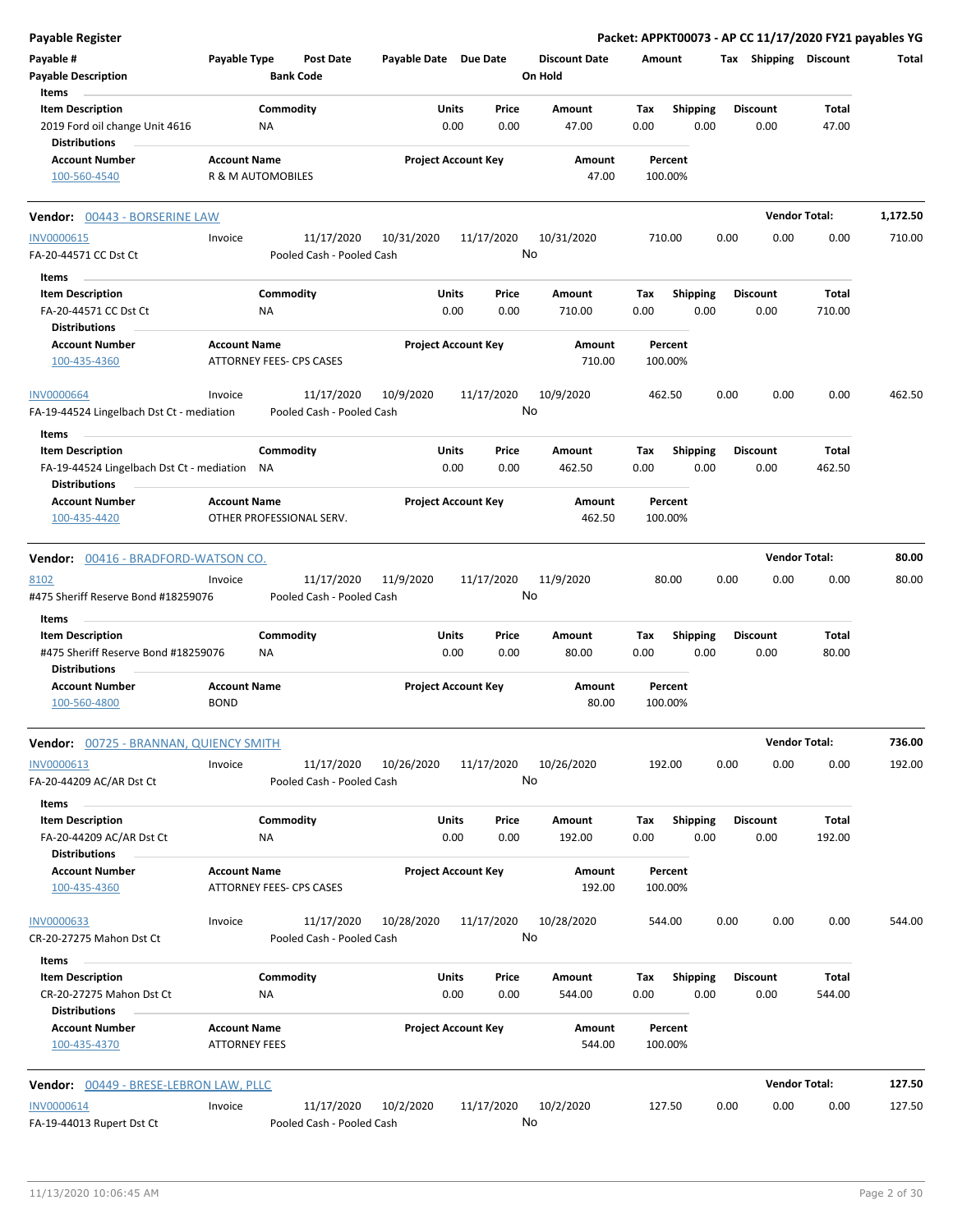| <b>Payable Register</b>                          |                                        |                                         |                       |                            |                                 | Packet: APPKT00073 - AP CC 11/17/2020 FY21 payables YG |      |                       |                      |        |
|--------------------------------------------------|----------------------------------------|-----------------------------------------|-----------------------|----------------------------|---------------------------------|--------------------------------------------------------|------|-----------------------|----------------------|--------|
| Payable #<br><b>Payable Description</b>          | Payable Type                           | <b>Post Date</b><br><b>Bank Code</b>    | Payable Date Due Date |                            | <b>Discount Date</b><br>On Hold | Amount                                                 |      | Tax Shipping Discount |                      | Total  |
| Items<br><b>Item Description</b>                 |                                        | Commodity                               |                       | Units<br>Price             | Amount                          | <b>Shipping</b><br>Tax                                 |      | <b>Discount</b>       | Total                |        |
| FA-19-44013 Rupert Dst Ct                        | NA                                     |                                         |                       | 0.00<br>0.00               | 127.50                          | 0.00                                                   | 0.00 | 0.00                  | 127.50               |        |
| <b>Distributions</b>                             |                                        |                                         |                       |                            |                                 |                                                        |      |                       |                      |        |
| <b>Account Number</b>                            | <b>Account Name</b>                    |                                         |                       | <b>Project Account Key</b> | Amount                          | Percent                                                |      |                       |                      |        |
| 100-435-4360                                     | ATTORNEY FEES- CPS CASES               |                                         |                       |                            | 127.50                          | 100.00%                                                |      |                       |                      |        |
| <b>Vendor: 00581 - CINTAS CORPORATION #163</b>   |                                        |                                         |                       |                            |                                 |                                                        |      |                       | <b>Vendor Total:</b> | 426.58 |
| 4063749877                                       | Invoice                                | 11/17/2020                              | 10/7/2020             | 11/17/2020                 | 10/7/2020                       | 62.91                                                  | 0.00 | 0.00                  | 0.00                 | 62.91  |
| #13494452 Pct 2 uniforms                         |                                        | Pooled Cash - Pooled Cash               |                       |                            | No                              |                                                        |      |                       |                      |        |
| Items<br><b>Item Description</b>                 |                                        | Commodity                               |                       | Units<br>Price             | Amount                          | <b>Shipping</b><br>Tax                                 |      | <b>Discount</b>       | Total                |        |
| #13494452 Pct 2 uniforms                         | ΝA                                     |                                         |                       | 0.00<br>0.00               | 62.91                           | 0.00                                                   | 0.00 | 0.00                  | 62.91                |        |
| <b>Distributions</b><br><b>Account Number</b>    | <b>Account Name</b>                    |                                         |                       | <b>Project Account Key</b> | Amount                          | Percent                                                |      |                       |                      |        |
| 220-622-3950                                     | <b>UNIFORMS</b>                        |                                         |                       |                            | 62.91                           | 100.00%                                                |      |                       |                      |        |
| 4063749927                                       | Invoice                                | 11/17/2020                              | 10/7/2020             | 11/17/2020                 | 10/7/2020                       | 42.00                                                  | 0.00 | 0.00                  | 0.00                 | 42.00  |
| #13494346 Pct 4 uniforms                         |                                        | Pooled Cash - Pooled Cash               |                       |                            | No                              |                                                        |      |                       |                      |        |
| Items                                            |                                        |                                         |                       |                            |                                 |                                                        |      |                       |                      |        |
| <b>Item Description</b>                          |                                        | Commodity                               |                       | Units<br>Price             | Amount                          | <b>Shipping</b><br>Tax                                 |      | <b>Discount</b>       | Total                |        |
| #13494346 Pct 4 uniforms<br><b>Distributions</b> | <b>NA</b>                              |                                         |                       | 0.00<br>0.00               | 42.00                           | 0.00                                                   | 0.00 | 0.00                  | 42.00                |        |
| <b>Account Number</b>                            | <b>Account Name</b>                    |                                         |                       | <b>Project Account Key</b> | Amount                          | Percent                                                |      |                       |                      |        |
| 240-624-3950                                     | <b>UNIFORMS</b>                        |                                         |                       |                            | 42.00                           | 100.00%                                                |      |                       |                      |        |
| 4064406129                                       | Invoice                                | 11/17/2020                              | 10/14/2020            | 11/17/2020                 | 10/14/2020                      | 58.37                                                  | 0.00 | 0.00                  | 0.00                 | 58.37  |
| #13494452 Pct 2 uniforms                         |                                        | Pooled Cash - Pooled Cash               |                       |                            | No                              |                                                        |      |                       |                      |        |
| Items                                            |                                        |                                         |                       |                            |                                 |                                                        |      |                       |                      |        |
| <b>Item Description</b>                          |                                        | Commodity                               |                       | Units<br>Price             | Amount                          | Tax<br><b>Shipping</b>                                 |      | <b>Discount</b>       | Total                |        |
| #13494452 Pct 2 uniforms<br><b>Distributions</b> | NA                                     |                                         |                       | 0.00<br>0.00               | 58.37                           | 0.00                                                   | 0.00 | 0.00                  | 58.37                |        |
| <b>Account Number</b>                            | <b>Account Name</b>                    |                                         |                       | <b>Project Account Key</b> | Amount                          | Percent                                                |      |                       |                      |        |
| 220-622-3950                                     | <b>UNIFORMS</b>                        |                                         |                       |                            | 58.37                           | 100.00%                                                |      |                       |                      |        |
| 4064406399<br>#13494346 Pct 4 uniforms           | Invoice                                | 11/17/2020<br>Pooled Cash - Pooled Cash | 10/14/2020            | 11/17/2020                 | 10/14/2020<br>No                | 42.00                                                  | 0.00 | 0.00                  | 0.00                 | 42.00  |
| Items                                            |                                        |                                         |                       |                            |                                 |                                                        |      |                       |                      |        |
| <b>Item Description</b>                          |                                        | Commodity                               |                       | Units<br>Price             | Amount                          | Tax<br><b>Shipping</b>                                 |      | <b>Discount</b>       | Total                |        |
| #13494346 Pct 4 uniforms                         | ΝA                                     |                                         |                       | 0.00<br>0.00               | 42.00                           | 0.00                                                   | 0.00 | 0.00                  | 42.00                |        |
| <b>Distributions</b>                             |                                        |                                         |                       |                            |                                 |                                                        |      |                       |                      |        |
| <b>Account Number</b><br>240-624-3950            | <b>Account Name</b><br><b>UNIFORMS</b> |                                         |                       | <b>Project Account Key</b> | Amount<br>42.00                 | Percent<br>100.00%                                     |      |                       |                      |        |
| 4064976662                                       | Invoice                                | 11/17/2020                              | 10/21/2020            | 11/17/2020                 | 10/21/2020                      | 42.00                                                  | 0.00 | 0.00                  | 0.00                 | 42.00  |
| #13494346 Pct 4 uniforms                         |                                        | Pooled Cash - Pooled Cash               |                       |                            | No                              |                                                        |      |                       |                      |        |
| Items                                            |                                        |                                         |                       |                            |                                 |                                                        |      |                       |                      |        |
| <b>Item Description</b>                          |                                        | Commodity                               |                       | Units<br>Price             | Amount                          | <b>Shipping</b><br>Tax                                 |      | <b>Discount</b>       | Total                |        |
| #13494346 Pct 4 uniforms<br><b>Distributions</b> | NA                                     |                                         |                       | 0.00<br>0.00               | 42.00                           | 0.00                                                   | 0.00 | 0.00                  | 42.00                |        |
| <b>Account Number</b>                            | <b>Account Name</b>                    |                                         |                       | <b>Project Account Key</b> | Amount                          | Percent                                                |      |                       |                      |        |
| 240-624-3950                                     | <b>UNIFORMS</b>                        |                                         |                       |                            | 42.00                           | 100.00%                                                |      |                       |                      |        |
| 4065695004                                       | Invoice                                | 11/17/2020                              | 10/28/2020            | 11/17/2020                 | 10/28/2020                      | 69.80                                                  | 0.00 | 0.00                  | 0.00                 | 69.80  |
| #13494452 Pct 2 uniforms                         |                                        | Pooled Cash - Pooled Cash               |                       |                            | No                              |                                                        |      |                       |                      |        |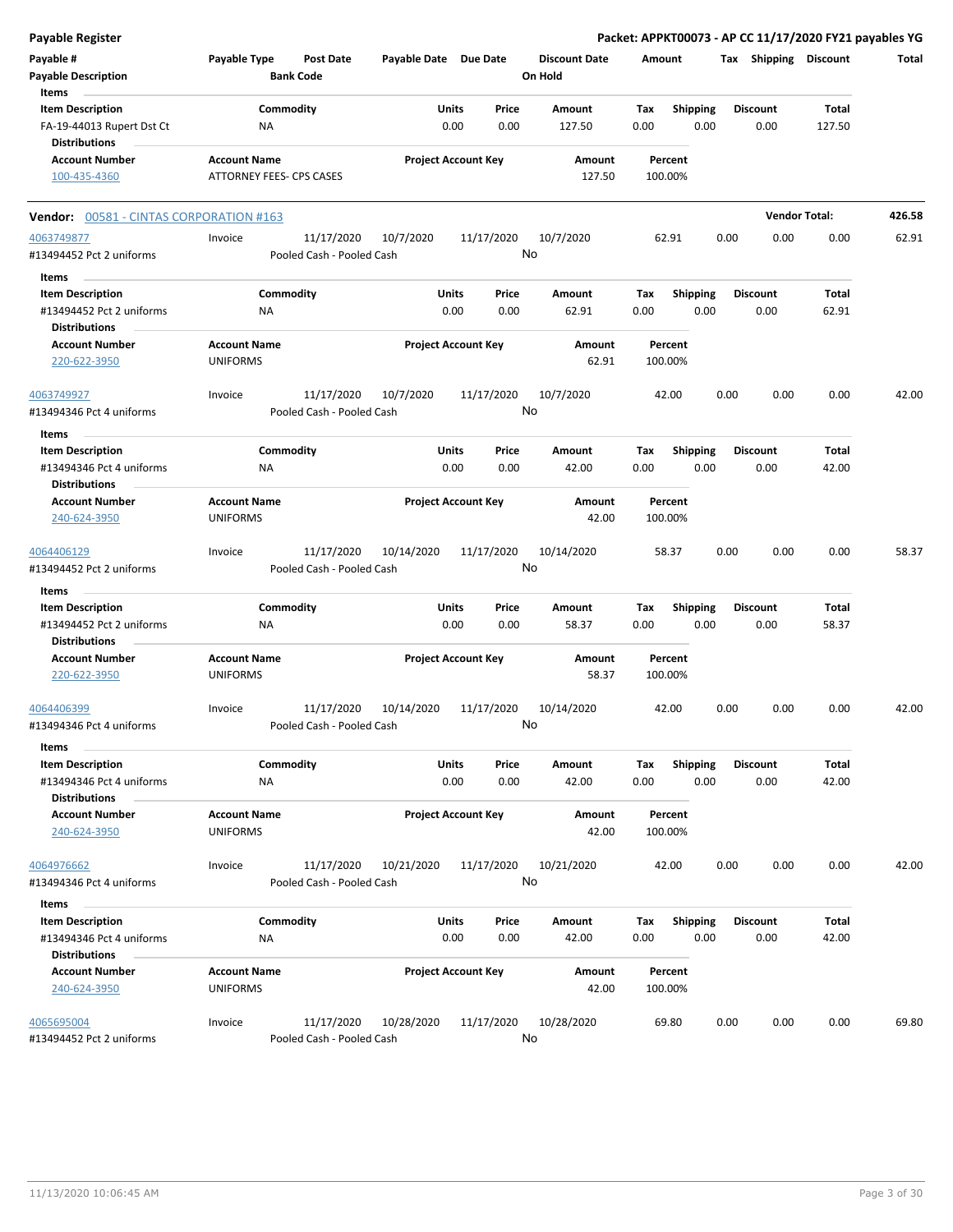| <b>Payable Register</b>                                                                   |                                                 |                                         |                       |                            |                                 |                    |                         |                         | Packet: APPKT00073 - AP CC 11/17/2020 FY21 payables YG |          |
|-------------------------------------------------------------------------------------------|-------------------------------------------------|-----------------------------------------|-----------------------|----------------------------|---------------------------------|--------------------|-------------------------|-------------------------|--------------------------------------------------------|----------|
| Payable #<br><b>Payable Description</b>                                                   | Payable Type                                    | <b>Post Date</b><br><b>Bank Code</b>    | Payable Date Due Date |                            | <b>Discount Date</b><br>On Hold | Amount             |                         |                         | Tax Shipping Discount                                  | Total    |
| Items                                                                                     |                                                 |                                         |                       |                            |                                 |                    |                         |                         |                                                        |          |
| <b>Item Description</b><br>#13494452 Pct 2 uniforms<br>Distributions                      | Commodity<br>NA                                 |                                         | Units                 | Price<br>0.00<br>0.00      | <b>Amount</b><br>69.80          | Tax<br>0.00        | <b>Shipping</b><br>0.00 | <b>Discount</b><br>0.00 | Total<br>69.80                                         |          |
| <b>Account Number</b><br>220-622-3950                                                     | <b>Account Name</b><br><b>UNIFORMS</b>          |                                         |                       | <b>Project Account Key</b> | Amount<br>69.80                 | Percent<br>100.00% |                         |                         |                                                        |          |
|                                                                                           |                                                 |                                         |                       | 11/17/2020                 |                                 |                    |                         | 0.00                    | 0.00<br>0.00                                           | 51.13    |
| 4065701070<br>#13494346 Pct 4 uniforms                                                    | Invoice                                         | 11/17/2020<br>Pooled Cash - Pooled Cash | 10/28/2020            |                            | 10/28/2020<br>No                | 51.13              |                         |                         |                                                        |          |
| Items                                                                                     |                                                 |                                         |                       |                            |                                 |                    |                         |                         |                                                        |          |
| <b>Item Description</b>                                                                   | Commodity                                       |                                         |                       | Units<br>Price             | Amount                          | Tax                | <b>Shipping</b>         | <b>Discount</b>         | Total                                                  |          |
| #13494346 Pct 4 uniforms                                                                  | ΝA                                              |                                         |                       | 0.00<br>0.00               | 51.13                           | 0.00               | 0.00                    | 0.00                    | 51.13                                                  |          |
| <b>Distributions</b><br><b>Account Number</b>                                             | <b>Account Name</b>                             |                                         |                       | <b>Project Account Key</b> | Amount                          | Percent            |                         |                         |                                                        |          |
| 240-624-3950                                                                              | <b>UNIFORMS</b>                                 |                                         |                       |                            | 51.13                           | 100.00%            |                         |                         |                                                        |          |
| 406976372<br>#13494452 Pct 2 uniforms                                                     | Invoice                                         | 11/17/2020<br>Pooled Cash - Pooled Cash | 10/21/2020            | 11/17/2020                 | 10/21/2020<br>No                | 58.37              |                         | 0.00                    | 0.00<br>0.00                                           | 58.37    |
| Items                                                                                     |                                                 |                                         |                       |                            |                                 |                    |                         |                         |                                                        |          |
| <b>Item Description</b><br>#13494452 Pct 2 uniforms                                       | Commodity<br>ΝA                                 |                                         | Units                 | Price<br>0.00<br>0.00      | Amount<br>58.37                 | Tax<br>0.00        | <b>Shipping</b><br>0.00 | <b>Discount</b><br>0.00 | Total<br>58.37                                         |          |
| Distributions                                                                             |                                                 |                                         |                       |                            |                                 |                    |                         |                         |                                                        |          |
| <b>Account Number</b><br>220-622-3950                                                     | <b>Account Name</b><br><b>UNIFORMS</b>          |                                         |                       | <b>Project Account Key</b> | Amount<br>58.37                 | Percent<br>100.00% |                         |                         |                                                        |          |
| <b>Vendor:</b> 00727 - CORRECTIONS SOFTWARE SOLUTIONS, LP                                 |                                                 |                                         |                       |                            |                                 |                    |                         |                         | <b>Vendor Total:</b>                                   | 107.00   |
|                                                                                           |                                                 |                                         |                       |                            |                                 |                    |                         |                         |                                                        |          |
| 49004<br>Dec 2020 computer software support                                               | Invoice                                         | 11/17/2020<br>Pooled Cash - Pooled Cash | 11/1/2020             | 11/17/2020                 | 11/1/2020<br>No                 | 107.00             |                         | 0.00                    | 0.00<br>0.00                                           | 107.00   |
| Items                                                                                     |                                                 |                                         |                       |                            |                                 |                    |                         |                         |                                                        |          |
| <b>Item Description</b>                                                                   | Commodity                                       |                                         | Units                 | Price                      | Amount                          | Tax                | <b>Shipping</b>         | <b>Discount</b>         | Total                                                  |          |
| Dec 2020 computer software support<br><b>Distributions</b>                                | NA                                              |                                         |                       | 0.00<br>0.00               | 107.00                          | 0.00               | 0.00                    | 0.00                    | 107.00                                                 |          |
| <b>Account Number</b><br>100-573-4530                                                     | <b>Account Name</b><br><b>COMPUTER SOFTWARE</b> |                                         |                       | <b>Project Account Key</b> | <b>Amount</b><br>107.00         | Percent<br>100.00% |                         |                         |                                                        |          |
| Vendor: 00548 - DAILEY, JEFFREY                                                           |                                                 |                                         |                       |                            |                                 |                    |                         |                         | <b>Vendor Total:</b>                                   | 342.00   |
| INV0000616<br>CR-20-27619 Rios Dst Ct                                                     | Invoice                                         | 11/17/2020<br>Pooled Cash - Pooled Cash | 10/7/2020             | 11/17/2020                 | 10/7/2020<br>No                 | 266.00             |                         | 0.00                    | 0.00<br>0.00                                           | 266.00   |
| Items                                                                                     |                                                 |                                         |                       |                            |                                 |                    |                         |                         |                                                        |          |
| <b>Item Description</b><br>CR-20-27619 Rios Dst Ct                                        | Commodity<br>NA                                 |                                         | Units                 | Price<br>0.00<br>0.00      | Amount<br>266.00                | Tax<br>0.00        | <b>Shipping</b><br>0.00 | <b>Discount</b><br>0.00 | Total<br>266.00                                        |          |
| <b>Distributions</b><br><b>Account Number</b><br>100-435-4370                             | <b>Account Name</b><br>ATTORNEY FEES            |                                         |                       | <b>Project Account Key</b> | Amount<br>266.00                | Percent<br>100.00% |                         |                         |                                                        |          |
| INV0000621                                                                                | Invoice                                         | 11/17/2020                              | 10/7/2020             | 11/17/2020                 | 10/7/2020<br>No                 | 76.00              |                         | 0.00                    | 0.00<br>0.00                                           | 76.00    |
| CR-20-27579 Gonzalez-Villanueva Dst Ct                                                    |                                                 | Pooled Cash - Pooled Cash               |                       |                            |                                 |                    |                         |                         |                                                        |          |
| Items                                                                                     |                                                 |                                         |                       |                            |                                 |                    |                         |                         |                                                        |          |
| <b>Item Description</b><br>CR-20-27579 Gonzalez-Villanueva Dst Ct<br><b>Distributions</b> | Commodity<br>ΝA                                 |                                         | Units                 | Price<br>0.00<br>0.00      | Amount<br>76.00                 | Tax<br>0.00        | <b>Shipping</b><br>0.00 | <b>Discount</b><br>0.00 | Total<br>76.00                                         |          |
| <b>Account Number</b><br>100-435-4370                                                     | <b>Account Name</b><br><b>ATTORNEY FEES</b>     |                                         |                       | <b>Project Account Key</b> | Amount<br>76.00                 | Percent<br>100.00% |                         |                         |                                                        |          |
| <b>Vendor: 00056 - DALLAS COUNTY TREASURER</b>                                            |                                                 |                                         |                       |                            |                                 |                    |                         |                         | <b>Vendor Total:</b>                                   | 6,450.00 |
| 463921                                                                                    |                                                 | 11/17/2020                              |                       | 11/17/2020                 |                                 | 6,450.00           |                         | 0.00                    | 0.00<br>0.00                                           | 6,450.00 |
| Autopsies Smith/Richard/McBride                                                           | Invoice                                         | Pooled Cash - Pooled Cash               | 11/4/2020             |                            | 11/4/2020<br>No                 |                    |                         |                         |                                                        |          |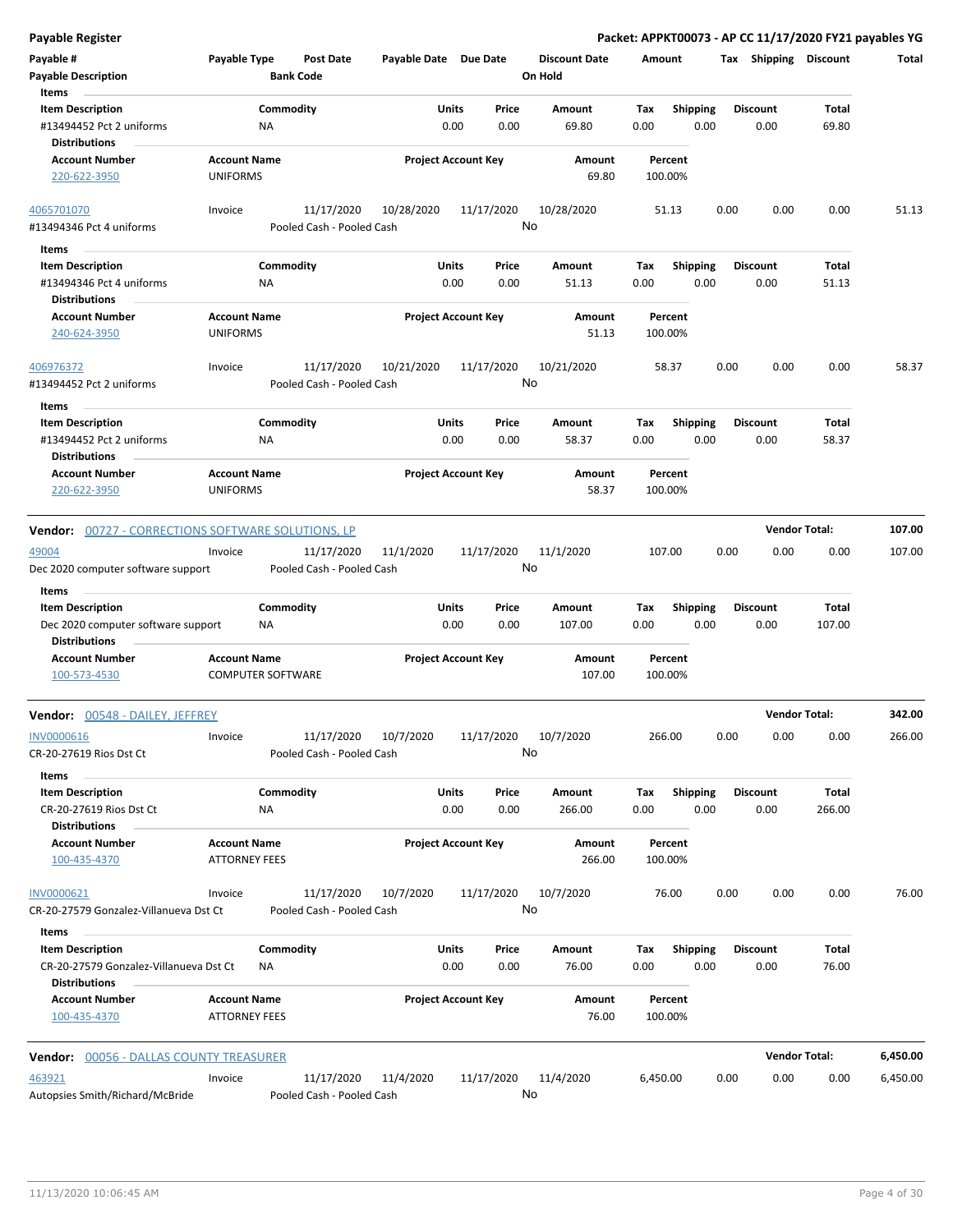| Payable Type<br>Post Date<br>Payable Date Due Date<br><b>Discount Date</b><br>Tax Shipping Discount<br>Total<br>Amount<br><b>Payable Description</b><br><b>Bank Code</b><br>On Hold<br>Items<br><b>Item Description</b><br>Commodity<br>Price<br><b>Shipping</b><br>Units<br>Amount<br>Tax<br>Discount<br>Total<br>0.00<br>0.00<br>0.00<br>Autopsies Smith/Richard/McBride<br>NA<br>6,450.00<br>0.00<br>0.00<br>6,450.00<br><b>Distributions</b><br><b>Account Number</b><br><b>Project Account Key</b><br><b>Account Name</b><br>Amount<br>Percent<br><b>AUTOPSIES</b><br>6,450.00<br>100.00%<br>100-425-4660<br><b>Vendor Total:</b><br>91.65<br><b>Vendor: 00411 - DAVIS FLEET PARTS</b><br>11/17/2020<br>10/29/2020<br>11/17/2020<br>10/29/2020<br>0.00<br>0.00<br>0.00<br>91.65<br>Invoice<br>91.65<br>No<br>#FANNIN#2 R&M Parts-leveling valve/kit<br>Pooled Cash - Pooled Cash<br>Items<br>Commodity<br>Units<br><b>Shipping</b><br><b>Discount</b><br><b>Item Description</b><br>Price<br>Amount<br>Total<br>Тах<br>0.00<br>0.00<br>#FANNIN#2 R&M Parts-leveling valve/kit<br>0.00<br>91.65<br>0.00<br>0.00<br>91.65<br><b>NA</b><br><b>Distributions</b><br><b>Account Number</b><br><b>Project Account Key</b><br><b>Account Name</b><br>Amount<br>Percent<br>220-622-4580<br><b>R&amp;M MACHINERY PARTS</b><br>91.65<br>100.00%<br><b>Vendor Total:</b><br>4,300.00<br>Vendor: 00096 - DM TRUCKING, LLC<br>11/17/2020<br>10/26/2020<br>11/17/2020<br>10/26/2020<br>0.00<br>0.00<br>0.00<br>4,300.00<br>Invoice<br>4,300.00<br>No<br>Pct 4 10/22-27/20 Rock & Gravel hauling<br>Pooled Cash - Pooled Cash<br>Items<br>Commodity<br>Units<br><b>Shipping</b><br>Total<br><b>Item Description</b><br>Price<br><b>Discount</b><br>Amount<br>Тах<br>0.00<br>Pct 4 10/22-27/20 Rock & Gravel hauling<br>0.00<br>0.00<br>0.00<br>0.00<br>4,300.00<br>NA.<br>4,300.00<br><b>Distributions</b><br><b>Project Account Key</b><br><b>Account Number</b><br><b>Account Name</b><br>Amount<br>Percent<br>240-624-3410<br>R&B MAT. ROCK & GRAVEL<br>4,300.00<br>100.00%<br><b>Vendor Total:</b><br>25,724.64<br>Vendor: 00200 - DOLESE BROS. CO.<br>AG20123982<br>11/17/2020<br>10/1/2020<br>11/17/2020<br>10/1/2020<br>Invoice<br>569.36<br>0.00<br>0.00<br>0.00<br>569.36<br>No<br>#FAN582 Pct 2 Rock & Gravel<br>Pooled Cash - Pooled Cash<br>Items<br>Commodity<br><b>Item Description</b><br>Units<br>Price<br>Amount<br><b>Shipping</b><br><b>Discount</b><br>Total<br>Tax<br>0.00<br>0.00<br>0.00<br>0.00<br>569.36<br>#FAN582 Pct 2 Rock & Gravel<br>569.36<br>0.00<br>ΝA<br><b>Distributions</b><br><b>Project Account Key</b><br><b>Account Number</b><br><b>Account Name</b><br>Amount<br>Percent<br>220-622-3410<br>R&B MAT. ROCK & GRAVEL<br>569.36<br>100.00%<br>0.00<br>0.00<br>247.82<br>AG20123983<br>11/17/2020<br>10/1/2020<br>11/17/2020<br>10/1/2020<br>247.82<br>0.00<br>Invoice<br>No<br>#FAN582 Pct 2 Rock & Gravel<br>Pooled Cash - Pooled Cash<br>Items<br><b>Item Description</b><br>Commodity<br>Units<br>Shipping<br><b>Discount</b><br>Total<br>Price<br>Amount<br>Tax<br>#FAN582 Pct 2 Rock & Gravel<br>0.00<br>0.00<br>247.82<br>0.00<br>0.00<br>0.00<br>247.82<br>ΝA<br><b>Distributions</b><br><b>Account Name</b><br><b>Project Account Key</b><br><b>Account Number</b><br>Amount<br>Percent<br>220-622-3410<br>R&B MAT. ROCK & GRAVEL<br>247.82<br>100.00%<br>11/17/2020<br>10/5/2020<br>11/17/2020<br>10/5/2020<br>0.00<br>0.00<br>0.00<br>577.76<br>Invoice<br>577.76<br>No<br>#FAN582 Pct 2 Rock & Gravel<br>Pooled Cash - Pooled Cash<br>Items<br>Commodity<br>Units<br><b>Shipping</b><br><b>Discount</b><br>Total<br><b>Item Description</b><br>Price<br>Amount<br>Tax<br>0.00<br>0.00<br>0.00<br>#FAN582 Pct 2 Rock & Gravel<br>NA<br>577.76<br>0.00<br>0.00<br>577.76<br><b>Distributions</b><br><b>Project Account Key</b><br><b>Account Number</b><br><b>Account Name</b><br>Amount<br>Percent<br>R&B MAT. ROCK & GRAVEL<br>577.76<br>100.00%<br>220-622-3410<br>10/5/2020<br>11/17/2020<br>10/5/2020<br>11/17/2020<br>504.24<br>0.00<br>0.00<br>0.00<br>504.24<br>Invoice<br>No<br>#FAN582 Pct 2 Rock & Gravel<br>Pooled Cash - Pooled Cash | <b>Payable Register</b> |  |  |  |  |  | Packet: APPKT00073 - AP CC 11/17/2020 FY21 payables YG |
|------------------------------------------------------------------------------------------------------------------------------------------------------------------------------------------------------------------------------------------------------------------------------------------------------------------------------------------------------------------------------------------------------------------------------------------------------------------------------------------------------------------------------------------------------------------------------------------------------------------------------------------------------------------------------------------------------------------------------------------------------------------------------------------------------------------------------------------------------------------------------------------------------------------------------------------------------------------------------------------------------------------------------------------------------------------------------------------------------------------------------------------------------------------------------------------------------------------------------------------------------------------------------------------------------------------------------------------------------------------------------------------------------------------------------------------------------------------------------------------------------------------------------------------------------------------------------------------------------------------------------------------------------------------------------------------------------------------------------------------------------------------------------------------------------------------------------------------------------------------------------------------------------------------------------------------------------------------------------------------------------------------------------------------------------------------------------------------------------------------------------------------------------------------------------------------------------------------------------------------------------------------------------------------------------------------------------------------------------------------------------------------------------------------------------------------------------------------------------------------------------------------------------------------------------------------------------------------------------------------------------------------------------------------------------------------------------------------------------------------------------------------------------------------------------------------------------------------------------------------------------------------------------------------------------------------------------------------------------------------------------------------------------------------------------------------------------------------------------------------------------------------------------------------------------------------------------------------------------------------------------------------------------------------------------------------------------------------------------------------------------------------------------------------------------------------------------------------------------------------------------------------------------------------------------------------------------------------------------------------------------------------------------------------------------------------------------------------------------------------------------------------------------------------------------------------------------------------------------------------------------------------------------------------------------------------------------------------------------------------------------------------------------------------------------------------------------------------------------------------------------------------------------------------------------------------|-------------------------|--|--|--|--|--|--------------------------------------------------------|
|                                                                                                                                                                                                                                                                                                                                                                                                                                                                                                                                                                                                                                                                                                                                                                                                                                                                                                                                                                                                                                                                                                                                                                                                                                                                                                                                                                                                                                                                                                                                                                                                                                                                                                                                                                                                                                                                                                                                                                                                                                                                                                                                                                                                                                                                                                                                                                                                                                                                                                                                                                                                                                                                                                                                                                                                                                                                                                                                                                                                                                                                                                                                                                                                                                                                                                                                                                                                                                                                                                                                                                                                                                                                                                                                                                                                                                                                                                                                                                                                                                                                                                                                                                                          | Payable #               |  |  |  |  |  |                                                        |
|                                                                                                                                                                                                                                                                                                                                                                                                                                                                                                                                                                                                                                                                                                                                                                                                                                                                                                                                                                                                                                                                                                                                                                                                                                                                                                                                                                                                                                                                                                                                                                                                                                                                                                                                                                                                                                                                                                                                                                                                                                                                                                                                                                                                                                                                                                                                                                                                                                                                                                                                                                                                                                                                                                                                                                                                                                                                                                                                                                                                                                                                                                                                                                                                                                                                                                                                                                                                                                                                                                                                                                                                                                                                                                                                                                                                                                                                                                                                                                                                                                                                                                                                                                                          |                         |  |  |  |  |  |                                                        |
|                                                                                                                                                                                                                                                                                                                                                                                                                                                                                                                                                                                                                                                                                                                                                                                                                                                                                                                                                                                                                                                                                                                                                                                                                                                                                                                                                                                                                                                                                                                                                                                                                                                                                                                                                                                                                                                                                                                                                                                                                                                                                                                                                                                                                                                                                                                                                                                                                                                                                                                                                                                                                                                                                                                                                                                                                                                                                                                                                                                                                                                                                                                                                                                                                                                                                                                                                                                                                                                                                                                                                                                                                                                                                                                                                                                                                                                                                                                                                                                                                                                                                                                                                                                          |                         |  |  |  |  |  |                                                        |
|                                                                                                                                                                                                                                                                                                                                                                                                                                                                                                                                                                                                                                                                                                                                                                                                                                                                                                                                                                                                                                                                                                                                                                                                                                                                                                                                                                                                                                                                                                                                                                                                                                                                                                                                                                                                                                                                                                                                                                                                                                                                                                                                                                                                                                                                                                                                                                                                                                                                                                                                                                                                                                                                                                                                                                                                                                                                                                                                                                                                                                                                                                                                                                                                                                                                                                                                                                                                                                                                                                                                                                                                                                                                                                                                                                                                                                                                                                                                                                                                                                                                                                                                                                                          |                         |  |  |  |  |  |                                                        |
|                                                                                                                                                                                                                                                                                                                                                                                                                                                                                                                                                                                                                                                                                                                                                                                                                                                                                                                                                                                                                                                                                                                                                                                                                                                                                                                                                                                                                                                                                                                                                                                                                                                                                                                                                                                                                                                                                                                                                                                                                                                                                                                                                                                                                                                                                                                                                                                                                                                                                                                                                                                                                                                                                                                                                                                                                                                                                                                                                                                                                                                                                                                                                                                                                                                                                                                                                                                                                                                                                                                                                                                                                                                                                                                                                                                                                                                                                                                                                                                                                                                                                                                                                                                          |                         |  |  |  |  |  |                                                        |
|                                                                                                                                                                                                                                                                                                                                                                                                                                                                                                                                                                                                                                                                                                                                                                                                                                                                                                                                                                                                                                                                                                                                                                                                                                                                                                                                                                                                                                                                                                                                                                                                                                                                                                                                                                                                                                                                                                                                                                                                                                                                                                                                                                                                                                                                                                                                                                                                                                                                                                                                                                                                                                                                                                                                                                                                                                                                                                                                                                                                                                                                                                                                                                                                                                                                                                                                                                                                                                                                                                                                                                                                                                                                                                                                                                                                                                                                                                                                                                                                                                                                                                                                                                                          |                         |  |  |  |  |  |                                                        |
|                                                                                                                                                                                                                                                                                                                                                                                                                                                                                                                                                                                                                                                                                                                                                                                                                                                                                                                                                                                                                                                                                                                                                                                                                                                                                                                                                                                                                                                                                                                                                                                                                                                                                                                                                                                                                                                                                                                                                                                                                                                                                                                                                                                                                                                                                                                                                                                                                                                                                                                                                                                                                                                                                                                                                                                                                                                                                                                                                                                                                                                                                                                                                                                                                                                                                                                                                                                                                                                                                                                                                                                                                                                                                                                                                                                                                                                                                                                                                                                                                                                                                                                                                                                          |                         |  |  |  |  |  |                                                        |
|                                                                                                                                                                                                                                                                                                                                                                                                                                                                                                                                                                                                                                                                                                                                                                                                                                                                                                                                                                                                                                                                                                                                                                                                                                                                                                                                                                                                                                                                                                                                                                                                                                                                                                                                                                                                                                                                                                                                                                                                                                                                                                                                                                                                                                                                                                                                                                                                                                                                                                                                                                                                                                                                                                                                                                                                                                                                                                                                                                                                                                                                                                                                                                                                                                                                                                                                                                                                                                                                                                                                                                                                                                                                                                                                                                                                                                                                                                                                                                                                                                                                                                                                                                                          | 717847                  |  |  |  |  |  |                                                        |
|                                                                                                                                                                                                                                                                                                                                                                                                                                                                                                                                                                                                                                                                                                                                                                                                                                                                                                                                                                                                                                                                                                                                                                                                                                                                                                                                                                                                                                                                                                                                                                                                                                                                                                                                                                                                                                                                                                                                                                                                                                                                                                                                                                                                                                                                                                                                                                                                                                                                                                                                                                                                                                                                                                                                                                                                                                                                                                                                                                                                                                                                                                                                                                                                                                                                                                                                                                                                                                                                                                                                                                                                                                                                                                                                                                                                                                                                                                                                                                                                                                                                                                                                                                                          |                         |  |  |  |  |  |                                                        |
|                                                                                                                                                                                                                                                                                                                                                                                                                                                                                                                                                                                                                                                                                                                                                                                                                                                                                                                                                                                                                                                                                                                                                                                                                                                                                                                                                                                                                                                                                                                                                                                                                                                                                                                                                                                                                                                                                                                                                                                                                                                                                                                                                                                                                                                                                                                                                                                                                                                                                                                                                                                                                                                                                                                                                                                                                                                                                                                                                                                                                                                                                                                                                                                                                                                                                                                                                                                                                                                                                                                                                                                                                                                                                                                                                                                                                                                                                                                                                                                                                                                                                                                                                                                          |                         |  |  |  |  |  |                                                        |
|                                                                                                                                                                                                                                                                                                                                                                                                                                                                                                                                                                                                                                                                                                                                                                                                                                                                                                                                                                                                                                                                                                                                                                                                                                                                                                                                                                                                                                                                                                                                                                                                                                                                                                                                                                                                                                                                                                                                                                                                                                                                                                                                                                                                                                                                                                                                                                                                                                                                                                                                                                                                                                                                                                                                                                                                                                                                                                                                                                                                                                                                                                                                                                                                                                                                                                                                                                                                                                                                                                                                                                                                                                                                                                                                                                                                                                                                                                                                                                                                                                                                                                                                                                                          |                         |  |  |  |  |  |                                                        |
|                                                                                                                                                                                                                                                                                                                                                                                                                                                                                                                                                                                                                                                                                                                                                                                                                                                                                                                                                                                                                                                                                                                                                                                                                                                                                                                                                                                                                                                                                                                                                                                                                                                                                                                                                                                                                                                                                                                                                                                                                                                                                                                                                                                                                                                                                                                                                                                                                                                                                                                                                                                                                                                                                                                                                                                                                                                                                                                                                                                                                                                                                                                                                                                                                                                                                                                                                                                                                                                                                                                                                                                                                                                                                                                                                                                                                                                                                                                                                                                                                                                                                                                                                                                          |                         |  |  |  |  |  |                                                        |
|                                                                                                                                                                                                                                                                                                                                                                                                                                                                                                                                                                                                                                                                                                                                                                                                                                                                                                                                                                                                                                                                                                                                                                                                                                                                                                                                                                                                                                                                                                                                                                                                                                                                                                                                                                                                                                                                                                                                                                                                                                                                                                                                                                                                                                                                                                                                                                                                                                                                                                                                                                                                                                                                                                                                                                                                                                                                                                                                                                                                                                                                                                                                                                                                                                                                                                                                                                                                                                                                                                                                                                                                                                                                                                                                                                                                                                                                                                                                                                                                                                                                                                                                                                                          |                         |  |  |  |  |  |                                                        |
|                                                                                                                                                                                                                                                                                                                                                                                                                                                                                                                                                                                                                                                                                                                                                                                                                                                                                                                                                                                                                                                                                                                                                                                                                                                                                                                                                                                                                                                                                                                                                                                                                                                                                                                                                                                                                                                                                                                                                                                                                                                                                                                                                                                                                                                                                                                                                                                                                                                                                                                                                                                                                                                                                                                                                                                                                                                                                                                                                                                                                                                                                                                                                                                                                                                                                                                                                                                                                                                                                                                                                                                                                                                                                                                                                                                                                                                                                                                                                                                                                                                                                                                                                                                          | 2423                    |  |  |  |  |  |                                                        |
|                                                                                                                                                                                                                                                                                                                                                                                                                                                                                                                                                                                                                                                                                                                                                                                                                                                                                                                                                                                                                                                                                                                                                                                                                                                                                                                                                                                                                                                                                                                                                                                                                                                                                                                                                                                                                                                                                                                                                                                                                                                                                                                                                                                                                                                                                                                                                                                                                                                                                                                                                                                                                                                                                                                                                                                                                                                                                                                                                                                                                                                                                                                                                                                                                                                                                                                                                                                                                                                                                                                                                                                                                                                                                                                                                                                                                                                                                                                                                                                                                                                                                                                                                                                          |                         |  |  |  |  |  |                                                        |
|                                                                                                                                                                                                                                                                                                                                                                                                                                                                                                                                                                                                                                                                                                                                                                                                                                                                                                                                                                                                                                                                                                                                                                                                                                                                                                                                                                                                                                                                                                                                                                                                                                                                                                                                                                                                                                                                                                                                                                                                                                                                                                                                                                                                                                                                                                                                                                                                                                                                                                                                                                                                                                                                                                                                                                                                                                                                                                                                                                                                                                                                                                                                                                                                                                                                                                                                                                                                                                                                                                                                                                                                                                                                                                                                                                                                                                                                                                                                                                                                                                                                                                                                                                                          |                         |  |  |  |  |  |                                                        |
|                                                                                                                                                                                                                                                                                                                                                                                                                                                                                                                                                                                                                                                                                                                                                                                                                                                                                                                                                                                                                                                                                                                                                                                                                                                                                                                                                                                                                                                                                                                                                                                                                                                                                                                                                                                                                                                                                                                                                                                                                                                                                                                                                                                                                                                                                                                                                                                                                                                                                                                                                                                                                                                                                                                                                                                                                                                                                                                                                                                                                                                                                                                                                                                                                                                                                                                                                                                                                                                                                                                                                                                                                                                                                                                                                                                                                                                                                                                                                                                                                                                                                                                                                                                          |                         |  |  |  |  |  |                                                        |
|                                                                                                                                                                                                                                                                                                                                                                                                                                                                                                                                                                                                                                                                                                                                                                                                                                                                                                                                                                                                                                                                                                                                                                                                                                                                                                                                                                                                                                                                                                                                                                                                                                                                                                                                                                                                                                                                                                                                                                                                                                                                                                                                                                                                                                                                                                                                                                                                                                                                                                                                                                                                                                                                                                                                                                                                                                                                                                                                                                                                                                                                                                                                                                                                                                                                                                                                                                                                                                                                                                                                                                                                                                                                                                                                                                                                                                                                                                                                                                                                                                                                                                                                                                                          |                         |  |  |  |  |  |                                                        |
|                                                                                                                                                                                                                                                                                                                                                                                                                                                                                                                                                                                                                                                                                                                                                                                                                                                                                                                                                                                                                                                                                                                                                                                                                                                                                                                                                                                                                                                                                                                                                                                                                                                                                                                                                                                                                                                                                                                                                                                                                                                                                                                                                                                                                                                                                                                                                                                                                                                                                                                                                                                                                                                                                                                                                                                                                                                                                                                                                                                                                                                                                                                                                                                                                                                                                                                                                                                                                                                                                                                                                                                                                                                                                                                                                                                                                                                                                                                                                                                                                                                                                                                                                                                          |                         |  |  |  |  |  |                                                        |
|                                                                                                                                                                                                                                                                                                                                                                                                                                                                                                                                                                                                                                                                                                                                                                                                                                                                                                                                                                                                                                                                                                                                                                                                                                                                                                                                                                                                                                                                                                                                                                                                                                                                                                                                                                                                                                                                                                                                                                                                                                                                                                                                                                                                                                                                                                                                                                                                                                                                                                                                                                                                                                                                                                                                                                                                                                                                                                                                                                                                                                                                                                                                                                                                                                                                                                                                                                                                                                                                                                                                                                                                                                                                                                                                                                                                                                                                                                                                                                                                                                                                                                                                                                                          |                         |  |  |  |  |  |                                                        |
|                                                                                                                                                                                                                                                                                                                                                                                                                                                                                                                                                                                                                                                                                                                                                                                                                                                                                                                                                                                                                                                                                                                                                                                                                                                                                                                                                                                                                                                                                                                                                                                                                                                                                                                                                                                                                                                                                                                                                                                                                                                                                                                                                                                                                                                                                                                                                                                                                                                                                                                                                                                                                                                                                                                                                                                                                                                                                                                                                                                                                                                                                                                                                                                                                                                                                                                                                                                                                                                                                                                                                                                                                                                                                                                                                                                                                                                                                                                                                                                                                                                                                                                                                                                          |                         |  |  |  |  |  |                                                        |
|                                                                                                                                                                                                                                                                                                                                                                                                                                                                                                                                                                                                                                                                                                                                                                                                                                                                                                                                                                                                                                                                                                                                                                                                                                                                                                                                                                                                                                                                                                                                                                                                                                                                                                                                                                                                                                                                                                                                                                                                                                                                                                                                                                                                                                                                                                                                                                                                                                                                                                                                                                                                                                                                                                                                                                                                                                                                                                                                                                                                                                                                                                                                                                                                                                                                                                                                                                                                                                                                                                                                                                                                                                                                                                                                                                                                                                                                                                                                                                                                                                                                                                                                                                                          |                         |  |  |  |  |  |                                                        |
|                                                                                                                                                                                                                                                                                                                                                                                                                                                                                                                                                                                                                                                                                                                                                                                                                                                                                                                                                                                                                                                                                                                                                                                                                                                                                                                                                                                                                                                                                                                                                                                                                                                                                                                                                                                                                                                                                                                                                                                                                                                                                                                                                                                                                                                                                                                                                                                                                                                                                                                                                                                                                                                                                                                                                                                                                                                                                                                                                                                                                                                                                                                                                                                                                                                                                                                                                                                                                                                                                                                                                                                                                                                                                                                                                                                                                                                                                                                                                                                                                                                                                                                                                                                          |                         |  |  |  |  |  |                                                        |
|                                                                                                                                                                                                                                                                                                                                                                                                                                                                                                                                                                                                                                                                                                                                                                                                                                                                                                                                                                                                                                                                                                                                                                                                                                                                                                                                                                                                                                                                                                                                                                                                                                                                                                                                                                                                                                                                                                                                                                                                                                                                                                                                                                                                                                                                                                                                                                                                                                                                                                                                                                                                                                                                                                                                                                                                                                                                                                                                                                                                                                                                                                                                                                                                                                                                                                                                                                                                                                                                                                                                                                                                                                                                                                                                                                                                                                                                                                                                                                                                                                                                                                                                                                                          |                         |  |  |  |  |  |                                                        |
|                                                                                                                                                                                                                                                                                                                                                                                                                                                                                                                                                                                                                                                                                                                                                                                                                                                                                                                                                                                                                                                                                                                                                                                                                                                                                                                                                                                                                                                                                                                                                                                                                                                                                                                                                                                                                                                                                                                                                                                                                                                                                                                                                                                                                                                                                                                                                                                                                                                                                                                                                                                                                                                                                                                                                                                                                                                                                                                                                                                                                                                                                                                                                                                                                                                                                                                                                                                                                                                                                                                                                                                                                                                                                                                                                                                                                                                                                                                                                                                                                                                                                                                                                                                          |                         |  |  |  |  |  |                                                        |
|                                                                                                                                                                                                                                                                                                                                                                                                                                                                                                                                                                                                                                                                                                                                                                                                                                                                                                                                                                                                                                                                                                                                                                                                                                                                                                                                                                                                                                                                                                                                                                                                                                                                                                                                                                                                                                                                                                                                                                                                                                                                                                                                                                                                                                                                                                                                                                                                                                                                                                                                                                                                                                                                                                                                                                                                                                                                                                                                                                                                                                                                                                                                                                                                                                                                                                                                                                                                                                                                                                                                                                                                                                                                                                                                                                                                                                                                                                                                                                                                                                                                                                                                                                                          |                         |  |  |  |  |  |                                                        |
|                                                                                                                                                                                                                                                                                                                                                                                                                                                                                                                                                                                                                                                                                                                                                                                                                                                                                                                                                                                                                                                                                                                                                                                                                                                                                                                                                                                                                                                                                                                                                                                                                                                                                                                                                                                                                                                                                                                                                                                                                                                                                                                                                                                                                                                                                                                                                                                                                                                                                                                                                                                                                                                                                                                                                                                                                                                                                                                                                                                                                                                                                                                                                                                                                                                                                                                                                                                                                                                                                                                                                                                                                                                                                                                                                                                                                                                                                                                                                                                                                                                                                                                                                                                          |                         |  |  |  |  |  |                                                        |
|                                                                                                                                                                                                                                                                                                                                                                                                                                                                                                                                                                                                                                                                                                                                                                                                                                                                                                                                                                                                                                                                                                                                                                                                                                                                                                                                                                                                                                                                                                                                                                                                                                                                                                                                                                                                                                                                                                                                                                                                                                                                                                                                                                                                                                                                                                                                                                                                                                                                                                                                                                                                                                                                                                                                                                                                                                                                                                                                                                                                                                                                                                                                                                                                                                                                                                                                                                                                                                                                                                                                                                                                                                                                                                                                                                                                                                                                                                                                                                                                                                                                                                                                                                                          |                         |  |  |  |  |  |                                                        |
|                                                                                                                                                                                                                                                                                                                                                                                                                                                                                                                                                                                                                                                                                                                                                                                                                                                                                                                                                                                                                                                                                                                                                                                                                                                                                                                                                                                                                                                                                                                                                                                                                                                                                                                                                                                                                                                                                                                                                                                                                                                                                                                                                                                                                                                                                                                                                                                                                                                                                                                                                                                                                                                                                                                                                                                                                                                                                                                                                                                                                                                                                                                                                                                                                                                                                                                                                                                                                                                                                                                                                                                                                                                                                                                                                                                                                                                                                                                                                                                                                                                                                                                                                                                          |                         |  |  |  |  |  |                                                        |
|                                                                                                                                                                                                                                                                                                                                                                                                                                                                                                                                                                                                                                                                                                                                                                                                                                                                                                                                                                                                                                                                                                                                                                                                                                                                                                                                                                                                                                                                                                                                                                                                                                                                                                                                                                                                                                                                                                                                                                                                                                                                                                                                                                                                                                                                                                                                                                                                                                                                                                                                                                                                                                                                                                                                                                                                                                                                                                                                                                                                                                                                                                                                                                                                                                                                                                                                                                                                                                                                                                                                                                                                                                                                                                                                                                                                                                                                                                                                                                                                                                                                                                                                                                                          |                         |  |  |  |  |  |                                                        |
|                                                                                                                                                                                                                                                                                                                                                                                                                                                                                                                                                                                                                                                                                                                                                                                                                                                                                                                                                                                                                                                                                                                                                                                                                                                                                                                                                                                                                                                                                                                                                                                                                                                                                                                                                                                                                                                                                                                                                                                                                                                                                                                                                                                                                                                                                                                                                                                                                                                                                                                                                                                                                                                                                                                                                                                                                                                                                                                                                                                                                                                                                                                                                                                                                                                                                                                                                                                                                                                                                                                                                                                                                                                                                                                                                                                                                                                                                                                                                                                                                                                                                                                                                                                          |                         |  |  |  |  |  |                                                        |
|                                                                                                                                                                                                                                                                                                                                                                                                                                                                                                                                                                                                                                                                                                                                                                                                                                                                                                                                                                                                                                                                                                                                                                                                                                                                                                                                                                                                                                                                                                                                                                                                                                                                                                                                                                                                                                                                                                                                                                                                                                                                                                                                                                                                                                                                                                                                                                                                                                                                                                                                                                                                                                                                                                                                                                                                                                                                                                                                                                                                                                                                                                                                                                                                                                                                                                                                                                                                                                                                                                                                                                                                                                                                                                                                                                                                                                                                                                                                                                                                                                                                                                                                                                                          | AG20125292              |  |  |  |  |  |                                                        |
|                                                                                                                                                                                                                                                                                                                                                                                                                                                                                                                                                                                                                                                                                                                                                                                                                                                                                                                                                                                                                                                                                                                                                                                                                                                                                                                                                                                                                                                                                                                                                                                                                                                                                                                                                                                                                                                                                                                                                                                                                                                                                                                                                                                                                                                                                                                                                                                                                                                                                                                                                                                                                                                                                                                                                                                                                                                                                                                                                                                                                                                                                                                                                                                                                                                                                                                                                                                                                                                                                                                                                                                                                                                                                                                                                                                                                                                                                                                                                                                                                                                                                                                                                                                          |                         |  |  |  |  |  |                                                        |
|                                                                                                                                                                                                                                                                                                                                                                                                                                                                                                                                                                                                                                                                                                                                                                                                                                                                                                                                                                                                                                                                                                                                                                                                                                                                                                                                                                                                                                                                                                                                                                                                                                                                                                                                                                                                                                                                                                                                                                                                                                                                                                                                                                                                                                                                                                                                                                                                                                                                                                                                                                                                                                                                                                                                                                                                                                                                                                                                                                                                                                                                                                                                                                                                                                                                                                                                                                                                                                                                                                                                                                                                                                                                                                                                                                                                                                                                                                                                                                                                                                                                                                                                                                                          |                         |  |  |  |  |  |                                                        |
|                                                                                                                                                                                                                                                                                                                                                                                                                                                                                                                                                                                                                                                                                                                                                                                                                                                                                                                                                                                                                                                                                                                                                                                                                                                                                                                                                                                                                                                                                                                                                                                                                                                                                                                                                                                                                                                                                                                                                                                                                                                                                                                                                                                                                                                                                                                                                                                                                                                                                                                                                                                                                                                                                                                                                                                                                                                                                                                                                                                                                                                                                                                                                                                                                                                                                                                                                                                                                                                                                                                                                                                                                                                                                                                                                                                                                                                                                                                                                                                                                                                                                                                                                                                          |                         |  |  |  |  |  |                                                        |
|                                                                                                                                                                                                                                                                                                                                                                                                                                                                                                                                                                                                                                                                                                                                                                                                                                                                                                                                                                                                                                                                                                                                                                                                                                                                                                                                                                                                                                                                                                                                                                                                                                                                                                                                                                                                                                                                                                                                                                                                                                                                                                                                                                                                                                                                                                                                                                                                                                                                                                                                                                                                                                                                                                                                                                                                                                                                                                                                                                                                                                                                                                                                                                                                                                                                                                                                                                                                                                                                                                                                                                                                                                                                                                                                                                                                                                                                                                                                                                                                                                                                                                                                                                                          |                         |  |  |  |  |  |                                                        |
|                                                                                                                                                                                                                                                                                                                                                                                                                                                                                                                                                                                                                                                                                                                                                                                                                                                                                                                                                                                                                                                                                                                                                                                                                                                                                                                                                                                                                                                                                                                                                                                                                                                                                                                                                                                                                                                                                                                                                                                                                                                                                                                                                                                                                                                                                                                                                                                                                                                                                                                                                                                                                                                                                                                                                                                                                                                                                                                                                                                                                                                                                                                                                                                                                                                                                                                                                                                                                                                                                                                                                                                                                                                                                                                                                                                                                                                                                                                                                                                                                                                                                                                                                                                          |                         |  |  |  |  |  |                                                        |
|                                                                                                                                                                                                                                                                                                                                                                                                                                                                                                                                                                                                                                                                                                                                                                                                                                                                                                                                                                                                                                                                                                                                                                                                                                                                                                                                                                                                                                                                                                                                                                                                                                                                                                                                                                                                                                                                                                                                                                                                                                                                                                                                                                                                                                                                                                                                                                                                                                                                                                                                                                                                                                                                                                                                                                                                                                                                                                                                                                                                                                                                                                                                                                                                                                                                                                                                                                                                                                                                                                                                                                                                                                                                                                                                                                                                                                                                                                                                                                                                                                                                                                                                                                                          | AG20125293              |  |  |  |  |  |                                                        |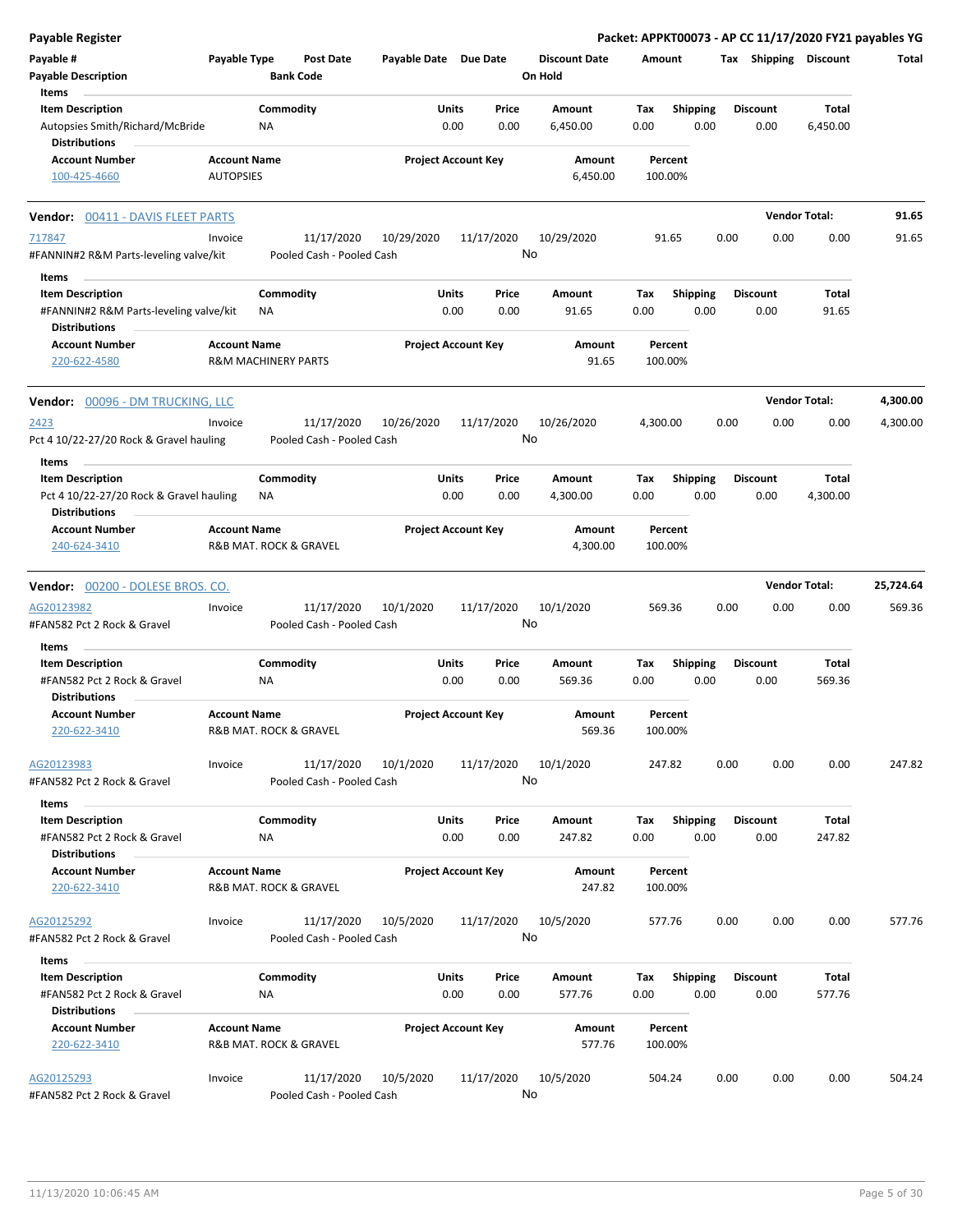| Payable #                                           | Payable Type           | <b>Post Date</b>          | Payable Date Due Date |                            | <b>Discount Date</b> | Amount   |                 | Tax  | Shipping        | <b>Discount</b> | Total    |
|-----------------------------------------------------|------------------------|---------------------------|-----------------------|----------------------------|----------------------|----------|-----------------|------|-----------------|-----------------|----------|
| <b>Payable Description</b>                          |                        | <b>Bank Code</b>          |                       |                            | On Hold              |          |                 |      |                 |                 |          |
| Items                                               |                        |                           |                       |                            |                      |          |                 |      |                 |                 |          |
| <b>Item Description</b>                             |                        | Commodity                 |                       | Price<br>Units             | Amount               | Tax      | <b>Shipping</b> |      | <b>Discount</b> | Total           |          |
| #FAN582 Pct 2 Rock & Gravel<br><b>Distributions</b> | ΝA                     |                           |                       | 0.00<br>0.00               | 504.24               | 0.00     | 0.00            |      | 0.00            | 504.24          |          |
| <b>Account Number</b>                               | <b>Account Name</b>    |                           |                       | <b>Project Account Key</b> | Amount               | Percent  |                 |      |                 |                 |          |
| 220-622-3410                                        | R&B MAT. ROCK & GRAVEL |                           |                       |                            | 504.24               | 100.00%  |                 |      |                 |                 |          |
| AG20125920                                          | Invoice                | 11/17/2020                | 10/6/2020             | 11/17/2020                 | 10/6/2020            | 577.60   |                 | 0.00 | 0.00            | 0.00            | 577.60   |
| #FAN582 Pct 2 Rock & Gravel                         |                        | Pooled Cash - Pooled Cash |                       |                            | No                   |          |                 |      |                 |                 |          |
| Items                                               |                        |                           |                       |                            |                      |          |                 |      |                 |                 |          |
| <b>Item Description</b>                             |                        | Commodity                 |                       | Units<br>Price             | Amount               | Tax      | <b>Shipping</b> |      | Discount        | Total           |          |
| #FAN582 Pct 2 Rock & Gravel                         | NA                     |                           |                       | 0.00<br>0.00               | 577.60               | 0.00     | 0.00            |      | 0.00            | 577.60          |          |
| <b>Distributions</b>                                |                        |                           |                       |                            |                      |          |                 |      |                 |                 |          |
| <b>Account Number</b>                               | <b>Account Name</b>    |                           |                       | <b>Project Account Key</b> | Amount               | Percent  |                 |      |                 |                 |          |
| 220-622-3410                                        | R&B MAT. ROCK & GRAVEL |                           |                       |                            | 577.60               | 100.00%  |                 |      |                 |                 |          |
| AG20125921                                          | Invoice                | 11/17/2020                | 10/6/2020             | 11/17/2020                 | 10/6/2020            | 252.60   |                 | 0.00 | 0.00            | 0.00            | 252.60   |
| #FAN582 Pct 2 Rock & Gravel                         |                        | Pooled Cash - Pooled Cash |                       |                            | No                   |          |                 |      |                 |                 |          |
| Items                                               |                        |                           |                       |                            |                      |          |                 |      |                 |                 |          |
| <b>Item Description</b>                             |                        | Commodity                 |                       | Units<br>Price             | Amount               | Tax      | <b>Shipping</b> |      | <b>Discount</b> | Total           |          |
| #FAN582 Pct 2 Rock & Gravel<br><b>Distributions</b> | ΝA                     |                           |                       | 0.00<br>0.00               | 252.60               | 0.00     | 0.00            |      | 0.00            | 252.60          |          |
| <b>Account Number</b>                               | <b>Account Name</b>    |                           |                       | <b>Project Account Key</b> | Amount               | Percent  |                 |      |                 |                 |          |
| 220-622-3410                                        | R&B MAT. ROCK & GRAVEL |                           |                       |                            | 252.60               | 100.00%  |                 |      |                 |                 |          |
| AG20126570                                          | Invoice                | 11/17/2020                | 10/7/2020             | 11/17/2020                 | 10/7/2020            | 386.16   |                 | 0.00 | 0.00            | 0.00            | 386.16   |
| #FAN582 Pct 2 Rock & Gravel                         |                        | Pooled Cash - Pooled Cash |                       |                            | No                   |          |                 |      |                 |                 |          |
| Items                                               |                        |                           |                       |                            |                      |          |                 |      |                 |                 |          |
| <b>Item Description</b>                             |                        | Commodity                 |                       | Units<br>Price             | Amount               | Tax      | <b>Shipping</b> |      | <b>Discount</b> | Total           |          |
| #FAN582 Pct 2 Rock & Gravel<br><b>Distributions</b> | ΝA                     |                           |                       | 0.00<br>0.00               | 386.16               | 0.00     | 0.00            |      | 0.00            | 386.16          |          |
| <b>Account Number</b>                               | <b>Account Name</b>    |                           |                       | <b>Project Account Key</b> | Amount               | Percent  |                 |      |                 |                 |          |
| 220-622-3410                                        | R&B MAT. ROCK & GRAVEL |                           |                       |                            | 386.16               | 100.00%  |                 |      |                 |                 |          |
| AG20126571                                          | Invoice                | 11/17/2020                | 10/7/2020             | 11/17/2020                 | 10/7/2020            | 1,226.70 |                 | 0.00 | 0.00            | 0.00            | 1,226.70 |
| #FAN582 Pct 2 Rock & Gravel                         |                        | Pooled Cash - Pooled Cash |                       |                            | No                   |          |                 |      |                 |                 |          |
| Items                                               |                        |                           |                       |                            |                      |          |                 |      |                 |                 |          |
| <b>Item Description</b>                             |                        | Commodity                 |                       | Units<br>Price             | Amount               | Тах      | <b>Shipping</b> |      | <b>Discount</b> | Total           |          |
| #FAN582 Pct 2 Rock & Gravel<br>Distributions        | ΝA                     |                           |                       | 0.00<br>0.00               | 1,226.70             | 0.00     | 0.00            |      | 0.00            | 1,226.70        |          |
| <b>Account Number</b>                               | <b>Account Name</b>    |                           |                       | <b>Project Account Key</b> | Amount               | Percent  |                 |      |                 |                 |          |
| 220-622-3410                                        | R&B MAT. ROCK & GRAVEL |                           |                       |                            | 1,226.70             | 100.00%  |                 |      |                 |                 |          |
| AG20127216                                          | Invoice                | 11/17/2020                | 10/8/2020             | 11/17/2020                 | 10/8/2020            | 572.24   |                 | 0.00 | 0.00            | 0.00            | 572.24   |
| #FAN582 Pct 2 Rock & Gravel                         |                        | Pooled Cash - Pooled Cash |                       |                            | No                   |          |                 |      |                 |                 |          |
| Items                                               |                        |                           |                       |                            |                      |          |                 |      |                 |                 |          |
| <b>Item Description</b>                             |                        | Commodity                 |                       | Units<br>Price             | Amount               | Tax      | Shipping        |      | <b>Discount</b> | Total           |          |
| #FAN582 Pct 2 Rock & Gravel                         | ΝA                     |                           |                       | 0.00<br>0.00               | 572.24               | 0.00     | 0.00            |      | 0.00            | 572.24          |          |
| <b>Distributions</b>                                |                        |                           |                       |                            |                      |          |                 |      |                 |                 |          |
| <b>Account Number</b>                               | <b>Account Name</b>    |                           |                       | <b>Project Account Key</b> | Amount               | Percent  |                 |      |                 |                 |          |
| 220-622-3410                                        | R&B MAT. ROCK & GRAVEL |                           |                       |                            | 572.24               | 100.00%  |                 |      |                 |                 |          |
| AG20127217                                          | Invoice                | 11/17/2020                | 10/8/2020             | 11/17/2020                 | 10/8/2020            | 240.66   |                 | 0.00 | 0.00            | 0.00            | 240.66   |
| #FAN582 Pct 2 Rock & Gravel                         |                        | Pooled Cash - Pooled Cash |                       |                            | No                   |          |                 |      |                 |                 |          |
| Items                                               |                        |                           |                       |                            |                      |          |                 |      |                 |                 |          |
| <b>Item Description</b>                             |                        | Commodity                 |                       | Units<br>Price             | Amount               | Tax      | <b>Shipping</b> |      | <b>Discount</b> | Total           |          |
| #FAN582 Pct 2 Rock & Gravel                         | <b>NA</b>              |                           |                       | 0.00<br>0.00               | 240.66               | 0.00     | 0.00            |      | 0.00            | 240.66          |          |
| <b>Distributions</b>                                |                        |                           |                       |                            |                      |          |                 |      |                 |                 |          |
| <b>Account Number</b>                               | <b>Account Name</b>    |                           |                       | <b>Project Account Key</b> | Amount               | Percent  |                 |      |                 |                 |          |

220-622-3410 R&B MAT. ROCK & GRAVEL 240.66 100.00%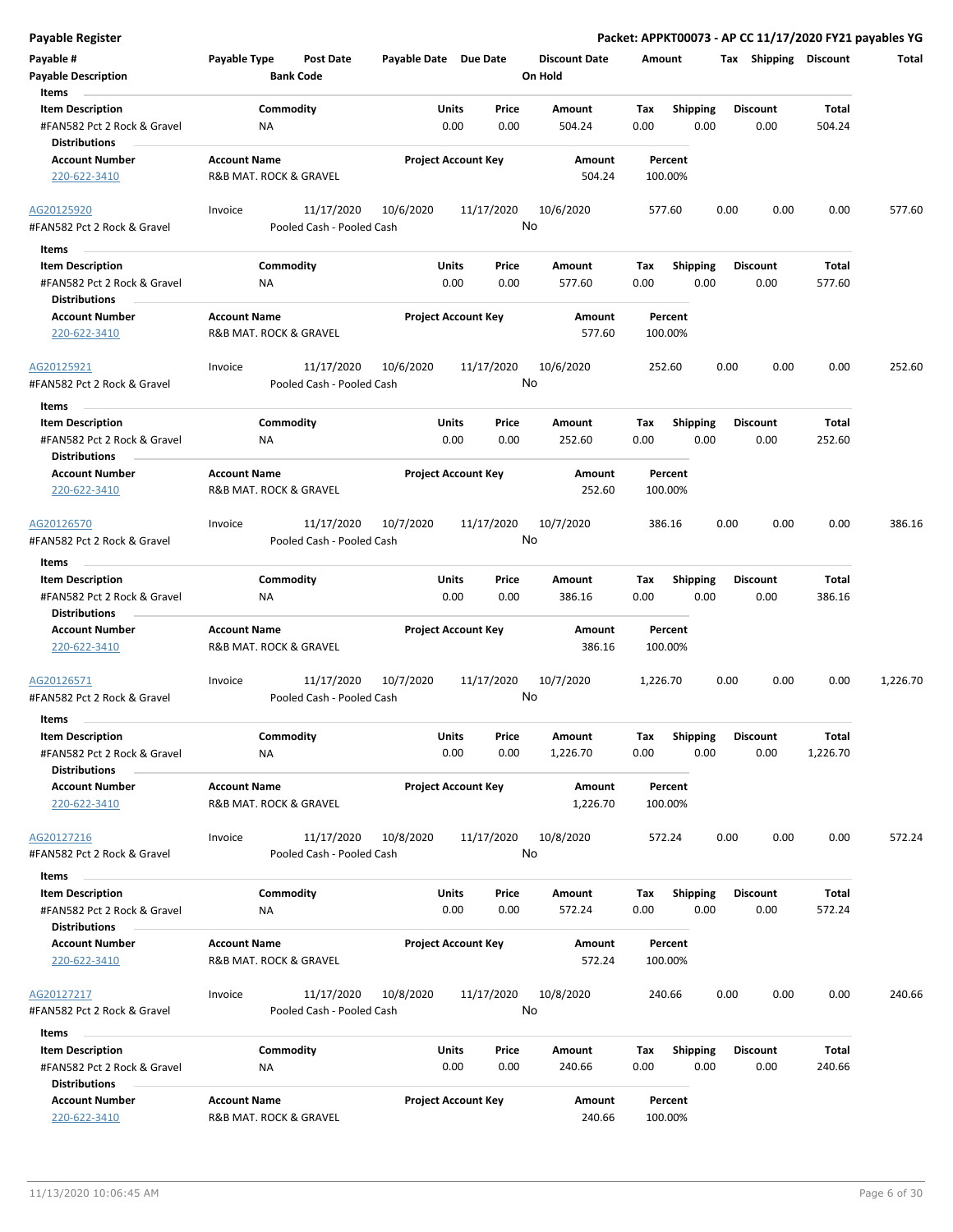| Payable Register                                       |                     |                                         |                       |                            |                      |         |                         |      |                       |        | Packet: APPKT00073 - AP CC 11/17/2020 FY21 payables YG |
|--------------------------------------------------------|---------------------|-----------------------------------------|-----------------------|----------------------------|----------------------|---------|-------------------------|------|-----------------------|--------|--------------------------------------------------------|
| Payable #                                              | Payable Type        | <b>Post Date</b>                        | Payable Date Due Date |                            | <b>Discount Date</b> | Amount  |                         |      | Tax Shipping Discount |        | Total                                                  |
| <b>Payable Description</b>                             |                     | <b>Bank Code</b>                        |                       |                            | On Hold              |         |                         |      |                       |        |                                                        |
| AG20127218<br>#FAN582 Pct 2 Rock & Gravel              | Invoice             | 11/17/2020<br>Pooled Cash - Pooled Cash | 10/8/2020             | 11/17/2020                 | 10/8/2020<br>No      | 501.66  |                         | 0.00 | 0.00                  | 0.00   | 501.66                                                 |
| Items                                                  |                     |                                         |                       |                            |                      |         |                         |      |                       |        |                                                        |
| <b>Item Description</b>                                |                     | Commodity                               | Units                 | Price                      | Amount               | Tax     | <b>Shipping</b>         |      | <b>Discount</b>       | Total  |                                                        |
| #FAN582 Pct 2 Rock & Gravel                            |                     | ΝA                                      |                       | 0.00<br>0.00               | 501.66               | 0.00    | 0.00                    |      | 0.00                  | 501.66 |                                                        |
| <b>Distributions</b>                                   |                     |                                         |                       |                            |                      |         |                         |      |                       |        |                                                        |
| <b>Account Number</b>                                  | <b>Account Name</b> |                                         |                       | <b>Project Account Key</b> | Amount               |         | Percent                 |      |                       |        |                                                        |
| 220-622-3410                                           |                     | R&B MAT. ROCK & GRAVEL                  |                       |                            | 501.66               | 100.00% |                         |      |                       |        |                                                        |
| AG20127219                                             | Invoice             | 11/17/2020                              | 10/8/2020             | 11/17/2020                 | 10/8/2020            | 971.04  |                         | 0.00 | 0.00                  | 0.00   | 971.04                                                 |
| #FAN582 Pct 2 Rock & Gravel<br>Items                   |                     | Pooled Cash - Pooled Cash               |                       |                            | No                   |         |                         |      |                       |        |                                                        |
|                                                        |                     | Commodity                               | Units                 | Price                      |                      | Tax     |                         |      | <b>Discount</b>       | Total  |                                                        |
| <b>Item Description</b><br>#FAN582 Pct 2 Rock & Gravel |                     | NA                                      |                       | 0.00<br>0.00               | Amount<br>971.04     | 0.00    | <b>Shipping</b><br>0.00 |      | 0.00                  | 971.04 |                                                        |
| <b>Distributions</b>                                   |                     |                                         |                       |                            |                      |         |                         |      |                       |        |                                                        |
| <b>Account Number</b>                                  | <b>Account Name</b> |                                         |                       | <b>Project Account Key</b> | Amount               |         | Percent                 |      |                       |        |                                                        |
| 220-622-3410                                           |                     | R&B MAT. ROCK & GRAVEL                  |                       |                            | 971.04               | 100.00% |                         |      |                       |        |                                                        |
| AG20127845                                             | Invoice             | 11/17/2020                              | 10/9/2020             | 11/17/2020                 | 10/9/2020            | 482.37  |                         | 0.00 | 0.00                  | 0.00   | 482.37                                                 |
| #FAN582 Pct 2 Rock & Gravel                            |                     | Pooled Cash - Pooled Cash               |                       |                            | No                   |         |                         |      |                       |        |                                                        |
| Items                                                  |                     |                                         |                       |                            |                      |         |                         |      |                       |        |                                                        |
| <b>Item Description</b>                                |                     | Commodity                               | Units                 | Price                      | Amount               | Tax     | <b>Shipping</b>         |      | <b>Discount</b>       | Total  |                                                        |
| #FAN582 Pct 2 Rock & Gravel<br><b>Distributions</b>    |                     | ΝA                                      |                       | 0.00<br>0.00               | 482.37               | 0.00    | 0.00                    |      | 0.00                  | 482.37 |                                                        |
| <b>Account Number</b>                                  | <b>Account Name</b> |                                         |                       | <b>Project Account Key</b> | Amount               |         | Percent                 |      |                       |        |                                                        |
| 220-622-3410                                           |                     | R&B MAT. ROCK & GRAVEL                  |                       |                            | 482.37               | 100.00% |                         |      |                       |        |                                                        |
| AG20129135                                             | Invoice             | 11/17/2020                              | 10/13/2020            | 11/17/2020                 | 10/13/2020           | 572.00  |                         | 0.00 | 0.00                  | 0.00   | 572.00                                                 |
| #FAN582 Pct 2 Rock & Gravel                            |                     | Pooled Cash - Pooled Cash               |                       |                            | No                   |         |                         |      |                       |        |                                                        |
| Items                                                  |                     |                                         |                       |                            |                      |         |                         |      |                       |        |                                                        |
| <b>Item Description</b>                                |                     | Commodity                               | Units                 | Price                      | Amount               | Tax     | Shipping                |      | <b>Discount</b>       | Total  |                                                        |
| #FAN582 Pct 2 Rock & Gravel                            |                     | ΝA                                      |                       | 0.00<br>0.00               | 572.00               | 0.00    | 0.00                    |      | 0.00                  | 572.00 |                                                        |
| Distributions                                          |                     |                                         |                       |                            |                      |         |                         |      |                       |        |                                                        |
| <b>Account Number</b><br>220-622-3410                  | <b>Account Name</b> | R&B MAT. ROCK & GRAVEL                  |                       | <b>Project Account Key</b> | Amount<br>572.00     | 100.00% | Percent                 |      |                       |        |                                                        |
| AG20129738                                             | Invoice             | 11/17/2020                              | 10/14/2020            | 11/17/2020                 | 10/14/2020           | 573.92  |                         | 0.00 | 0.00                  | 0.00   | 573.92                                                 |
| #FAN582 Pct 2 Rock & Gravel                            |                     | Pooled Cash - Pooled Cash               |                       |                            | No                   |         |                         |      |                       |        |                                                        |
| Items                                                  |                     |                                         |                       |                            |                      |         |                         |      |                       |        |                                                        |
| <b>Item Description</b>                                |                     | Commodity                               | Units                 | Price                      | Amount               | Tax     | Shipping                |      | <b>Discount</b>       | Total  |                                                        |
| #FAN582 Pct 2 Rock & Gravel<br><b>Distributions</b>    |                     | <b>NA</b>                               |                       | 0.00<br>0.00               | 573.92               | 0.00    | 0.00                    |      | 0.00                  | 573.92 |                                                        |
| <b>Account Number</b>                                  | <b>Account Name</b> |                                         |                       | <b>Project Account Key</b> | Amount               |         | Percent                 |      |                       |        |                                                        |
| 220-622-3410                                           |                     | R&B MAT. ROCK & GRAVEL                  |                       |                            | 573.92               | 100.00% |                         |      |                       |        |                                                        |
| AG20130337                                             | Invoice             | 11/17/2020                              | 10/15/2020            | 11/17/2020                 | 10/15/2020           | 380.80  |                         | 0.00 | 0.00                  | 0.00   | 380.80                                                 |
| #FAN582 Pct 2 Rock & Gravel                            |                     | Pooled Cash - Pooled Cash               |                       |                            | No                   |         |                         |      |                       |        |                                                        |
| Items                                                  |                     |                                         |                       |                            |                      |         |                         |      |                       |        |                                                        |
| <b>Item Description</b>                                |                     | Commodity                               | Units                 | Price                      | Amount               | Tax     | <b>Shipping</b>         |      | <b>Discount</b>       | Total  |                                                        |
| #FAN582 Pct 2 Rock & Gravel                            |                     | ΝA                                      |                       | 0.00<br>0.00               | 380.80               | 0.00    | 0.00                    |      | 0.00                  | 380.80 |                                                        |
| <b>Distributions</b>                                   |                     |                                         |                       |                            |                      |         |                         |      |                       |        |                                                        |
| <b>Account Number</b>                                  | <b>Account Name</b> |                                         |                       | <b>Project Account Key</b> | Amount               |         | Percent                 |      |                       |        |                                                        |
| 220-622-3410                                           |                     | R&B MAT. ROCK & GRAVEL                  |                       |                            | 380.80               | 100.00% |                         |      |                       |        |                                                        |
| AG20131595                                             | Invoice             | 11/17/2020                              | 10/19/2020            | 11/17/2020                 | 10/19/2020           | 389.44  |                         | 0.00 | 0.00                  | 0.00   | 389.44                                                 |
| #FAN582 Pct 2 Rock & Gravel                            |                     | Pooled Cash - Pooled Cash               |                       |                            | No                   |         |                         |      |                       |        |                                                        |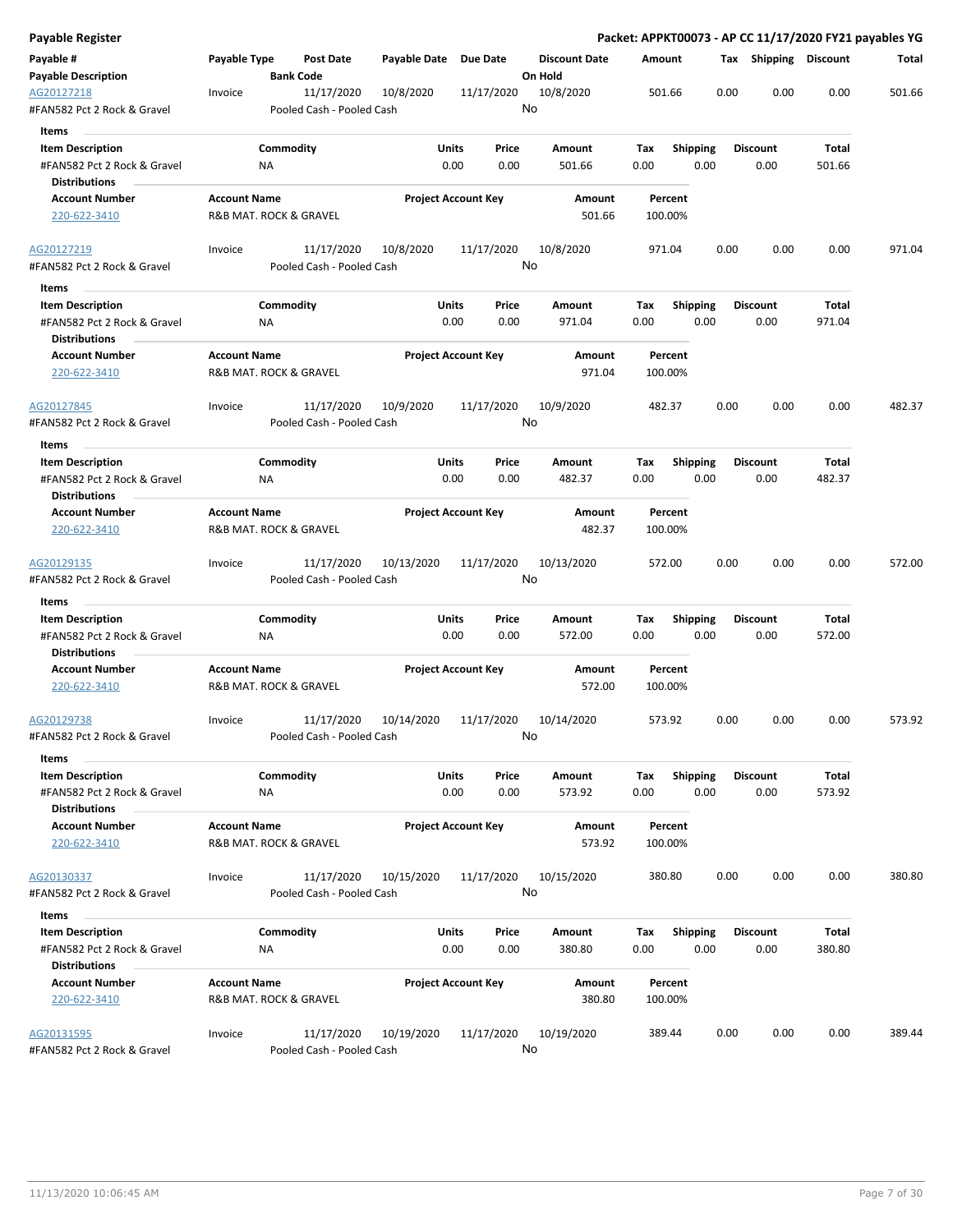| <b>Payable Register</b>                                                                 |                                                             |                       |                            |                                 | Packet: APPKT00073 - AP CC 11/17/2020 FY21 payables YG |                         |                        |        |
|-----------------------------------------------------------------------------------------|-------------------------------------------------------------|-----------------------|----------------------------|---------------------------------|--------------------------------------------------------|-------------------------|------------------------|--------|
| Payable #<br><b>Payable Description</b>                                                 | <b>Payable Type</b><br><b>Post Date</b><br><b>Bank Code</b> | Payable Date Due Date |                            | <b>Discount Date</b><br>On Hold | Amount                                                 | Tax Shipping Discount   |                        | Total  |
| Items<br><b>Item Description</b><br>#FAN582 Pct 2 Rock & Gravel<br><b>Distributions</b> | Commodity<br>ΝA                                             | Units<br>0.00         | Price<br>0.00              | Amount<br>389.44                | Tax<br><b>Shipping</b><br>0.00<br>0.00                 | <b>Discount</b><br>0.00 | Total<br>389.44        |        |
| <b>Account Number</b><br>220-622-3410                                                   | <b>Account Name</b><br>R&B MAT. ROCK & GRAVEL               |                       | <b>Project Account Key</b> | Amount<br>389.44                | Percent<br>100.00%                                     |                         |                        |        |
| AG20132176<br>#FAN582 Pct 2 Rock & Gravel                                               | 11/17/2020<br>Invoice<br>Pooled Cash - Pooled Cash          | 10/20/2020            | 11/17/2020                 | 10/20/2020<br>No                | 378.56                                                 | 0.00<br>0.00            | 0.00                   | 378.56 |
| Items                                                                                   |                                                             |                       |                            |                                 |                                                        |                         |                        |        |
| <b>Item Description</b><br>#FAN582 Pct 2 Rock & Gravel<br><b>Distributions</b>          | Commodity<br>ΝA                                             | Units<br>0.00         | Price<br>0.00              | Amount<br>378.56                | <b>Shipping</b><br>Tax<br>0.00<br>0.00                 | <b>Discount</b><br>0.00 | Total<br>378.56        |        |
| <b>Account Number</b><br>220-622-3410                                                   | <b>Account Name</b><br>R&B MAT. ROCK & GRAVEL               |                       | <b>Project Account Key</b> | Amount<br>378.56                | Percent<br>100.00%                                     |                         |                        |        |
| AG20132778<br>#FAN582 Pct 2 Rock & Gravel                                               | 11/17/2020<br>Invoice<br>Pooled Cash - Pooled Cash          | 10/21/2020            | 11/17/2020                 | 10/21/2020<br>No                | 564.72                                                 | 0.00<br>0.00            | 0.00                   | 564.72 |
| Items<br><b>Item Description</b><br>#FAN582 Pct 2 Rock & Gravel<br><b>Distributions</b> | Commodity<br>NA                                             | Units<br>0.00         | Price<br>0.00              | Amount<br>564.72                | <b>Shipping</b><br>Tax<br>0.00<br>0.00                 | <b>Discount</b><br>0.00 | Total<br>564.72        |        |
| <b>Account Number</b><br>220-622-3410                                                   | <b>Account Name</b><br>R&B MAT. ROCK & GRAVEL               |                       | <b>Project Account Key</b> | Amount<br>564.72                | Percent<br>100.00%                                     |                         |                        |        |
| AG20133366<br>#FAN582 Pct 2 Rock & Gravel                                               | 11/17/2020<br>Invoice<br>Pooled Cash - Pooled Cash          | 10/22/2020            | 11/17/2020                 | 10/22/2020<br>No                | 570.56                                                 | 0.00<br>0.00            | 0.00                   | 570.56 |
| Items                                                                                   |                                                             |                       |                            |                                 |                                                        |                         |                        |        |
| <b>Item Description</b><br>#FAN582 Pct 2 Rock & Gravel<br><b>Distributions</b>          | Commodity<br>ΝA                                             | Units<br>0.00         | Price<br>0.00              | Amount<br>570.56                | <b>Shipping</b><br>Tax<br>0.00<br>0.00                 | <b>Discount</b><br>0.00 | <b>Total</b><br>570.56 |        |
| <b>Account Number</b><br>220-622-3410                                                   | <b>Account Name</b><br>R&B MAT. ROCK & GRAVEL               |                       | <b>Project Account Key</b> | <b>Amount</b><br>570.56         | Percent<br>100.00%                                     |                         |                        |        |
| AG20133367<br>#FAN584 Pct 4 Rock & Gravel                                               | 11/17/2020<br>Invoice<br>Pooled Cash - Pooled Cash          | 10/22/2020            | 11/17/2020                 | 10/22/2020<br>No                | 238.46                                                 | 0.00<br>0.00            | 0.00                   | 238.46 |
| Items                                                                                   |                                                             |                       |                            |                                 |                                                        |                         |                        |        |
| <b>Item Description</b><br>#FAN584 Pct 4 Rock & Gravel<br><b>Distributions</b>          | Commodity<br>ΝA                                             | Units                 | Price<br>0.00<br>0.00      | Amount<br>238.46                | Shipping<br>Tax<br>0.00<br>0.00                        | <b>Discount</b><br>0.00 | <b>Total</b><br>238.46 |        |
| <b>Account Number</b><br>240-624-3410                                                   | <b>Account Name</b><br>R&B MAT. ROCK & GRAVEL               |                       | <b>Project Account Key</b> | Amount<br>238.46                | Percent<br>100.00%                                     |                         |                        |        |
| AG20133368<br>#FAN584 Pct 4 Rock & Gravel                                               | 11/17/2020<br>Invoice<br>Pooled Cash - Pooled Cash          | 10/22/2020            | 11/17/2020                 | 10/22/2020<br>No                | 253.59                                                 | 0.00<br>0.00            | 0.00                   | 253.59 |
| Items                                                                                   |                                                             |                       |                            |                                 |                                                        |                         |                        |        |
| <b>Item Description</b><br>#FAN584 Pct 4 Rock & Gravel<br><b>Distributions</b>          | Commodity<br>ΝA                                             | Units                 | Price<br>0.00<br>0.00      | <b>Amount</b><br>253.59         | <b>Shipping</b><br>Тах<br>0.00<br>0.00                 | <b>Discount</b><br>0.00 | Total<br>253.59        |        |
| <b>Account Number</b><br>240-624-3410                                                   | <b>Account Name</b><br>R&B MAT. ROCK & GRAVEL               |                       | <b>Project Account Key</b> | Amount<br>253.59                | Percent<br>100.00%                                     |                         |                        |        |
| AG20133907<br>#FAN584 Pct 4 Rock & Gravel                                               | 11/17/2020<br>Invoice<br>Pooled Cash - Pooled Cash          | 10/23/2020            | 11/17/2020                 | 10/23/2020<br>No                | 459.83                                                 | 0.00<br>0.00            | 0.00                   | 459.83 |
| Items                                                                                   |                                                             |                       |                            |                                 |                                                        |                         |                        |        |
| <b>Item Description</b><br>#FAN584 Pct 4 Rock & Gravel<br><b>Distributions</b>          | Commodity<br>ΝA                                             | Units                 | Price<br>0.00<br>0.00      | Amount<br>459.83                | Tax<br><b>Shipping</b><br>0.00<br>0.00                 | <b>Discount</b><br>0.00 | Total<br>459.83        |        |
| <b>Account Number</b><br>240-624-3410                                                   | <b>Account Name</b><br>R&B MAT. ROCK & GRAVEL               |                       | <b>Project Account Key</b> | Amount<br>459.83                | Percent<br>100.00%                                     |                         |                        |        |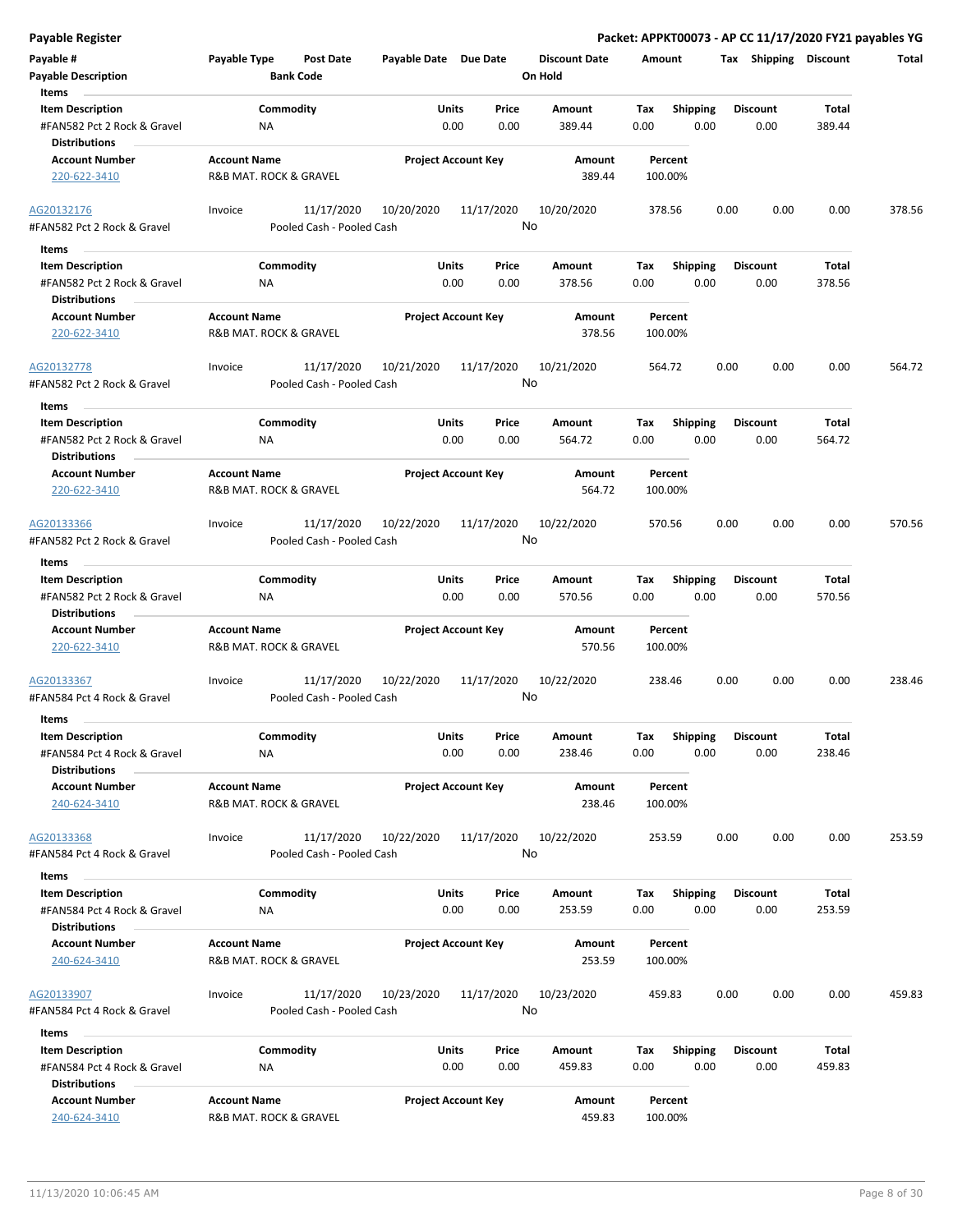| Payable Register                                    |                     |                                         |                       |                            |                      |          |                    |      |                       |          | Packet: APPKT00073 - AP CC 11/17/2020 FY21 payables YG |
|-----------------------------------------------------|---------------------|-----------------------------------------|-----------------------|----------------------------|----------------------|----------|--------------------|------|-----------------------|----------|--------------------------------------------------------|
| Payable #                                           | Payable Type        | Post Date                               | Payable Date Due Date |                            | <b>Discount Date</b> | Amount   |                    |      | Tax Shipping Discount |          | Total                                                  |
| <b>Payable Description</b>                          |                     | <b>Bank Code</b>                        |                       |                            | On Hold              |          |                    |      |                       |          |                                                        |
| AG20134263<br>#FAN582 Pct 2 Rock & Gravel           | Invoice             | 11/17/2020<br>Pooled Cash - Pooled Cash | 10/26/2020            | 11/17/2020                 | 10/26/2020<br>No     | 364.80   |                    | 0.00 | 0.00                  | 0.00     | 364.80                                                 |
| Items                                               |                     |                                         |                       |                            |                      |          |                    |      |                       |          |                                                        |
| <b>Item Description</b>                             |                     | Commodity                               | Units                 | Price                      | Amount               | Tax      | <b>Shipping</b>    |      | <b>Discount</b>       | Total    |                                                        |
| #FAN582 Pct 2 Rock & Gravel                         |                     | ΝA                                      |                       | 0.00<br>0.00               | 364.80               | 0.00     | 0.00               |      | 0.00                  | 364.80   |                                                        |
| <b>Distributions</b>                                |                     |                                         |                       |                            |                      |          |                    |      |                       |          |                                                        |
| <b>Account Number</b>                               | <b>Account Name</b> |                                         |                       | <b>Project Account Key</b> | Amount               |          | Percent            |      |                       |          |                                                        |
| 220-622-3410                                        |                     | R&B MAT. ROCK & GRAVEL                  |                       |                            | 364.80               |          | 100.00%            |      |                       |          |                                                        |
| AG20134264                                          | Invoice             | 11/17/2020                              | 10/26/2020            | 11/17/2020                 | 10/26/2020           | 384.64   |                    | 0.00 | 0.00                  | 0.00     | 384.64                                                 |
| #FAN582 Pct 2 Rock & Gravel<br>Items                |                     | Pooled Cash - Pooled Cash               |                       |                            | No                   |          |                    |      |                       |          |                                                        |
| <b>Item Description</b>                             |                     | Commodity                               | Units                 | Price                      | Amount               | Tax      | <b>Shipping</b>    |      | <b>Discount</b>       | Total    |                                                        |
| #FAN582 Pct 2 Rock & Gravel                         |                     | NA                                      |                       | 0.00<br>0.00               | 384.64               | 0.00     | 0.00               |      | 0.00                  | 384.64   |                                                        |
| <b>Distributions</b>                                |                     |                                         |                       |                            |                      |          |                    |      |                       |          |                                                        |
| <b>Account Number</b>                               | <b>Account Name</b> |                                         |                       | <b>Project Account Key</b> | Amount               |          | Percent            |      |                       |          |                                                        |
| 220-622-3410                                        |                     | R&B MAT. ROCK & GRAVEL                  |                       |                            | 384.64               |          | 100.00%            |      |                       |          |                                                        |
| AG20134265                                          | Invoice             | 11/17/2020                              | 10/26/2020            | 11/17/2020                 | 10/26/2020           | 4,168.57 |                    | 0.00 | 0.00                  | 0.00     | 4,168.57                                               |
| #FAN584 Pct 4 Rock & Gravel                         |                     | Pooled Cash - Pooled Cash               |                       |                            | No                   |          |                    |      |                       |          |                                                        |
| Items                                               |                     |                                         |                       |                            |                      |          |                    |      |                       |          |                                                        |
| <b>Item Description</b>                             |                     | Commodity                               | Units                 | Price                      | Amount               | Тах      | <b>Shipping</b>    |      | <b>Discount</b>       | Total    |                                                        |
| #FAN584 Pct 4 Rock & Gravel<br><b>Distributions</b> |                     | ΝA                                      |                       | 0.00<br>0.00               | 4,168.57             | 0.00     | 0.00               |      | 0.00                  | 4,168.57 |                                                        |
| <b>Account Number</b>                               | <b>Account Name</b> |                                         |                       | <b>Project Account Key</b> | Amount               |          | Percent            |      |                       |          |                                                        |
| 240-624-3410                                        |                     | R&B MAT. ROCK & GRAVEL                  |                       |                            | 4,168.57             |          | 100.00%            |      |                       |          |                                                        |
| AG20134386                                          | Invoice             | 11/17/2020                              | 10/27/2020            | 11/17/2020                 | 10/27/2020           | 535.66   |                    | 0.00 | 0.00                  | 0.00     | 535.66                                                 |
| #FAN582 Pct 2 Rock & Gravel                         |                     | Pooled Cash - Pooled Cash               |                       |                            | No                   |          |                    |      |                       |          |                                                        |
| Items                                               |                     |                                         |                       |                            |                      |          |                    |      |                       |          |                                                        |
| <b>Item Description</b>                             |                     | Commodity                               | Units                 | Price                      | Amount               | Tax      | <b>Shipping</b>    |      | Discount              | Total    |                                                        |
| #FAN582 Pct 2 Rock & Gravel                         |                     | ΝA                                      |                       | 0.00<br>0.00               | 535.66               | 0.00     | 0.00               |      | 0.00                  | 535.66   |                                                        |
| Distributions                                       |                     |                                         |                       |                            |                      |          |                    |      |                       |          |                                                        |
| <b>Account Number</b><br>220-622-3410               | <b>Account Name</b> | R&B MAT. ROCK & GRAVEL                  |                       | <b>Project Account Key</b> | Amount<br>535.66     |          | Percent<br>100.00% |      |                       |          |                                                        |
|                                                     |                     |                                         |                       |                            |                      |          |                    |      |                       |          |                                                        |
| AG20134387<br>#FAN582 Pct 2 Rock & Gravel           | Invoice             | 11/17/2020<br>Pooled Cash - Pooled Cash | 10/27/2020            | 11/17/2020                 | 10/27/2020<br>No     | 198.64   |                    | 0.00 | 0.00                  | 0.00     | 198.64                                                 |
| Items                                               |                     |                                         |                       |                            |                      |          |                    |      |                       |          |                                                        |
| <b>Item Description</b>                             |                     | Commodity                               | Units                 | Price                      | Amount               | Tax      | <b>Shipping</b>    |      | <b>Discount</b>       | Total    |                                                        |
| #FAN582 Pct 2 Rock & Gravel<br><b>Distributions</b> |                     | <b>NA</b>                               |                       | 0.00<br>0.00               | 198.64               | 0.00     | 0.00               |      | 0.00                  | 198.64   |                                                        |
| <b>Account Number</b>                               | <b>Account Name</b> |                                         |                       | <b>Project Account Key</b> | Amount               |          | Percent            |      |                       |          |                                                        |
| 220-622-3410                                        |                     | R&B MAT. ROCK & GRAVEL                  |                       |                            | 198.64               |          | 100.00%            |      |                       |          |                                                        |
| AG20134388                                          | Invoice             | 11/17/2020                              | 10/27/2020            | 11/17/2020                 | 10/27/2020           | 2,702.84 |                    | 0.00 | 0.00                  | 0.00     | 2,702.84                                               |
| #FAN584 Pct 4 Rock & Gravel                         |                     | Pooled Cash - Pooled Cash               |                       |                            | No                   |          |                    |      |                       |          |                                                        |
| Items                                               |                     |                                         |                       |                            |                      |          |                    |      |                       |          |                                                        |
| <b>Item Description</b>                             |                     | Commodity                               | Units                 | Price                      | Amount               | Tax      | <b>Shipping</b>    |      | <b>Discount</b>       | Total    |                                                        |
| #FAN584 Pct 4 Rock & Gravel                         |                     | ΝA                                      |                       | 0.00<br>0.00               | 2,702.84             | 0.00     | 0.00               |      | 0.00                  | 2,702.84 |                                                        |
| <b>Distributions</b>                                |                     |                                         |                       |                            |                      |          |                    |      |                       |          |                                                        |
| <b>Account Number</b>                               | <b>Account Name</b> |                                         |                       | <b>Project Account Key</b> | Amount               |          | Percent            |      |                       |          |                                                        |
| 240-624-3410                                        |                     | R&B MAT. ROCK & GRAVEL                  |                       |                            | 2,702.84             |          | 100.00%            |      |                       |          |                                                        |
| AG20134474                                          | Invoice             | 11/17/2020                              | 10/28/2020            | 11/17/2020                 | 10/28/2020           | 370.66   |                    | 0.00 | 0.00                  | 0.00     | 370.66                                                 |
| #FAN582 Pct 2 Rock & Gravel                         |                     | Pooled Cash - Pooled Cash               |                       |                            | No                   |          |                    |      |                       |          |                                                        |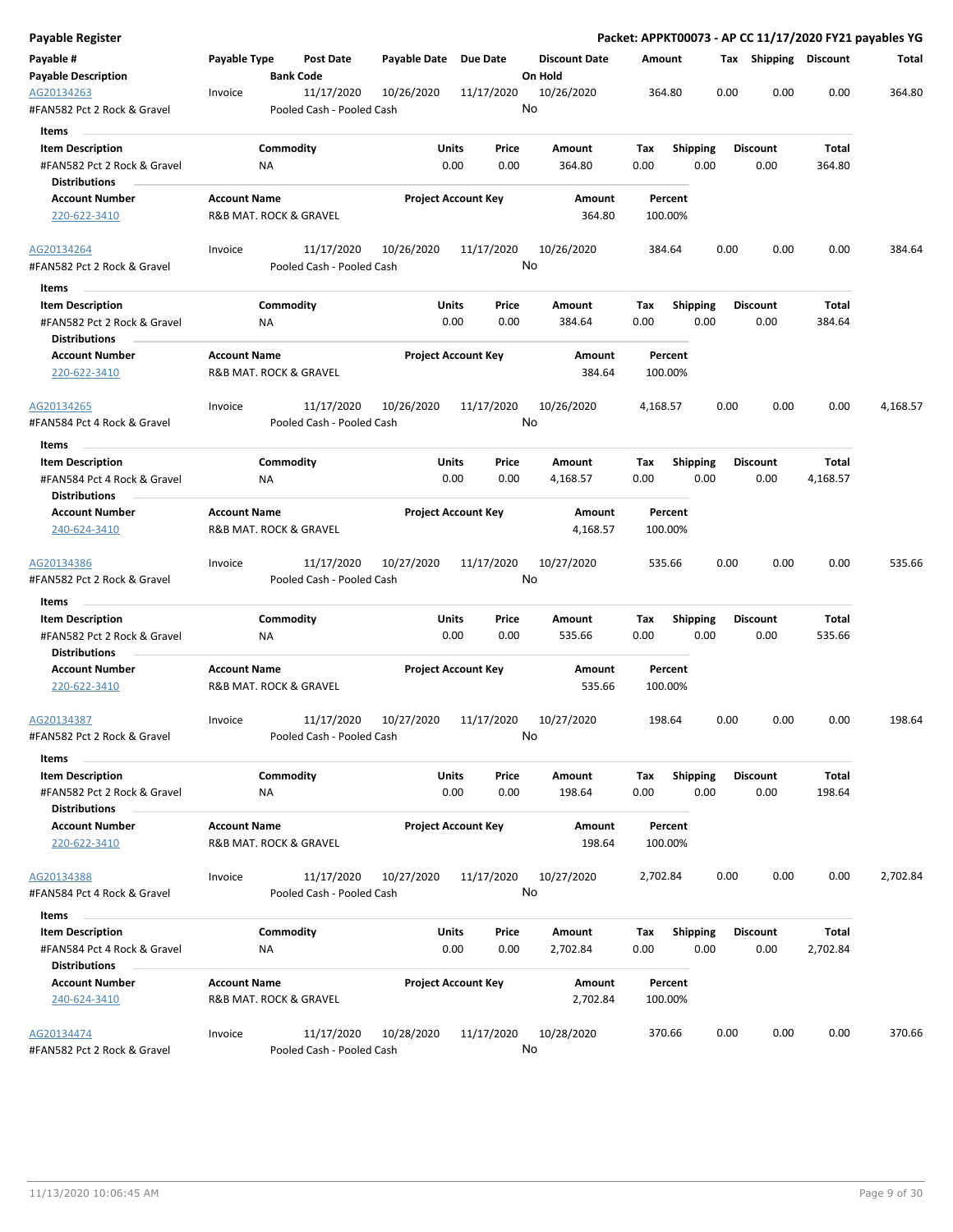| Payable Register                                       |                                               |                                         |                       |                            |                                 | Packet: APPKT00073 - AP CC 11/17/2020 FY21 payables YG |                         |      |                       |                      |          |  |  |  |
|--------------------------------------------------------|-----------------------------------------------|-----------------------------------------|-----------------------|----------------------------|---------------------------------|--------------------------------------------------------|-------------------------|------|-----------------------|----------------------|----------|--|--|--|
| Payable #<br><b>Payable Description</b>                | Payable Type                                  | Post Date<br><b>Bank Code</b>           | Payable Date Due Date |                            | <b>Discount Date</b><br>On Hold |                                                        | Amount                  |      | Tax Shipping Discount |                      | Total    |  |  |  |
| Items                                                  |                                               | Commodity                               | <b>Units</b>          | Price                      | Amount                          | Tax                                                    | <b>Shipping</b>         |      | <b>Discount</b>       | Total                |          |  |  |  |
| <b>Item Description</b><br>#FAN582 Pct 2 Rock & Gravel | ΝA                                            |                                         |                       | 0.00<br>0.00               | 370.66                          | 0.00                                                   | 0.00                    |      | 0.00                  | 370.66               |          |  |  |  |
| <b>Distributions</b><br><b>Account Number</b>          | <b>Account Name</b>                           |                                         |                       | <b>Project Account Key</b> | Amount                          |                                                        | Percent                 |      |                       |                      |          |  |  |  |
| 220-622-3410                                           | R&B MAT. ROCK & GRAVEL                        |                                         |                       |                            | 370.66                          |                                                        | 100.00%                 |      |                       |                      |          |  |  |  |
| AG20134475                                             | Invoice                                       | 11/17/2020                              | 10/28/2020            | 11/17/2020                 | 10/28/2020                      |                                                        | 379.20                  | 0.00 | 0.00                  | 0.00                 | 379.20   |  |  |  |
| #FAN582 Pct 2 Rock & Gravel                            |                                               | Pooled Cash - Pooled Cash               |                       |                            | No                              |                                                        |                         |      |                       |                      |          |  |  |  |
| Items                                                  |                                               |                                         |                       |                            |                                 |                                                        |                         |      |                       |                      |          |  |  |  |
| <b>Item Description</b><br>#FAN582 Pct 2 Rock & Gravel | ΝA                                            | Commodity                               | Units                 | Price<br>0.00<br>0.00      | Amount<br>379.20                | Tax<br>0.00                                            | <b>Shipping</b><br>0.00 |      | Discount<br>0.00      | Total<br>379.20      |          |  |  |  |
| <b>Distributions</b>                                   |                                               |                                         |                       |                            |                                 |                                                        |                         |      |                       |                      |          |  |  |  |
| <b>Account Number</b><br>220-622-3410                  | <b>Account Name</b><br>R&B MAT. ROCK & GRAVEL |                                         |                       | <b>Project Account Key</b> | Amount<br>379.20                |                                                        | Percent<br>100.00%      |      |                       |                      |          |  |  |  |
| AG20134476                                             | Invoice                                       | 11/17/2020                              | 10/28/2020            | 11/17/2020                 | 10/28/2020                      | 2,593.99                                               |                         | 0.00 | 0.00                  | 0.00                 | 2,593.99 |  |  |  |
| #FAN584 Pct 4 Rock & Gravel                            |                                               | Pooled Cash - Pooled Cash               |                       |                            | No                              |                                                        |                         |      |                       |                      |          |  |  |  |
| Items                                                  |                                               |                                         |                       |                            |                                 |                                                        |                         |      |                       |                      |          |  |  |  |
| <b>Item Description</b>                                |                                               | Commodity                               | Units                 | Price                      | <b>Amount</b>                   | Tax                                                    | <b>Shipping</b>         |      | <b>Discount</b>       | Total                |          |  |  |  |
| #FAN584 Pct 4 Rock & Gravel<br><b>Distributions</b>    | ΝA                                            |                                         |                       | 0.00<br>0.00               | 2,593.99                        | 0.00                                                   | 0.00                    |      | 0.00                  | 2,593.99             |          |  |  |  |
| <b>Account Number</b>                                  | <b>Account Name</b>                           |                                         |                       | <b>Project Account Key</b> | Amount                          |                                                        | Percent                 |      |                       |                      |          |  |  |  |
| 240-624-3410                                           | R&B MAT. ROCK & GRAVEL                        |                                         |                       |                            | 2,593.99                        |                                                        | 100.00%                 |      |                       |                      |          |  |  |  |
| AG20134477                                             | Invoice                                       | 11/17/2020                              | 10/28/2020            | 11/17/2020                 | 10/28/2020                      | 1,638.59                                               |                         | 0.00 | 0.00                  | 0.00                 | 1,638.59 |  |  |  |
| #FAN584 Pct 4 Rock & Gravel                            |                                               | Pooled Cash - Pooled Cash               |                       |                            | No                              |                                                        |                         |      |                       |                      |          |  |  |  |
| Items                                                  |                                               |                                         |                       |                            |                                 |                                                        |                         |      |                       |                      |          |  |  |  |
| <b>Item Description</b>                                |                                               | Commodity                               | Units                 | Price                      | Amount                          | Tax                                                    | <b>Shipping</b>         |      | <b>Discount</b>       | Total                |          |  |  |  |
| #FAN584 Pct 4 Rock & Gravel<br><b>Distributions</b>    | NA                                            |                                         |                       | 0.00<br>0.00               | 1,638.59                        | 0.00                                                   | 0.00                    |      | 0.00                  | 1,638.59             |          |  |  |  |
| <b>Account Number</b>                                  | <b>Account Name</b>                           |                                         |                       | <b>Project Account Key</b> | Amount                          |                                                        | Percent                 |      |                       |                      |          |  |  |  |
| 240-624-3410                                           | R&B MAT. ROCK & GRAVEL                        |                                         |                       |                            | 1,638.59                        |                                                        | 100.00%                 |      |                       |                      |          |  |  |  |
| AG20134633                                             | Invoice                                       | 11/17/2020                              | 10/29/2020            | 11/17/2020                 | 10/29/2020                      |                                                        | 440.10                  | 0.00 | 0.00                  | 0.00                 | 440.10   |  |  |  |
| #FAN582 Pct 2 Rock & Gravel                            |                                               | Pooled Cash - Pooled Cash               |                       |                            | No                              |                                                        |                         |      |                       |                      |          |  |  |  |
| Items                                                  |                                               |                                         |                       |                            |                                 |                                                        |                         |      |                       |                      |          |  |  |  |
| <b>Item Description</b>                                |                                               | Commodity                               | Units                 | Price                      | Amount                          | Tax                                                    | Shipping                |      | Discount              | <b>Total</b>         |          |  |  |  |
| #FAN582 Pct 2 Rock & Gravel                            | NA                                            |                                         |                       | 0.00<br>0.00               | 440.10                          | 0.00                                                   | 0.00                    |      | 0.00                  | 440.10               |          |  |  |  |
| <b>Distributions</b>                                   |                                               |                                         |                       |                            |                                 |                                                        |                         |      |                       |                      |          |  |  |  |
| <b>Account Number</b><br>220-622-3410                  | <b>Account Name</b><br>R&B MAT. ROCK & GRAVEL |                                         |                       | <b>Project Account Key</b> | Amount<br>440.10                |                                                        | Percent<br>100.00%      |      |                       |                      |          |  |  |  |
| AG20134634                                             | Invoice                                       | 11/17/2020                              | 10/29/2020            | 11/17/2020                 | 10/29/2020                      |                                                        | 454.86                  | 0.00 | 0.00                  | 0.00                 | 454.86   |  |  |  |
| #FAN582 Pct 2 Rock & Gravel<br>Items                   |                                               | Pooled Cash - Pooled Cash               |                       |                            | No                              |                                                        |                         |      |                       |                      |          |  |  |  |
| <b>Item Description</b>                                |                                               | Commodity                               | Units                 | Price                      | Amount                          | Тах                                                    | <b>Shipping</b>         |      | Discount              | Total                |          |  |  |  |
| #FAN582 Pct 2 Rock & Gravel<br><b>Distributions</b>    | NA                                            |                                         |                       | 0.00<br>0.00               | 454.86                          | 0.00                                                   | 0.00                    |      | 0.00                  | 454.86               |          |  |  |  |
| <b>Account Number</b><br>220-622-3410                  | <b>Account Name</b><br>R&B MAT. ROCK & GRAVEL |                                         |                       | <b>Project Account Key</b> | Amount<br>454.86                |                                                        | Percent<br>100.00%      |      |                       |                      |          |  |  |  |
| <b>Vendor: 00009 - DOUBLE D TRUCK REPAIR</b>           |                                               |                                         |                       |                            |                                 |                                                        |                         |      |                       | <b>Vendor Total:</b> | 1,382.79 |  |  |  |
|                                                        |                                               |                                         |                       |                            |                                 |                                                        |                         |      |                       |                      |          |  |  |  |
| 11664<br>Pct 2 Sensor/relay/filter                     | Invoice                                       | 11/17/2020<br>Pooled Cash - Pooled Cash | 10/21/2020            | 11/17/2020                 | 10/21/2020<br>No                |                                                        | 778.34                  | 0.00 | 76.00                 | 0.00                 | 854.34   |  |  |  |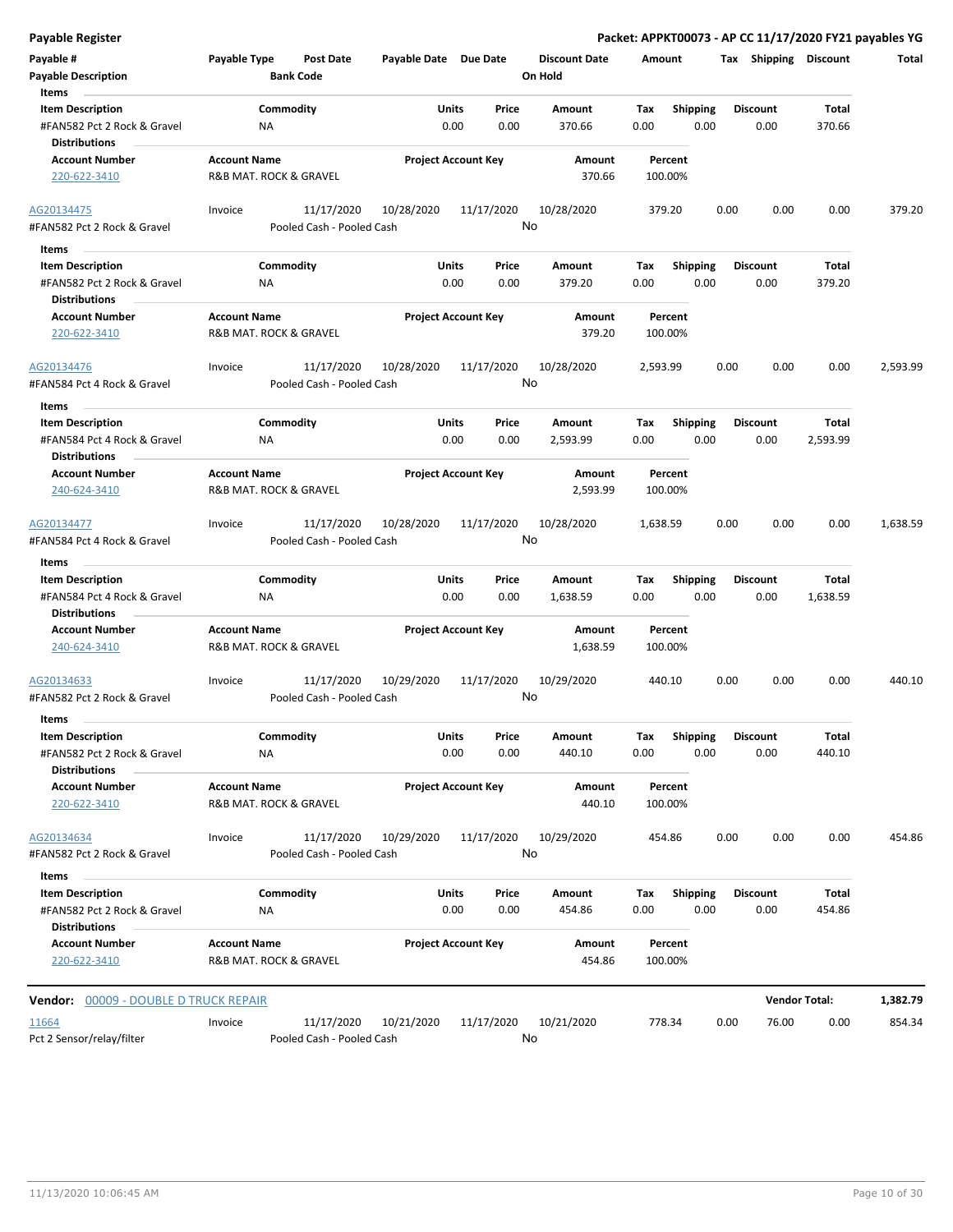| <b>Payable Register</b>                                         |                                                       |                                         |                       |                                |                                 |             |                         |      |                         | Packet: APPKT00073 - AP CC 11/17/2020 FY21 payables YG |          |
|-----------------------------------------------------------------|-------------------------------------------------------|-----------------------------------------|-----------------------|--------------------------------|---------------------------------|-------------|-------------------------|------|-------------------------|--------------------------------------------------------|----------|
| Payable #<br><b>Payable Description</b>                         | Payable Type                                          | <b>Post Date</b><br><b>Bank Code</b>    | Payable Date Due Date |                                | <b>Discount Date</b><br>On Hold | Amount      |                         |      | Tax Shipping Discount   |                                                        | Total    |
| Items<br><b>Item Description</b>                                |                                                       | Commodity                               |                       | Units<br>Price                 | Amount                          | Tax         | <b>Shipping</b>         |      | <b>Discount</b>         | Total                                                  |          |
| Pct 2 Sensor/relay/filter                                       | ΝA                                                    |                                         |                       | 0.00<br>0.00                   | 778.34                          | 0.00        | 76.00                   |      | 0.00                    | 854.34                                                 |          |
| <b>Distributions</b>                                            |                                                       |                                         |                       |                                |                                 |             |                         |      |                         |                                                        |          |
| <b>Account Number</b>                                           | <b>Account Name</b>                                   |                                         |                       | <b>Project Account Key</b>     | Amount                          |             | Percent                 |      |                         |                                                        |          |
| 220-622-4580                                                    | <b>R&amp;M MACHINERY PARTS</b>                        |                                         |                       |                                | 854.34                          |             | 100.00%                 |      |                         |                                                        |          |
| 11676                                                           | Invoice                                               | 11/17/2020                              | 11/4/2020             | 11/17/2020                     | 11/4/2020                       |             | 528.45                  | 0.00 | 0.00                    | 0.00                                                   | 528.45   |
| Pct 2 filters                                                   |                                                       | Pooled Cash - Pooled Cash               |                       |                                | No                              |             |                         |      |                         |                                                        |          |
| Items                                                           |                                                       |                                         |                       |                                |                                 |             |                         |      |                         |                                                        |          |
| <b>Item Description</b>                                         |                                                       | Commodity                               |                       | Units<br>Price                 | Amount                          | Tax         | <b>Shipping</b>         |      | <b>Discount</b>         | Total                                                  |          |
| Pct 2 filters                                                   | ΝA                                                    |                                         |                       | 0.00<br>0.00                   | 528.45                          | 0.00        | 0.00                    |      | 0.00                    | 528.45                                                 |          |
| <b>Distributions</b>                                            |                                                       |                                         |                       |                                |                                 |             |                         |      |                         |                                                        |          |
| <b>Account Number</b><br>220-622-4580                           | <b>Account Name</b><br><b>R&amp;M MACHINERY PARTS</b> |                                         |                       | <b>Project Account Key</b>     | Amount<br>528.45                |             | Percent<br>100.00%      |      |                         |                                                        |          |
| Vendor: 00797 - FANNIN COUNTY TAX ASSESSOR-COL                  |                                                       |                                         |                       |                                |                                 |             |                         |      |                         | <b>Vendor Total:</b>                                   | 7.50     |
| <b>INV0000663</b><br>Pct 2 1992 Ptrb registration plate 9104937 | Invoice                                               | 11/17/2020<br>Pooled Cash - Pooled Cash | 10/13/2020            | 11/17/2020                     | 10/13/2020<br>No                |             | 7.50                    | 0.00 | 0.00                    | 0.00                                                   | 7.50     |
| Items                                                           |                                                       |                                         |                       |                                |                                 |             |                         |      |                         |                                                        |          |
| <b>Item Description</b>                                         |                                                       | Commodity                               |                       | Units<br>Price                 | Amount                          | Tax         | <b>Shipping</b>         |      | <b>Discount</b>         | Total                                                  |          |
| Pct 2 1992 Ptrb registration plate 9104937                      | NA                                                    |                                         |                       | 0.00<br>0.00                   | 7.50                            | 0.00        | 0.00                    |      | 0.00                    | 7.50                                                   |          |
| <b>Distributions</b><br><b>Account Number</b>                   | <b>Account Name</b>                                   |                                         |                       | <b>Project Account Key</b>     | Amount                          |             | Percent                 |      |                         |                                                        |          |
| 220-622-4580                                                    | <b>R&amp;M MACHINERY PARTS</b>                        |                                         |                       |                                | 7.50                            |             | 100.00%                 |      |                         |                                                        |          |
| <b>Vendor: 00195 - FIX &amp; FEED BONHAM/COMMERCE</b>           |                                                       |                                         |                       |                                |                                 |             |                         |      |                         | <b>Vendor Total:</b>                                   | 1,367.71 |
| BO-0348029                                                      | Invoice                                               | 11/17/2020                              | 10/5/2020             | 11/17/2020                     | 10/5/2020                       |             | 23.97                   | 0.00 | 0.00                    | 0.00                                                   | 23.97    |
| #FANNINC Pct 4 shop supply                                      |                                                       | Pooled Cash - Pooled Cash               |                       |                                | No                              |             |                         |      |                         |                                                        |          |
| Items                                                           |                                                       |                                         |                       |                                |                                 |             |                         |      |                         |                                                        |          |
| <b>Item Description</b>                                         |                                                       | Commodity                               |                       | Units<br>Price                 | Amount                          | Tax         | Shipping                |      | <b>Discount</b>         | Total                                                  |          |
| #FANNINC Pct 4 shop supply<br><b>Distributions</b>              | ΝA                                                    |                                         |                       | 0.00<br>0.00                   | 23.97                           | 0.00        | 0.00                    |      | 0.00                    | 23.97                                                  |          |
| <b>Account Number</b><br>240-624-3400                           | <b>Account Name</b><br><b>SHOP SUPPLIES</b>           |                                         |                       | <b>Project Account Key</b>     | Amount<br>23.97                 |             | Percent<br>100.00%      |      |                         |                                                        |          |
| BO-0348963                                                      | Invoice                                               | 11/17/2020                              | 10/7/2020             | 11/17/2020                     | 10/7/2020                       |             | 2.72                    | 0.00 | 0.00                    | 0.00                                                   | 2.72     |
| #FSHER - fasteners                                              |                                                       | Pooled Cash - Pooled Cash               |                       |                                | No                              |             |                         |      |                         |                                                        |          |
| Items                                                           |                                                       |                                         |                       |                                |                                 |             |                         |      |                         |                                                        |          |
| <b>Item Description</b><br>#FSHER - fasteners                   | NA                                                    | Commodity                               |                       | Units<br>Price<br>0.00<br>0.00 | Amount<br>2.72                  | Tax<br>0.00 | Shipping<br>0.00        |      | <b>Discount</b><br>0.00 | Total<br>2.72                                          |          |
| <b>Distributions</b>                                            |                                                       |                                         |                       |                                |                                 |             | Percent                 |      |                         |                                                        |          |
| <b>Account Number</b><br>100-560-4540                           | <b>Account Name</b><br>R & M AUTOMOBILES              |                                         |                       | <b>Project Account Key</b>     | Amount<br>2.72                  |             | 100.00%                 |      |                         |                                                        |          |
| BO-0349922                                                      | Invoice                                               | 11/17/2020                              | 10/8/2020             | 11/17/2020                     | 10/8/2020                       |             | 346.51                  | 0.00 | 0.00                    | 0.00                                                   | 346.51   |
| #FANNINC CH Fence/straw                                         |                                                       | Pooled Cash - Pooled Cash               |                       |                                | No                              |             |                         |      |                         |                                                        |          |
| Items                                                           |                                                       |                                         |                       |                                |                                 |             |                         |      |                         |                                                        |          |
| <b>Item Description</b><br>#FANNINC CH Fence/straw              | ΝA                                                    | Commodity                               |                       | Units<br>Price<br>0.00<br>0.00 | Amount<br>346.51                | Тах<br>0.00 | <b>Shipping</b><br>0.00 |      | <b>Discount</b><br>0.00 | Total<br>346.51                                        |          |
| <b>Distributions</b>                                            |                                                       |                                         |                       |                                |                                 |             |                         |      |                         |                                                        |          |
| <b>Account Number</b><br>680-668-1650                           | <b>Account Name</b><br>CONSTRUCTION                   |                                         |                       | <b>Project Account Key</b>     | Amount<br>346.51                |             | Percent<br>100.00%      |      |                         |                                                        |          |
| BO-0353797<br>#FANNINC Pct 4 bait station/hyd fluid             | Invoice                                               | 11/17/2020<br>Pooled Cash - Pooled Cash | 10/15/2020            | 11/17/2020                     | 10/15/2020<br>No                |             | 126.93                  | 0.00 | 0.00                    | 0.00                                                   | 126.93   |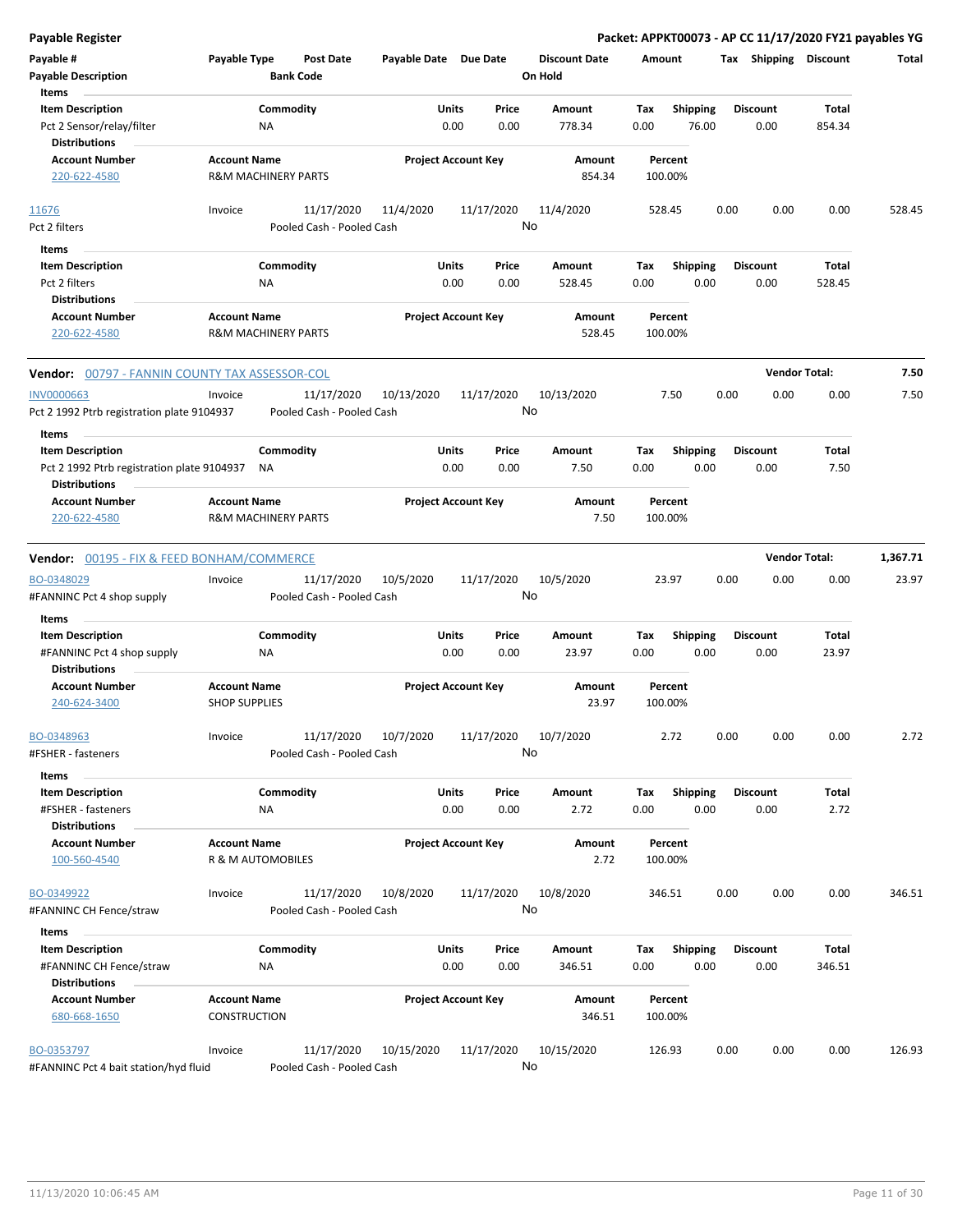| <b>Payable Register</b>                                                        |                                                       |                                         |                       |                            |                                 | Packet: APPKT00073 - AP CC 11/17/2020 FY21 payables YG |      |                         |                 |        |
|--------------------------------------------------------------------------------|-------------------------------------------------------|-----------------------------------------|-----------------------|----------------------------|---------------------------------|--------------------------------------------------------|------|-------------------------|-----------------|--------|
| Payable #<br><b>Payable Description</b>                                        | Payable Type<br><b>Bank Code</b>                      | <b>Post Date</b>                        | Payable Date Due Date |                            | <b>Discount Date</b><br>On Hold | Amount                                                 |      | Tax Shipping Discount   |                 | Total  |
| Items                                                                          |                                                       |                                         |                       |                            |                                 |                                                        |      |                         |                 |        |
| <b>Item Description</b>                                                        | Commodity                                             |                                         | Units                 | Price                      | Amount                          | Tax<br><b>Shipping</b>                                 |      | <b>Discount</b>         | Total           |        |
| #FANNINC Pct 4 bait station/hyd fluid<br><b>Distributions</b>                  | ΝA                                                    |                                         | 0.00                  | 0.00                       | 126.93                          | 0.00<br>0.00                                           |      | 0.00                    | 126.93          |        |
| <b>Account Number</b>                                                          | <b>Account Name</b>                                   |                                         |                       | <b>Project Account Key</b> | Amount                          | Percent                                                |      |                         |                 |        |
| 240-624-3400                                                                   | <b>SHOP SUPPLIES</b>                                  |                                         |                       |                            | 6.99                            | 5.51%                                                  |      |                         |                 |        |
| 240-624-4580                                                                   | <b>R&amp;M MACHINERY PARTS</b>                        |                                         |                       |                            | 119.94                          | 94.49%                                                 |      |                         |                 |        |
| BO-0353885                                                                     | Invoice                                               | 11/17/2020                              | 10/15/2020            | 11/17/2020                 | 10/15/2020                      | 31.88                                                  | 0.00 | 0.00                    | 0.00            | 31.88  |
| #FANNINC -Majestic absorbant/wash tub                                          |                                                       | Pooled Cash - Pooled Cash               |                       |                            | No                              |                                                        |      |                         |                 |        |
| Items                                                                          |                                                       |                                         |                       |                            |                                 |                                                        |      |                         |                 |        |
| <b>Item Description</b>                                                        | Commodity                                             |                                         | Units                 | Price                      | Amount                          | <b>Shipping</b><br>Tax                                 |      | <b>Discount</b>         | Total           |        |
| #FANNINC -Majestic absorbant/wash tub<br><b>Distributions</b>                  | NA                                                    |                                         | 0.00                  | 0.00                       | 31.88                           | 0.00<br>0.00                                           |      | 0.00                    | 31.88           |        |
| <b>Account Number</b><br>413-413-3990                                          | <b>Account Name</b><br>OFFICE PROTECTION              |                                         |                       | <b>Project Account Key</b> | Amount<br>31.88                 | Percent<br>100.00%                                     |      |                         |                 |        |
| BO-0354040<br>#FANNINC Pct 3 Safety cones                                      | Invoice                                               | 11/17/2020<br>Pooled Cash - Pooled Cash | 10/15/2020            | 11/17/2020                 | 10/15/2020<br>No                | 519.80                                                 | 0.00 | 0.00                    | 0.00            | 519.80 |
|                                                                                |                                                       |                                         |                       |                            |                                 |                                                        |      |                         |                 |        |
| Items                                                                          | Commodity                                             |                                         | Units                 |                            | <b>Amount</b>                   |                                                        |      |                         |                 |        |
| <b>Item Description</b><br>#FANNINC Pct 3 Safety cones<br><b>Distributions</b> | ΝA                                                    |                                         |                       | Price<br>0.00<br>0.00      | 519.80                          | <b>Shipping</b><br>Tax<br>0.00<br>0.00                 |      | <b>Discount</b><br>0.00 | Total<br>519.80 |        |
| <b>Account Number</b>                                                          | <b>Account Name</b>                                   |                                         |                       | <b>Project Account Key</b> | Amount                          | Percent                                                |      |                         |                 |        |
| 230-623-3430                                                                   | R&B MAT. HARDWARE & LUMBER                            |                                         |                       |                            | 519.80                          | 100.00%                                                |      |                         |                 |        |
| BO-0354147                                                                     | Invoice                                               | 11/17/2020                              | 10/15/2020            | 11/17/2020                 | 10/15/2020                      | 74.75                                                  | 0.00 | 0.00                    | 0.00            | 74.75  |
| #FANNINC Pct 4 R&M Parts                                                       |                                                       | Pooled Cash - Pooled Cash               |                       |                            | No                              |                                                        |      |                         |                 |        |
| Items                                                                          |                                                       |                                         |                       |                            |                                 |                                                        |      |                         |                 |        |
| <b>Item Description</b><br>#FANNINC Pct 4 R&M Parts                            | Commodity<br>ΝA                                       |                                         | Units<br>0.00         | Price<br>0.00              | Amount<br>74.75                 | Tax<br><b>Shipping</b><br>0.00<br>0.00                 |      | <b>Discount</b><br>0.00 | Total<br>74.75  |        |
| <b>Distributions</b>                                                           |                                                       |                                         |                       |                            |                                 |                                                        |      |                         |                 |        |
| <b>Account Number</b><br>240-624-4580                                          | <b>Account Name</b><br><b>R&amp;M MACHINERY PARTS</b> |                                         |                       | <b>Project Account Key</b> | Amount<br>74.75                 | Percent<br>100.00%                                     |      |                         |                 |        |
| BO-0356933                                                                     | Invoice                                               | 11/17/2020                              | 10/20/2020            | 11/17/2020                 | 10/20/2020<br>No                | 21.98                                                  | 0.00 | 0.00                    | 0.00            | 21.98  |
| #FANNINC Pct 1 R&M Parts<br>Items                                              |                                                       | Pooled Cash - Pooled Cash               |                       |                            |                                 |                                                        |      |                         |                 |        |
| <b>Item Description</b>                                                        | Commodity                                             |                                         | Units                 | Price                      | Amount                          | Tax<br><b>Shipping</b>                                 |      | <b>Discount</b>         | <b>Total</b>    |        |
| #FANNINC Pct 1 R&M Parts<br><b>Distributions</b>                               | ΝA                                                    |                                         |                       | 0.00<br>0.00               | 21.98                           | 0.00<br>0.00                                           |      | 0.00                    | 21.98           |        |
| <b>Account Number</b><br>210-621-4580                                          | <b>Account Name</b><br><b>R&amp;M MACHINERY PARTS</b> |                                         |                       | <b>Project Account Key</b> | Amount<br>21.98                 | Percent<br>100.00%                                     |      |                         |                 |        |
| BO-0356963                                                                     | Invoice                                               | 11/17/2020                              | 10/20/2020            | 11/17/2020                 | 10/20/2020                      | 1.49                                                   | 0.00 | 0.00                    | 0.00            | 1.49   |
| #FANNINC Pct 1 R&M Parts                                                       |                                                       | Pooled Cash - Pooled Cash               |                       |                            | No                              |                                                        |      |                         |                 |        |
| Items                                                                          |                                                       |                                         |                       |                            |                                 |                                                        |      |                         |                 |        |
| <b>Item Description</b><br>#FANNINC Pct 1 R&M Parts                            | Commodity<br>ΝA                                       |                                         | Units                 | Price<br>0.00<br>0.00      | Amount<br>1.49                  | <b>Shipping</b><br>Tax<br>0.00<br>0.00                 |      | <b>Discount</b><br>0.00 | Total<br>1.49   |        |
| <b>Distributions</b>                                                           |                                                       |                                         |                       |                            |                                 |                                                        |      |                         |                 |        |
| <b>Account Number</b><br>210-621-4580                                          | <b>Account Name</b><br><b>R&amp;M MACHINERY PARTS</b> |                                         |                       | <b>Project Account Key</b> | Amount<br>1.49                  | Percent<br>100.00%                                     |      |                         |                 |        |
| BO-0357070<br>#FANNINC Pct 1 aluminum stroke control set                       | Invoice                                               | 11/17/2020<br>Pooled Cash - Pooled Cash | 10/20/2020            | 11/17/2020                 | 10/20/2020<br>No                | 24.99                                                  | 0.00 | 0.00                    | 0.00            | 24.99  |

#FANNINC Pct 1 aluminum stroke control set Pooled Cash - Pooled Cash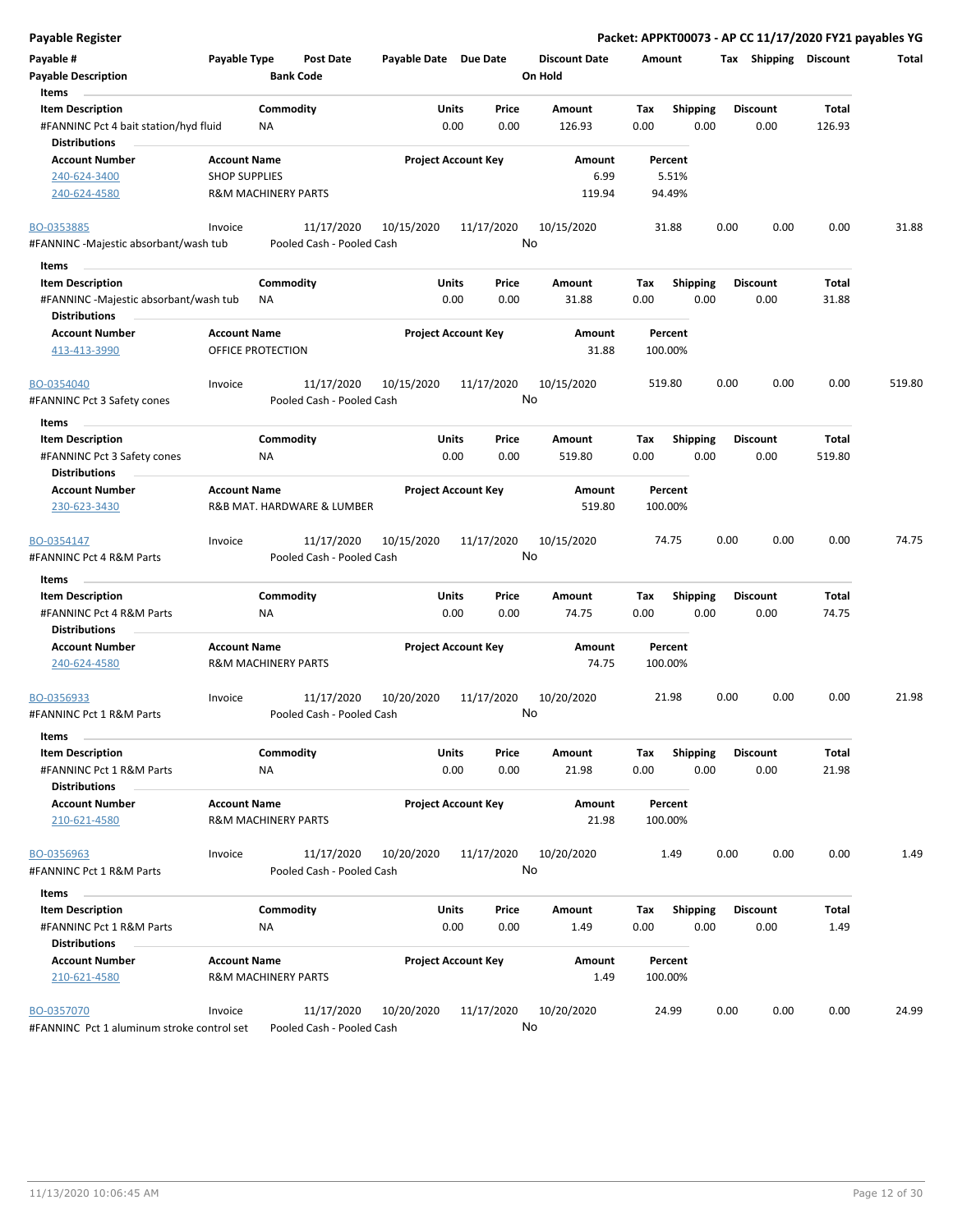| <b>Payable Register</b>                                                         |                                                  |                                         |                       |                                |    |                                 |                    |                         |      |                         | Packet: APPKT00073 - AP CC 11/17/2020 FY21 payables YG |          |
|---------------------------------------------------------------------------------|--------------------------------------------------|-----------------------------------------|-----------------------|--------------------------------|----|---------------------------------|--------------------|-------------------------|------|-------------------------|--------------------------------------------------------|----------|
| Payable #<br><b>Payable Description</b>                                         | Payable Type                                     | <b>Post Date</b><br><b>Bank Code</b>    | Payable Date Due Date |                                |    | <b>Discount Date</b><br>On Hold | Amount             |                         |      | Tax Shipping Discount   |                                                        | Total    |
| Items<br><b>Item Description</b>                                                | Commodity                                        |                                         | Units                 | Price                          |    | Amount                          | Tax                | <b>Shipping</b>         |      | <b>Discount</b>         | Total                                                  |          |
| #FANNINC Pct 1 aluminum stroke control  NA                                      |                                                  |                                         |                       | 0.00<br>0.00                   |    | 24.99                           | 0.00               | 0.00                    |      | 0.00                    | 24.99                                                  |          |
| <b>Distributions</b>                                                            |                                                  |                                         |                       |                                |    |                                 |                    |                         |      |                         |                                                        |          |
| <b>Account Number</b>                                                           | <b>Account Name</b>                              |                                         |                       | <b>Project Account Key</b>     |    | Amount                          | Percent            |                         |      |                         |                                                        |          |
| 210-621-4580                                                                    | <b>R&amp;M MACHINERY PARTS</b>                   |                                         |                       |                                |    | 24.99                           | 100.00%            |                         |      |                         |                                                        |          |
| BO-0362500                                                                      | Invoice                                          | 11/17/2020                              | 10/29/2020            | 11/17/2020                     |    | 10/29/2020                      | 192.69             |                         | 0.00 | 0.00                    | 0.00                                                   | 192.69   |
| #FANNINC CH Fence/tape/broom                                                    |                                                  | Pooled Cash - Pooled Cash               |                       |                                | No |                                 |                    |                         |      |                         |                                                        |          |
| Items                                                                           |                                                  |                                         |                       |                                |    |                                 |                    |                         |      |                         |                                                        |          |
| <b>Item Description</b><br>#FANNINC CH Fence/tape/broom<br><b>Distributions</b> | Commodity<br>ΝA                                  |                                         |                       | Units<br>Price<br>0.00<br>0.00 |    | Amount<br>192.69                | Tax<br>0.00        | Shipping<br>0.00        |      | <b>Discount</b><br>0.00 | Total<br>192.69                                        |          |
| <b>Account Number</b><br>680-668-1650                                           | <b>Account Name</b><br>CONSTRUCTION              |                                         |                       | <b>Project Account Key</b>     |    | Amount<br>192.69                | Percent<br>100.00% |                         |      |                         |                                                        |          |
| <b>Vendor: 00074 - FROELICH, DR. JAMES E.</b>                                   |                                                  |                                         |                       |                                |    |                                 |                    |                         |      |                         | <b>Vendor Total:</b>                                   | 200.00   |
| <b>INV0000622</b><br>10/21-11/20/20 Health Officer                              | Invoice                                          | 11/17/2020<br>Pooled Cash - Pooled Cash | 11/9/2020             | 11/17/2020                     | No | 11/9/2020                       | 200.00             |                         | 0.00 | 0.00                    | 0.00                                                   | 200.00   |
| Items                                                                           |                                                  |                                         |                       |                                |    |                                 |                    |                         |      |                         |                                                        |          |
| <b>Item Description</b><br>10/21-11/20/20 Health Officer                        | Commodity<br>ΝA                                  |                                         | <b>Units</b>          | Price<br>0.00<br>0.00          |    | Amount<br>200.00                | Tax<br>0.00        | <b>Shipping</b><br>0.00 |      | <b>Discount</b><br>0.00 | Total<br>200.00                                        |          |
| <b>Distributions</b>                                                            |                                                  |                                         |                       |                                |    |                                 |                    |                         |      |                         |                                                        |          |
| <b>Account Number</b><br>100-641-1020                                           | <b>Account Name</b><br>SALARY APPOINTED OFFICIAL |                                         |                       | <b>Project Account Key</b>     |    | Amount<br>200.00                | Percent<br>100.00% |                         |      |                         |                                                        |          |
| <b>Vendor: 00236 - FUNCTION 4, LLC</b>                                          |                                                  |                                         |                       |                                |    |                                 |                    |                         |      |                         | <b>Vendor Total:</b>                                   | 215.22   |
| <b>INV819848</b>                                                                | Invoice                                          | 11/17/2020                              | 11/1/2020             | 11/17/2020                     |    | 11/1/2020                       | 215.22             |                         | 0.00 | 0.00                    | 0.00                                                   | 215.22   |
| Copier overage 10/4-11/3/20                                                     |                                                  | Pooled Cash - Pooled Cash               |                       |                                | No |                                 |                    |                         |      |                         |                                                        |          |
| Items                                                                           |                                                  |                                         |                       |                                |    |                                 |                    |                         |      |                         |                                                        |          |
| <b>Item Description</b>                                                         | Commodity                                        |                                         |                       | Units<br>Price                 |    | Amount                          | Tax                | <b>Shipping</b>         |      | <b>Discount</b>         | Total                                                  |          |
| Copier overage 10/4-11/3/20<br><b>Distributions</b>                             | ΝA                                               |                                         |                       | 0.00<br>0.00                   |    | 215.22                          | 0.00               | 0.00                    |      | 0.00                    | 215.22                                                 |          |
| <b>Account Number</b>                                                           | <b>Account Name</b>                              |                                         |                       | <b>Project Account Key</b>     |    | Amount                          | Percent            |                         |      |                         |                                                        |          |
| 100-665-3150                                                                    | <b>COPIER RENTAL</b>                             |                                         |                       |                                |    | 12.10                           |                    | 5.62%                   |      |                         |                                                        |          |
| 100-499-3150                                                                    | <b>COPIER EXPENSE</b>                            |                                         |                       |                                |    | 6.35                            |                    | 2.95%                   |      |                         |                                                        |          |
| 100-510-3150                                                                    | <b>COPIER RENTAL</b>                             |                                         |                       |                                |    | 172.57                          |                    | 80.18%                  |      |                         |                                                        |          |
| 100-513-3150                                                                    | <b>COPIER RENTAL</b>                             |                                         |                       |                                |    | 11.89                           |                    | 5.52%                   |      |                         |                                                        |          |
| 100-590-3150                                                                    | <b>COPIER RENTAL</b>                             |                                         |                       |                                |    | 1.71                            |                    | 0.79%                   |      |                         |                                                        |          |
| 100-575-3150                                                                    | <b>COPIER RENTAL</b>                             |                                         |                       |                                |    | 0.94                            |                    | 0.44%                   |      |                         |                                                        |          |
| 100-475-3150<br>100-410-3150                                                    | <b>COPIER EXPENSE</b><br><b>COPIER RENTAL</b>    |                                         |                       |                                |    | 5.70<br>3.96                    |                    | 2.65%<br>1.84%          |      |                         |                                                        |          |
| Vendor: 00512 - GAYLON P. RIDDELS LAW FIRM, PC                                  |                                                  |                                         |                       |                                |    |                                 |                    |                         |      |                         | <b>Vendor Total:</b>                                   | 1,313.22 |
| <b>INV0000623</b>                                                               | Invoice                                          | 11/17/2020                              | 10/20/2020            | 11/17/2020                     |    | 10/20/2020                      | 588.05             |                         | 0.00 | 0.00                    | 0.00                                                   | 588.05   |
| CR-16-25877 Clark Dst Ct                                                        |                                                  | Pooled Cash - Pooled Cash               |                       |                                | No |                                 |                    |                         |      |                         |                                                        |          |
| Items                                                                           |                                                  |                                         |                       |                                |    |                                 |                    |                         |      |                         |                                                        |          |
| <b>Item Description</b>                                                         | Commodity                                        |                                         |                       | Units<br>Price                 |    | Amount                          | Tax                | <b>Shipping</b>         |      | Discount                | Total                                                  |          |
| CR-16-25877 Clark Dst Ct                                                        | ΝA                                               |                                         |                       | 0.00<br>0.00                   |    | 588.05                          | 0.00               | 0.00                    |      | 0.00                    | 588.05                                                 |          |
| <b>Distributions</b>                                                            |                                                  |                                         |                       |                                |    |                                 |                    |                         |      |                         |                                                        |          |
| Account Number<br>100-435-4370                                                  | <b>Account Name</b><br><b>ATTORNEY FEES</b>      |                                         |                       | <b>Project Account Key</b>     |    | Amount<br>588.05                | Percent<br>100.00% |                         |      |                         |                                                        |          |
| <b>INV0000624</b><br>CR-14-25029 Mizzell Dst Ct                                 | Invoice                                          | 11/17/2020<br>Pooled Cash - Pooled Cash | 10/2/2020             | 11/17/2020                     | No | 10/2/2020                       | 725.17             |                         | 0.00 | 0.00                    | 0.00                                                   | 725.17   |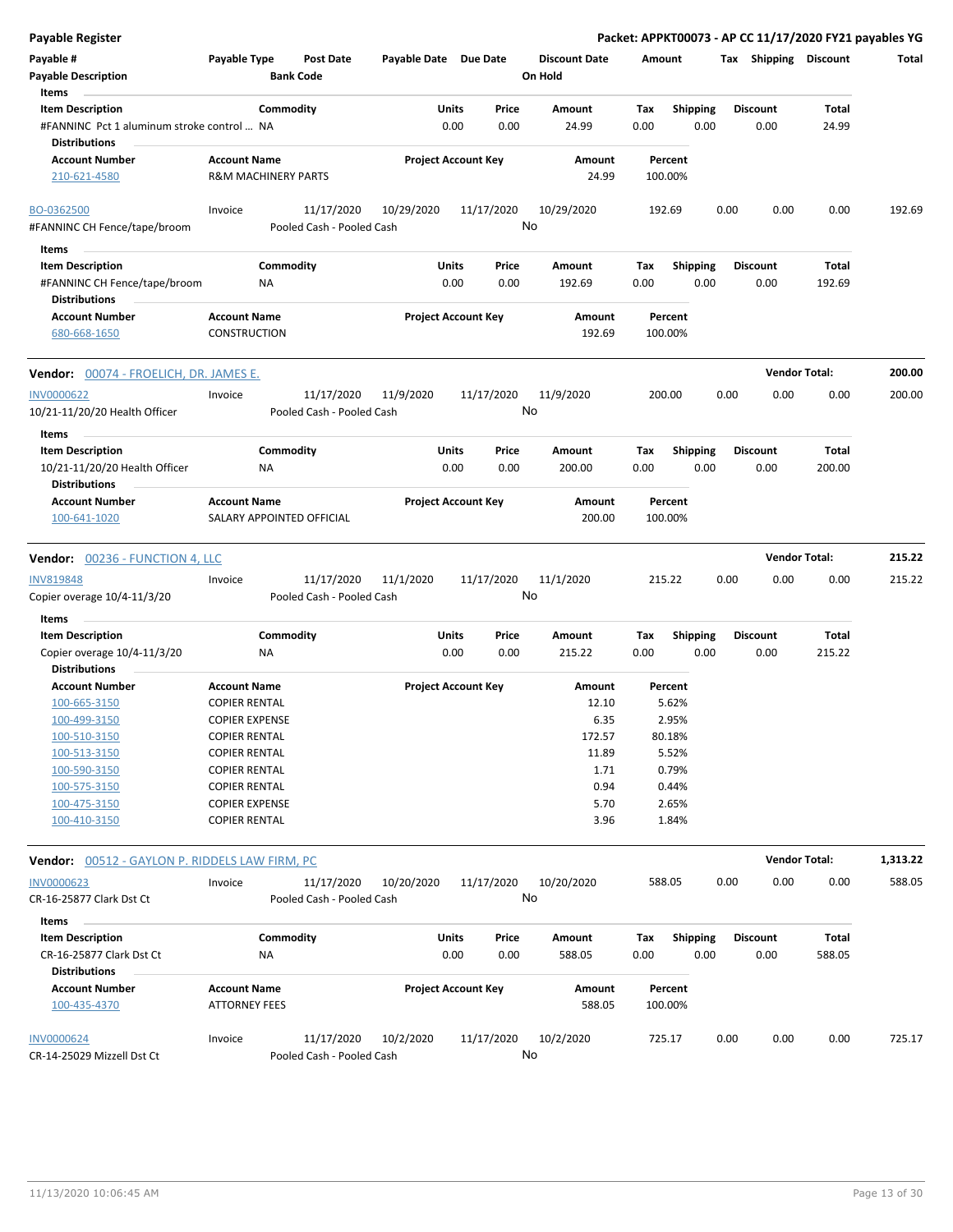| <b>Payable Register</b>                                                       |                                             |                                         |                       |                            |                                 | Packet: APPKT00073 - AP CC 11/17/2020 FY21 payables YG |      |                         |                      |          |
|-------------------------------------------------------------------------------|---------------------------------------------|-----------------------------------------|-----------------------|----------------------------|---------------------------------|--------------------------------------------------------|------|-------------------------|----------------------|----------|
| Payable #<br><b>Payable Description</b>                                       | Payable Type                                | <b>Post Date</b><br><b>Bank Code</b>    | Payable Date Due Date |                            | <b>Discount Date</b><br>On Hold | Amount                                                 |      | Tax Shipping Discount   |                      | Total    |
| Items                                                                         |                                             |                                         |                       |                            |                                 |                                                        |      |                         |                      |          |
| <b>Item Description</b><br>CR-14-25029 Mizzell Dst Ct<br><b>Distributions</b> |                                             | Commodity<br><b>NA</b>                  | Units                 | Price<br>0.00<br>0.00      | Amount<br>725.17                | Shipping<br>Tax<br>0.00<br>0.00                        |      | <b>Discount</b><br>0.00 | Total<br>725.17      |          |
| <b>Account Number</b><br>100-435-4370                                         | <b>Account Name</b><br><b>ATTORNEY FEES</b> |                                         |                       | <b>Project Account Key</b> | Amount<br>725.17                | Percent<br>100.00%                                     |      |                         |                      |          |
| Vendor: 00183 - GOHEEN & O'TOOLE                                              |                                             |                                         |                       |                            |                                 |                                                        |      |                         | <b>Vendor Total:</b> | 175.00   |
| <b>INV0000625</b>                                                             | Invoice                                     | 11/17/2020                              | 11/3/2020             | 11/17/2020                 | 11/3/2020                       | 175.00                                                 | 0.00 | 0.00                    | 0.00                 | 175.00   |
| 50598 Newlin Co Ct@Law                                                        |                                             | Pooled Cash - Pooled Cash               |                       |                            | No                              |                                                        |      |                         |                      |          |
|                                                                               |                                             |                                         |                       |                            |                                 |                                                        |      |                         |                      |          |
| Items<br><b>Item Description</b>                                              |                                             | Commodity                               | Units                 | Price                      | Amount                          | Tax<br><b>Shipping</b>                                 |      | <b>Discount</b>         | Total                |          |
| 50598 Newlin Co Ct@Law<br><b>Distributions</b>                                |                                             | ΝA                                      |                       | 0.00<br>0.00               | 175.00                          | 0.00<br>0.00                                           |      | 0.00                    | 175.00               |          |
| <b>Account Number</b><br>100-410-4240                                         | <b>Account Name</b>                         | <b>INDIGENT ATTORNEY FEES</b>           |                       | <b>Project Account Key</b> | Amount<br>175.00                | Percent<br>100.00%                                     |      |                         |                      |          |
| Vendor: 00010 - HOLLAND, JORDAN PLLC                                          |                                             |                                         |                       |                            |                                 |                                                        |      |                         | <b>Vendor Total:</b> | 1,938.00 |
| <b>INV0000626</b>                                                             | Invoice                                     | 11/17/2020                              | 10/27/2020            | 11/17/2020                 | 10/27/2020                      | 663.00                                                 | 0.00 | 0.00                    | 0.00                 | 663.00   |
| FA-20-44692 JS/JS/NA Dst Ct                                                   |                                             | Pooled Cash - Pooled Cash               |                       |                            | No                              |                                                        |      |                         |                      |          |
| Items                                                                         |                                             |                                         |                       |                            |                                 |                                                        |      |                         |                      |          |
| <b>Item Description</b><br>FA-20-44692 JS/JS/NA Dst Ct                        |                                             | Commodity<br>ΝA                         | Units                 | Price<br>0.00<br>0.00      | Amount<br>663.00                | <b>Shipping</b><br>Tax<br>0.00<br>0.00                 |      | <b>Discount</b><br>0.00 | Total<br>663.00      |          |
| <b>Distributions</b>                                                          |                                             |                                         |                       |                            |                                 |                                                        |      |                         |                      |          |
| <b>Account Number</b><br>100-435-4360                                         | <b>Account Name</b>                         | <b>ATTORNEY FEES- CPS CASES</b>         |                       | <b>Project Account Key</b> | Amount<br>663.00                | Percent<br>100.00%                                     |      |                         |                      |          |
| INV0000627<br>CR-20-27411 Wrinkle Dst Ct                                      | Invoice                                     | 11/17/2020<br>Pooled Cash - Pooled Cash | 10/7/2020             | 11/17/2020                 | 10/7/2020<br>No                 | 276.25                                                 | 0.00 | 0.00                    | 0.00                 | 276.25   |
|                                                                               |                                             |                                         |                       |                            |                                 |                                                        |      |                         |                      |          |
| Items<br><b>Item Description</b>                                              |                                             | Commodity                               | Units                 | Price                      | Amount                          | <b>Shipping</b><br>Tax                                 |      | <b>Discount</b>         | Total                |          |
| CR-20-27411 Wrinkle Dst Ct<br><b>Distributions</b>                            |                                             | NA                                      |                       | 0.00<br>0.00               | 276.25                          | 0.00<br>0.00                                           |      | 0.00                    | 276.25               |          |
| <b>Account Number</b><br>100-435-4370                                         | <b>Account Name</b><br><b>ATTORNEY FEES</b> |                                         |                       | <b>Project Account Key</b> | <b>Amount</b><br>276.25         | Percent<br>100.00%                                     |      |                         |                      |          |
| <b>INV0000628</b><br>FA-20-44838 JT/JT Dst Ct                                 | Invoice                                     | 11/17/2020<br>Pooled Cash - Pooled Cash | 10/7/2020             | 11/17/2020                 | 10/7/2020<br>No                 | 255.00                                                 | 0.00 | 0.00                    | 0.00                 | 255.00   |
| Items                                                                         |                                             |                                         |                       |                            |                                 |                                                        |      |                         |                      |          |
| <b>Item Description</b><br>FA-20-44838 JT/JT Dst Ct                           |                                             | Commodity<br>ΝA                         | Units                 | Price<br>0.00<br>0.00      | Amount<br>255.00                | <b>Shipping</b><br>Tax<br>0.00<br>0.00                 |      | <b>Discount</b><br>0.00 | Total<br>255.00      |          |
| <b>Distributions</b><br><b>Account Number</b>                                 | <b>Account Name</b>                         |                                         |                       | <b>Project Account Key</b> | Amount                          | Percent                                                |      |                         |                      |          |
| 100-435-4360                                                                  |                                             | ATTORNEY FEES- CPS CASES                |                       |                            | 255.00                          | 100.00%                                                |      |                         |                      |          |
| <b>INV0000634</b><br>CR-20-27312 Atkins Dst Ct                                | Invoice                                     | 11/17/2020<br>Pooled Cash - Pooled Cash | 10/21/2020            | 11/17/2020                 | 10/21/2020<br>No                | 743.75                                                 | 0.00 | 0.00                    | 0.00                 | 743.75   |
| Items                                                                         |                                             |                                         |                       |                            |                                 |                                                        |      |                         |                      |          |
| <b>Item Description</b><br>CR-20-27312 Atkins Dst Ct                          |                                             | Commodity<br>ΝA                         | Units                 | Price<br>0.00<br>0.00      | Amount<br>743.75                | <b>Shipping</b><br>Tax<br>0.00<br>0.00                 |      | <b>Discount</b><br>0.00 | Total<br>743.75      |          |
| <b>Distributions</b><br><b>Account Number</b><br>100-435-4370                 | <b>Account Name</b><br><b>ATTORNEY FEES</b> |                                         |                       | <b>Project Account Key</b> | Amount<br>743.75                | Percent<br>100.00%                                     |      |                         |                      |          |
| Vendor: 00796 - INDIGENT HEALTHCARE SOLUTIONS, LTD                            |                                             |                                         |                       |                            |                                 |                                                        |      |                         | <b>Vendor Total:</b> | 1,059.00 |
| 70740                                                                         | Invoice                                     | 11/17/2020                              | 11/1/2020             | 11/17/2020                 | 11/1/2020                       | 1,059.00                                               | 0.00 | 0.00                    | 0.00                 | 1,059.00 |
| Dec 2020 computer software support                                            |                                             | Pooled Cash - Pooled Cash               |                       |                            | No                              |                                                        |      |                         |                      |          |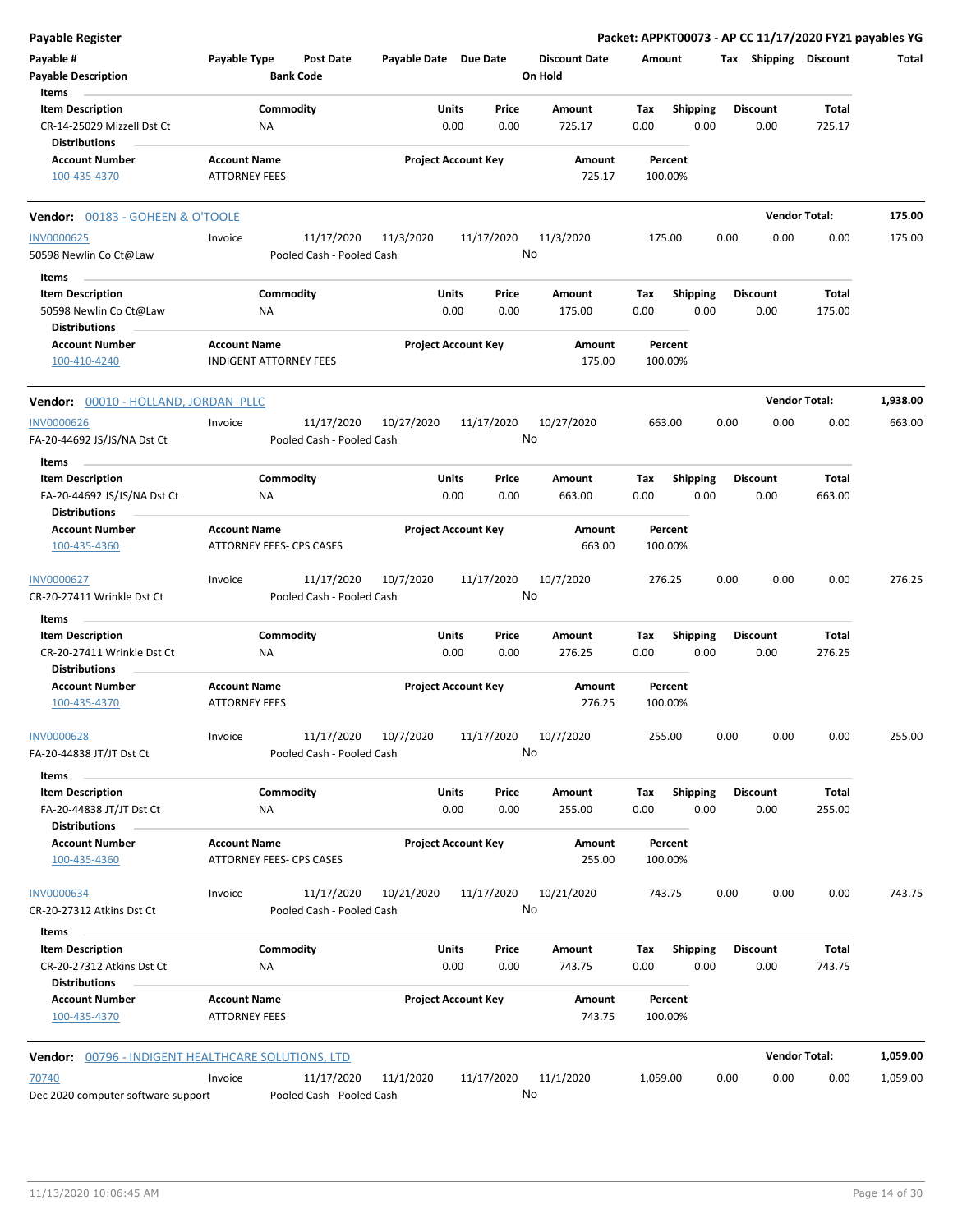| <b>Payable Register</b>                                                               |                                                       |                                         |                       |                            |                                 |                    |                         | Packet: APPKT00073 - AP CC 11/17/2020 FY21 payables YG |                      |        |
|---------------------------------------------------------------------------------------|-------------------------------------------------------|-----------------------------------------|-----------------------|----------------------------|---------------------------------|--------------------|-------------------------|--------------------------------------------------------|----------------------|--------|
| Payable #<br><b>Payable Description</b>                                               | Payable Type                                          | <b>Post Date</b><br><b>Bank Code</b>    | Payable Date Due Date |                            | <b>Discount Date</b><br>On Hold | Amount             |                         | Tax Shipping Discount                                  |                      | Total  |
| Items                                                                                 |                                                       |                                         |                       |                            |                                 |                    |                         |                                                        |                      |        |
| <b>Item Description</b><br>Dec 2020 computer software support<br><b>Distributions</b> | Commodity<br>ΝA                                       |                                         | Units<br>0.00         | Price<br>0.00              | Amount<br>1,059.00              | Tax<br>0.00        | <b>Shipping</b><br>0.00 | <b>Discount</b><br>0.00                                | Total<br>1,059.00    |        |
| <b>Account Number</b><br>100-645-4530                                                 | <b>Account Name</b><br><b>COMPUTER SOFTWARE</b>       |                                         |                       | <b>Project Account Key</b> | Amount<br>1,059.00              | Percent<br>100.00% |                         |                                                        |                      |        |
| Vendor: 00397 - JESSICA MCDONALD & ASSOC.                                             |                                                       |                                         |                       |                            |                                 |                    |                         |                                                        | <b>Vendor Total:</b> | 919.60 |
| <b>INV0000629</b>                                                                     | Invoice                                               | 11/17/2020                              | 10/16/2020            | 11/17/2020                 | 10/16/2020                      | 919.60             |                         | 0.00<br>0.00                                           | 0.00                 | 919.60 |
| CR-17-26234 Harper Dst Ct                                                             |                                                       | Pooled Cash - Pooled Cash               |                       |                            | No                              |                    |                         |                                                        |                      |        |
| Items                                                                                 |                                                       |                                         |                       |                            |                                 |                    |                         |                                                        |                      |        |
| <b>Item Description</b>                                                               | Commodity                                             |                                         | Units                 | Price                      | Amount                          | Tax                | Shipping                | <b>Discount</b>                                        | Total                |        |
| CR-17-26234 Harper Dst Ct<br><b>Distributions</b>                                     | ΝA                                                    |                                         | 0.00                  | 0.00                       | 919.60                          | 0.00               | 0.00                    | 0.00                                                   | 919.60               |        |
| <b>Account Number</b><br>100-435-4370                                                 | <b>Account Name</b><br><b>ATTORNEY FEES</b>           |                                         |                       | <b>Project Account Key</b> | Amount<br>919.60                | Percent<br>100.00% |                         |                                                        |                      |        |
| Vendor: 00040 - JN WRECKER                                                            |                                                       |                                         |                       |                            |                                 |                    |                         |                                                        | <b>Vendor Total:</b> | 700.00 |
| 20-06134<br>Pct 3 towing 2000 Volvo to Paris                                          | Invoice                                               | 11/17/2020<br>Pooled Cash - Pooled Cash | 10/5/2020             | 11/17/2020                 | 10/5/2020<br>No                 | 350.00             |                         | 0.00<br>0.00                                           | 0.00                 | 350.00 |
| Items                                                                                 |                                                       |                                         |                       |                            |                                 |                    |                         |                                                        |                      |        |
| <b>Item Description</b><br>Pct 3 towing 2000 Volvo to Paris<br><b>Distributions</b>   | Commodity<br>ΝA                                       |                                         | Units<br>0.00         | Price<br>0.00              | Amount<br>350.00                | Tax<br>0.00        | <b>Shipping</b><br>0.00 | <b>Discount</b><br>0.00                                | Total<br>350.00      |        |
| <b>Account Number</b><br>230-623-4580                                                 | <b>Account Name</b><br><b>R&amp;M MACHINERY PARTS</b> |                                         |                       | <b>Project Account Key</b> | Amount<br>350.00                | Percent<br>100.00% |                         |                                                        |                      |        |
| 20-06208<br>Pct 2 towing to Double D                                                  | Invoice                                               | 11/17/2020<br>Pooled Cash - Pooled Cash | 10/23/2020            | 11/17/2020                 | 10/23/2020<br>No                | 350.00             |                         | 0.00<br>0.00                                           | 0.00                 | 350.00 |
| Items<br><b>Item Description</b><br>Pct 2 towing 1999 Volvo to Double D               | Commodity<br>ΝA                                       |                                         | Units<br>0.00         | Price<br>0.00              | Amount<br>350.00                | Tax<br>0.00        | <b>Shipping</b><br>0.00 | <b>Discount</b><br>0.00                                | Total<br>350.00      |        |
| <b>Distributions</b><br><b>Account Number</b><br>220-622-4580                         | <b>Account Name</b><br><b>R&amp;M MACHINERY PARTS</b> |                                         |                       | <b>Project Account Key</b> | Amount<br>350.00                | Percent<br>100.00% |                         |                                                        |                      |        |
| <b>Vendor:</b> 00137 - KAMRAS, MS. JANET M.                                           |                                                       |                                         |                       |                            |                                 |                    |                         |                                                        | <b>Vendor Total:</b> | 198.00 |
| <b>INV0000630</b><br>FA-19-44097 transcript                                           | Invoice                                               | 11/17/2020<br>Pooled Cash - Pooled Cash | 11/2/2020             | 11/17/2020                 | 11/2/2020<br>No                 | 198.00             |                         | 0.00<br>0.00                                           | 0.00                 | 198.00 |
| Items<br><b>Item Description</b>                                                      | Commodity                                             |                                         | Units                 | Price                      | Amount                          | Tax                | Shipping                | <b>Discount</b>                                        | Total                |        |
| FA-19-44097 transcript<br><b>Distributions</b>                                        | NA                                                    |                                         | 0.00                  | 0.00                       | 198.00                          | 0.00               | 0.00                    | 0.00                                                   | 198.00               |        |
| <b>Account Number</b><br>100-435-4380                                                 | <b>Account Name</b><br><b>COURT REPORTER EXPENSE</b>  |                                         |                       | <b>Project Account Key</b> | Amount<br>198.00                | Percent<br>100.00% |                         |                                                        |                      |        |
| Vendor: 00444 - KONICA MINOLTA PREMIER FINANCE                                        |                                                       |                                         |                       |                            |                                 |                    |                         |                                                        | <b>Vendor Total:</b> | 114.68 |
| 70137355<br>Copier lease 108 E Sam Rayburn                                            | Invoice                                               | 11/17/2020<br>Pooled Cash - Pooled Cash | 11/7/2020             | 11/17/2020                 | 11/7/2020<br>No                 | 114.68             |                         | 0.00<br>0.00                                           | 0.00                 | 114.68 |
| Items                                                                                 |                                                       |                                         |                       |                            |                                 |                    |                         |                                                        |                      |        |
| <b>Item Description</b><br>Copier lease 108 E Sam Rayburn<br><b>Distributions</b>     | Commodity<br>NA                                       |                                         | Units<br>0.00         | Price<br>0.00              | Amount<br>114.68                | Tax<br>0.00        | <b>Shipping</b><br>0.00 | <b>Discount</b><br>0.00                                | Total<br>114.68      |        |
| <b>Account Number</b><br>100-510-3150                                                 | <b>Account Name</b><br><b>COPIER RENTAL</b>           |                                         |                       | <b>Project Account Key</b> | Amount<br>114.68                | Percent<br>100.00% |                         |                                                        |                      |        |

**Vendor:** 00239 - L & L A/C-ELECTRICAL **Vendor Total: 850.00**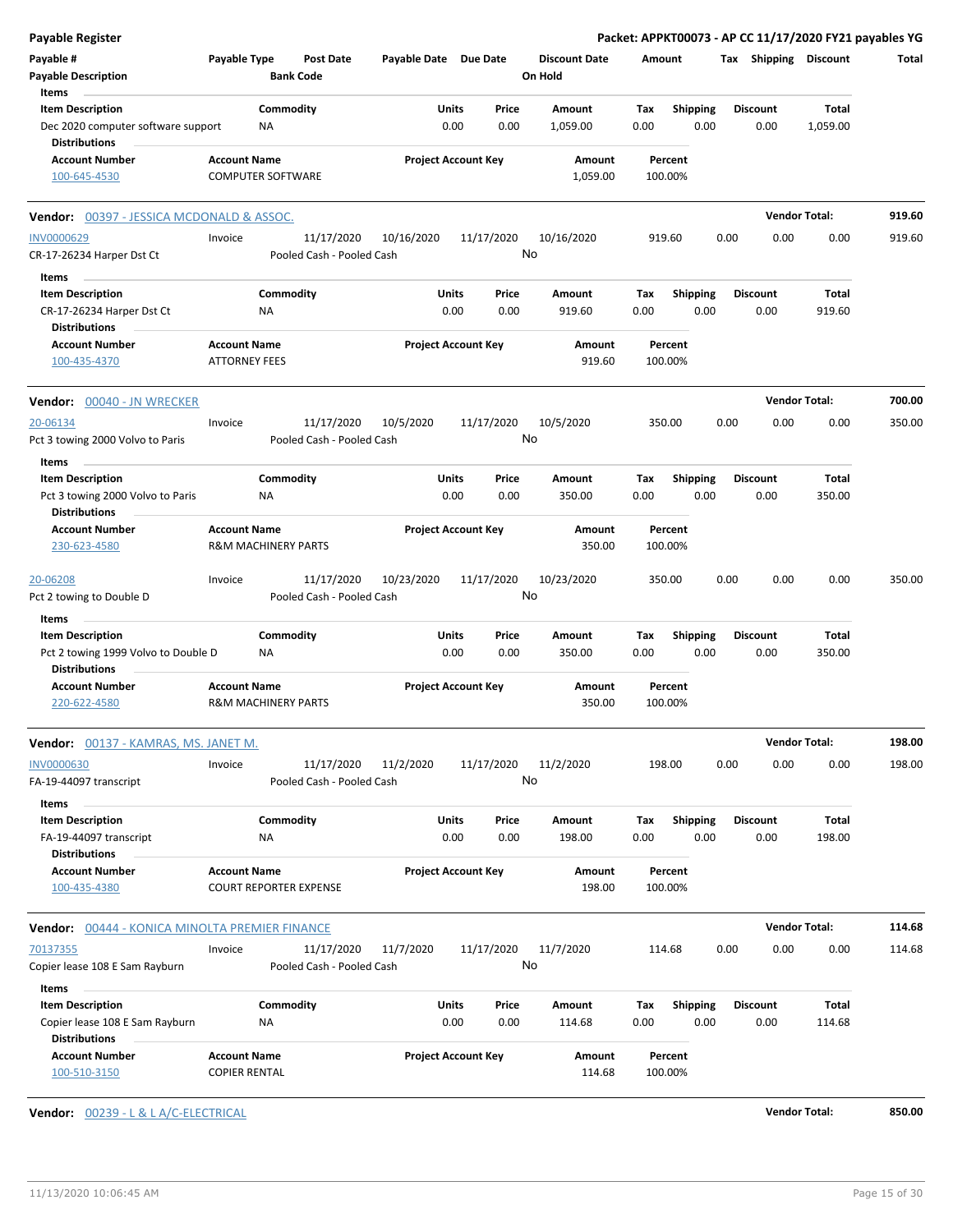| Payable Register                                                                  |                                               |                                         |                       |                                            |                                 | Packet: APPKT00073 - AP CC 11/17/2020 FY21 payables YG |                         |      |                         |                      |           |
|-----------------------------------------------------------------------------------|-----------------------------------------------|-----------------------------------------|-----------------------|--------------------------------------------|---------------------------------|--------------------------------------------------------|-------------------------|------|-------------------------|----------------------|-----------|
| Payable #<br><b>Payable Description</b>                                           | Payable Type                                  | <b>Post Date</b><br><b>Bank Code</b>    | Payable Date Due Date |                                            | <b>Discount Date</b><br>On Hold | Amount                                                 |                         |      | Tax Shipping Discount   |                      | Total     |
| 2023<br>Sheriff Office exterior lights                                            | Invoice                                       | 11/17/2020<br>Pooled Cash - Pooled Cash | 11/2/2020             | 11/17/2020                                 | 11/2/2020<br>No                 | 850.00                                                 |                         | 0.00 | 0.00                    | 0.00                 | 850.00    |
| Items                                                                             |                                               |                                         |                       |                                            |                                 |                                                        |                         |      |                         |                      |           |
| <b>Item Description</b><br>Sheriff Office exterior lights<br><b>Distributions</b> |                                               | Commodity<br>ΝA                         |                       | Units<br>Price<br>0.00<br>0.00             | Amount<br>850.00                | Tax<br>0.00                                            | <b>Shipping</b><br>0.00 |      | <b>Discount</b><br>0.00 | Total<br>850.00      |           |
| <b>Account Number</b><br>100-560-4500                                             | <b>Account Name</b><br>R & M BUILDING         |                                         |                       | <b>Project Account Key</b>                 | Amount<br>850.00                | Percent<br>100.00%                                     |                         |      |                         |                      |           |
| Vendor: 00273 - LEXISNEXIS RISK DATA MANAGEMENT INC                               |                                               |                                         |                       |                                            |                                 |                                                        |                         |      |                         | <b>Vendor Total:</b> | 93.73     |
| 1726707-20201031<br>#1726707 JP2 Oct 2020 online<br>Items                         | Invoice                                       | 11/17/2020<br>Pooled Cash - Pooled Cash | 10/31/2020            | 11/17/2020                                 | 10/31/2020<br>No                | 93.73                                                  |                         | 0.00 | 0.00                    | 0.00                 | 93.73     |
| <b>Item Description</b><br>#1726707 JP2 Oct 2020 online<br><b>Distributions</b>   |                                               | Commodity<br>ΝA                         |                       | Units<br>Price<br>0.00<br>0.00             | Amount<br>93.73                 | Tax<br>0.00                                            | Shipping<br>0.00        |      | <b>Discount</b><br>0.00 | Total<br>93.73       |           |
| <b>Account Number</b><br>100-456-5910                                             | <b>Account Name</b><br><b>ONLINE RESEARCH</b> |                                         |                       | <b>Project Account Key</b>                 | Amount<br>93.73                 | Percent<br>100.00%                                     |                         |      |                         |                      |           |
| <b>Vendor:</b> 00446 - MAGNEGAS WELDING SUPPLY - SOUTH, LL                        |                                               |                                         |                       |                                            |                                 |                                                        |                         |      |                         | <b>Vendor Total:</b> | 16.12     |
| 00050214<br>Pct 3 cylinder rental<br>Items                                        | Invoice                                       | 11/17/2020<br>Pooled Cash - Pooled Cash | 10/31/2020            | 11/17/2020                                 | 10/31/2020<br>No                | 16.12                                                  |                         | 0.00 | 0.00                    | 0.00                 | 16.12     |
| <b>Item Description</b>                                                           |                                               | Commodity                               |                       | Units<br>Price                             | Amount                          | Tax                                                    | <b>Shipping</b>         |      | Discount                | Total                |           |
| Pct 3 cylinder rental<br><b>Distributions</b>                                     |                                               | ΝA                                      |                       | 0.00<br>0.00                               | 16.12                           | 0.00                                                   | 0.00                    |      | 0.00                    | 16.12                |           |
| <b>Account Number</b><br>230-623-3430                                             | <b>Account Name</b>                           | R&B MAT. HARDWARE & LUMBER              |                       | <b>Project Account Key</b>                 | Amount<br>16.12                 | Percent<br>100.00%                                     |                         |      |                         |                      |           |
| <b>Vendor:</b> 00111 - MCCRAW OIL CO.                                             |                                               |                                         |                       |                                            |                                 |                                                        |                         |      |                         | <b>Vendor Total:</b> | 18,922.11 |
| P22383<br>#23040045 Sheriff auto fuel                                             | Invoice                                       | 11/17/2020<br>Pooled Cash - Pooled Cash | 10/15/2020            | 11/17/2020                                 | 10/15/2020<br>No                | 1,084.58                                               |                         | 0.00 | 0.00                    | 0.00                 | 1,084.58  |
| Items<br><b>Item Description</b>                                                  |                                               |                                         |                       | Units<br>Price                             | <b>Amount</b>                   |                                                        |                         |      | <b>Discount</b>         | Total                |           |
| #23040045 Sheriff auto fuel<br><b>Distributions</b>                               |                                               | Commodity<br>ΝA                         |                       | 0.00<br>0.00                               | 1,084.58                        | Tax<br>0.00                                            | <b>Shipping</b><br>0.00 |      | 0.00                    | 1,084.58             |           |
| <b>Account Number</b><br>100-560-3300                                             | <b>Account Name</b>                           | <b>AUTO EXPENSE GAS &amp; OIL</b>       |                       | <b>Project Account Key</b>                 | Amount<br>1,084.58              | Percent<br>100.00%                                     |                         |      |                         |                      |           |
| P22387<br>#23040023 Pct 1 gas/oil                                                 | Invoice                                       | 11/17/2020<br>Pooled Cash - Pooled Cash | 10/15/2020            | 11/17/2020                                 | 10/15/2020<br>No                | 2,475.16                                               |                         | 0.00 | 0.00                    | 0.00                 | 2,475.16  |
| Items<br><b>Item Description</b>                                                  |                                               | Commodity                               |                       | Units<br>Price                             | Amount                          | Tax                                                    | <b>Shipping</b>         |      | <b>Discount</b>         | Total                |           |
| #23040023 Pct 1 gas/oil<br><b>Distributions</b><br><b>Account Number</b>          | <b>Account Name</b>                           | ΝA                                      |                       | 0.00<br>0.00<br><b>Project Account Key</b> | 2,475.16<br>Amount              | 0.00<br>Percent                                        | 0.00                    |      | 0.00                    | 2,475.16             |           |
| 210-621-4570                                                                      |                                               | R&M MACHINERY GAS & OIL                 |                       |                                            | 2,475.16                        | 100.00%                                                |                         |      |                         |                      |           |
| P22394<br>#23040025 Pct 2 -3 Gas/oil                                              | Invoice                                       | 11/17/2020<br>Pooled Cash - Pooled Cash | 10/14/2020            | 11/17/2020                                 | 10/14/2020<br>No                | 4,046.11                                               |                         | 0.00 | 0.00                    | 0.00                 | 4,046.11  |
| Items<br><b>Item Description</b><br>#23040025 Pct 2 -3 Gas/oil                    |                                               | Commodity<br>NA                         |                       | Units<br>Price<br>0.00<br>0.00             | Amount<br>4,046.11              | Tax<br>0.00                                            | <b>Shipping</b><br>0.00 |      | <b>Discount</b><br>0.00 | Total<br>4,046.11    |           |
| <b>Distributions</b><br><b>Account Number</b><br>230-623-4570                     | <b>Account Name</b>                           | R&M MACHINERY GAS & OIL                 |                       | <b>Project Account Key</b>                 | Amount<br>4,046.11              | Percent<br>100.00%                                     |                         |      |                         |                      |           |
| P22479<br>#23040036 Pct 4 Gas/oil                                                 | Invoice                                       | 11/17/2020<br>Pooled Cash - Pooled Cash | 10/26/2020            | 11/17/2020                                 | 10/26/2020<br>No                | 2,878.90                                               |                         | 0.00 | 0.00                    | 0.00                 | 2,878.90  |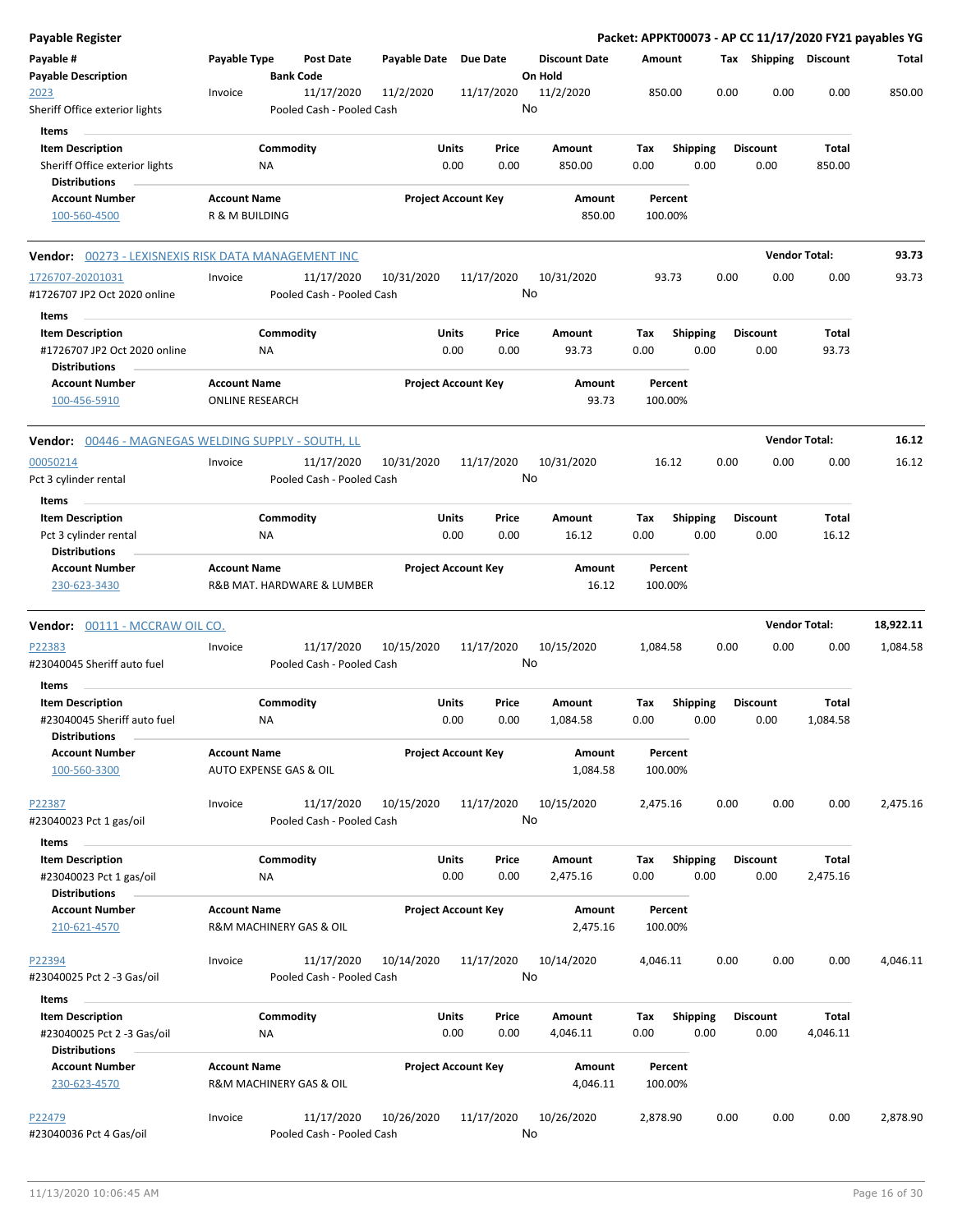| Payable Register                                                                        |                                                          |                                         |                       |                                       |                                 | Packet: APPKT00073 - AP CC 11/17/2020 FY21 payables YG |      |                         |                          |          |
|-----------------------------------------------------------------------------------------|----------------------------------------------------------|-----------------------------------------|-----------------------|---------------------------------------|---------------------------------|--------------------------------------------------------|------|-------------------------|--------------------------|----------|
| Payable #<br><b>Payable Description</b>                                                 | Payable Type                                             | <b>Post Date</b><br><b>Bank Code</b>    | Payable Date Due Date |                                       | <b>Discount Date</b><br>On Hold | Amount                                                 |      | Tax Shipping Discount   |                          | Total    |
| Items<br><b>Item Description</b><br>#23040036 Pct 4 Gas/oil<br><b>Distributions</b>     | NA                                                       | Commodity                               |                       | Units<br>Price<br>0.00<br>0.00        | Amount<br>2,878.90              | Shipping<br>Tax<br>0.00                                | 0.00 | <b>Discount</b><br>0.00 | Total<br>2,878.90        |          |
| <b>Account Number</b><br>240-624-4570                                                   | <b>Account Name</b>                                      | R&M MACHINERY GAS & OIL                 |                       | <b>Project Account Key</b>            | Amount<br>2,878.90              | Percent<br>100.00%                                     |      |                         |                          |          |
| P22574<br>#23040045 Sheriff auto fuel                                                   | Invoice                                                  | 11/17/2020<br>Pooled Cash - Pooled Cash | 10/29/2020            | 11/17/2020                            | 10/29/2020<br>No                | 612.49                                                 | 0.00 | 0.00                    | 0.00                     | 612.49   |
| Items<br><b>Item Description</b><br>#23040045 Sheriff auto fuel<br><b>Distributions</b> | ΝA                                                       | Commodity                               |                       | Units<br>Price<br>0.00<br>0.00        | Amount<br>612.49                | Tax<br><b>Shipping</b><br>0.00                         | 0.00 | <b>Discount</b><br>0.00 | Total<br>612.49          |          |
| <b>Account Number</b><br>100-560-3300                                                   | <b>Account Name</b><br><b>AUTO EXPENSE GAS &amp; OIL</b> |                                         |                       | <b>Project Account Key</b>            | Amount<br>612.49                | Percent<br>100.00%                                     |      |                         |                          |          |
| P22600<br>#23040025 PCT2 Gas/oil                                                        | Invoice                                                  | 11/17/2020<br>Pooled Cash - Pooled Cash | 10/15/2020            | 11/17/2020                            | 10/15/2020<br>No                | 4,953.07                                               | 0.00 | 0.00                    | 0.00                     | 4,953.07 |
| Items<br><b>Item Description</b><br>#23040025 PCT2 Gas/oil<br><b>Distributions</b>      | ΝA                                                       | Commodity                               |                       | Units<br>Price<br>0.00<br>0.00        | Amount<br>4,953.07              | Tax<br><b>Shipping</b><br>0.00                         | 0.00 | <b>Discount</b><br>0.00 | <b>Total</b><br>4,953.07 |          |
| <b>Account Number</b><br>220-622-4570                                                   | <b>Account Name</b>                                      | R&M MACHINERY GAS & OIL                 |                       | <b>Project Account Key</b>            | Amount<br>4,953.07              | Percent<br>100.00%                                     |      |                         |                          |          |
| P22648<br>#23040045 Sheriff auto fuel                                                   | Invoice                                                  | 11/17/2020<br>Pooled Cash - Pooled Cash | 10/22/2020            | 11/17/2020                            | 10/22/2020<br>No                | 891.92                                                 | 0.00 | 0.00                    | 0.00                     | 891.92   |
| Items<br><b>Item Description</b><br>#23040045 Sheriff auto fuel<br><b>Distributions</b> | ΝA                                                       | Commodity                               |                       | <b>Units</b><br>Price<br>0.00<br>0.00 | Amount<br>891.92                | <b>Shipping</b><br>Tax<br>0.00                         | 0.00 | <b>Discount</b><br>0.00 | <b>Total</b><br>891.92   |          |
| <b>Account Number</b><br>100-560-3300                                                   | <b>Account Name</b><br>AUTO EXPENSE GAS & OIL            |                                         |                       | <b>Project Account Key</b>            | Amount<br>891.92                | Percent<br>100.00%                                     |      |                         |                          |          |
| P25998R<br>#23040045 Sheriff auto fuel                                                  | Invoice                                                  | 11/17/2020<br>Pooled Cash - Pooled Cash | 10/8/2020             | 11/17/2020                            | 10/8/2020<br>No                 | 971.54                                                 | 0.00 | 0.00                    | 0.00                     | 971.54   |
| Items<br><b>Item Description</b><br>#23040045 Sheriff auto fuel<br><b>Distributions</b> | ΝA                                                       | Commodity                               |                       | Units<br>Price<br>0.00<br>0.00        | Amount<br>971.54                | Shipping<br>Tax<br>0.00                                | 0.00 | <b>Discount</b><br>0.00 | Total<br>971.54          |          |
| <b>Account Number</b><br>100-560-3300                                                   | <b>Account Name</b><br>AUTO EXPENSE GAS & OIL            |                                         |                       | <b>Project Account Key</b>            | Amount<br>971.54                | Percent<br>100.00%                                     |      |                         |                          |          |
| P26024<br>#23040045 Sheriff auto fuel                                                   | Invoice                                                  | 11/17/2020<br>Pooled Cash - Pooled Cash | 10/1/2020             | 11/17/2020                            | 10/1/2020<br>No                 | 1,008.34                                               | 0.00 | 0.00                    | 0.00                     | 1,008.34 |
| Items<br><b>Item Description</b><br>#23040045 Sheriff auto fuel<br><b>Distributions</b> | ΝA                                                       | Commodity                               |                       | Units<br>Price<br>0.00<br>0.00        | Amount<br>1,008.34              | <b>Shipping</b><br>Tax<br>0.00                         | 0.00 | <b>Discount</b><br>0.00 | <b>Total</b><br>1,008.34 |          |
| <b>Account Number</b><br>100-560-3300                                                   | <b>Account Name</b><br>AUTO EXPENSE GAS & OIL            |                                         |                       | <b>Project Account Key</b>            | Amount<br>1,008.34              | Percent<br>100.00%                                     |      |                         |                          |          |
| <b>Vendor: 00420 - NOBLE RESOURCES PEST CONTROL</b>                                     |                                                          |                                         |                       |                                       |                                 |                                                        |      |                         | <b>Vendor Total:</b>     | 145.00   |
| 31727<br>11/2/20 200 E 1st pest control                                                 | Invoice                                                  | 11/17/2020<br>Pooled Cash - Pooled Cash | 11/2/2020             | 11/17/2020                            | 11/2/2020<br>No                 | 145.00                                                 | 0.00 | 0.00                    | 0.00                     | 145.00   |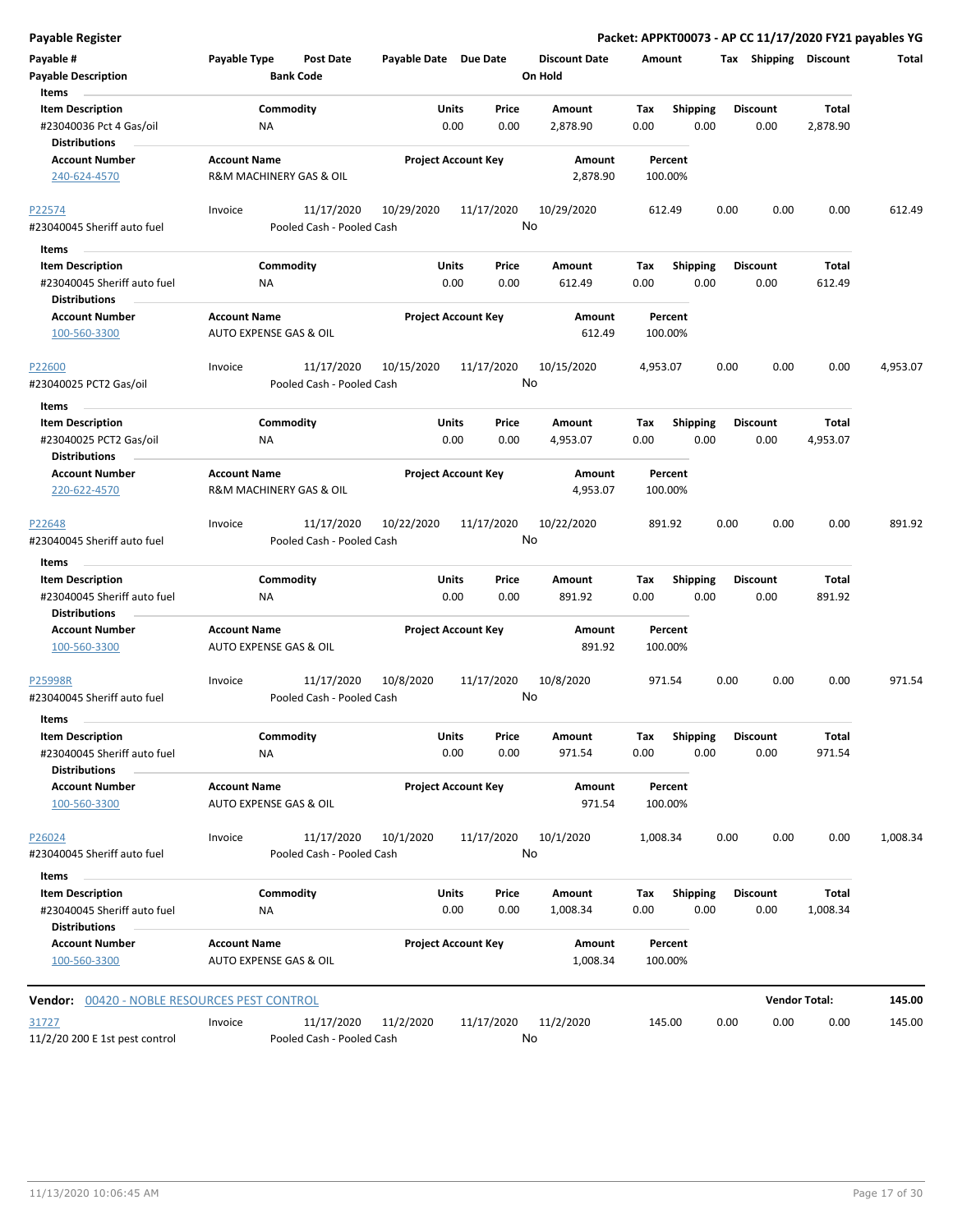| <b>Payable Register</b>                                                           |                                                       |                                         |                       |                            |                                 | Packet: APPKT00073 - AP CC 11/17/2020 FY21 payables YG |      |                         |                      |          |
|-----------------------------------------------------------------------------------|-------------------------------------------------------|-----------------------------------------|-----------------------|----------------------------|---------------------------------|--------------------------------------------------------|------|-------------------------|----------------------|----------|
| Payable #<br><b>Payable Description</b>                                           | Payable Type                                          | <b>Post Date</b><br><b>Bank Code</b>    | Payable Date Due Date |                            | <b>Discount Date</b><br>On Hold | Amount                                                 |      | Tax Shipping Discount   |                      | Total    |
| Items                                                                             |                                                       |                                         |                       |                            |                                 |                                                        |      |                         |                      |          |
| <b>Item Description</b><br>11/2/20 200 E 1st pest control<br><b>Distributions</b> | Commodity<br>NA                                       |                                         | Units                 | Price<br>0.00<br>0.00      | <b>Amount</b><br>145.00         | Tax<br><b>Shipping</b><br>0.00                         | 0.00 | <b>Discount</b><br>0.00 | Total<br>145.00      |          |
| <b>Account Number</b><br>100-518-4501                                             | <b>Account Name</b><br>PEST CONTROL                   |                                         |                       | <b>Project Account Key</b> | Amount<br>145.00                | Percent<br>100.00%                                     |      |                         |                      |          |
| <b>Vendor: 00440 - O'REILLY AUTOMOTIVE, INC.</b>                                  |                                                       |                                         |                       |                            |                                 |                                                        |      |                         | <b>Vendor Total:</b> | 526.77   |
| 0361321794                                                                        | Invoice                                               | 11/17/2020                              | 10/7/2020             | 11/17/2020                 | 10/7/2020                       | 41.13                                                  | 0.00 | 0.00                    | 0.00                 | 41.13    |
| #163523 Pct 2 R&M Parts                                                           |                                                       | Pooled Cash - Pooled Cash               |                       |                            | No                              |                                                        |      |                         |                      |          |
| Items                                                                             |                                                       |                                         |                       |                            |                                 |                                                        |      |                         |                      |          |
| <b>Item Description</b><br>#163523 Pct 2 R&M Parts<br><b>Distributions</b>        | Commodity<br>ΝA                                       |                                         | Units                 | Price<br>0.00<br>0.00      | Amount<br>41.13                 | Tax<br><b>Shipping</b><br>0.00                         | 0.00 | <b>Discount</b><br>0.00 | Total<br>41.13       |          |
| <b>Account Number</b><br>220-622-4580                                             | <b>Account Name</b><br><b>R&amp;M MACHINERY PARTS</b> |                                         |                       | <b>Project Account Key</b> | Amount<br>41.13                 | Percent<br>100.00%                                     |      |                         |                      |          |
| 0361324508<br>#163523 Pct 2 R&M Parts                                             | Invoice                                               | 11/17/2020<br>Pooled Cash - Pooled Cash | 10/21/2020            | 11/17/2020                 | 10/21/2020<br>No                | 163.52                                                 | 0.00 | 0.00                    | 0.00                 | 163.52   |
| Items                                                                             |                                                       |                                         |                       |                            |                                 |                                                        |      |                         |                      |          |
| <b>Item Description</b>                                                           | Commodity                                             |                                         | Units                 | Price                      | Amount                          | <b>Shipping</b><br>Tax                                 |      | <b>Discount</b>         | Total                |          |
| #163523 Pct 2 R&M Parts<br><b>Distributions</b>                                   | ΝA                                                    |                                         |                       | 0.00<br>0.00               | 163.52                          | 0.00                                                   | 0.00 | 0.00                    | 163.52               |          |
| <b>Account Number</b><br>220-622-4580                                             | <b>Account Name</b><br><b>R&amp;M MACHINERY PARTS</b> |                                         |                       | <b>Project Account Key</b> | Amount<br>163.52                | Percent<br>100.00%                                     |      |                         |                      |          |
| 0361-324902<br>#163523 Pct 2 R&M Parts                                            | Invoice                                               | 11/17/2020<br>Pooled Cash - Pooled Cash | 10/23/2020            | 11/17/2020                 | 10/23/2020<br>No                | 292.14                                                 | 0.00 | 0.00                    | 0.00                 | 292.14   |
| Items                                                                             |                                                       |                                         |                       |                            |                                 |                                                        |      |                         |                      |          |
| <b>Item Description</b>                                                           | Commodity                                             |                                         | Units                 | Price                      | Amount                          | <b>Shipping</b><br>Tax                                 |      | <b>Discount</b>         | Total                |          |
| #163523 Pct 2 R&M Parts<br><b>Distributions</b>                                   | NA                                                    |                                         |                       | 0.00<br>0.00               | 292.14                          | 0.00                                                   | 0.00 | 0.00                    | 292.14               |          |
| <b>Account Number</b><br>220-622-4580                                             | <b>Account Name</b><br><b>R&amp;M MACHINERY PARTS</b> |                                         |                       | <b>Project Account Key</b> | Amount<br>292.14                | Percent<br>100.00%                                     |      |                         |                      |          |
| 0361-325421<br>#163523 Pct 2 R&M Parts                                            | Invoice                                               | 11/17/2020<br>Pooled Cash - Pooled Cash | 10/26/2020            | 11/17/2020                 | 10/26/2020<br>No.               | 29.98                                                  | 0.00 | 0.00                    | 0.00                 | 29.98    |
| Items                                                                             |                                                       |                                         |                       |                            |                                 |                                                        |      |                         |                      |          |
| <b>Item Description</b>                                                           | Commodity                                             |                                         | Units                 | Price                      | Amount                          | <b>Shipping</b><br>Tax                                 |      | <b>Discount</b>         | Total                |          |
| #163523 Pct 2 R&M Parts<br><b>Distributions</b>                                   | NA                                                    |                                         |                       | 0.00<br>0.00               | 29.98                           | 0.00                                                   | 0.00 | 0.00                    | 29.98                |          |
| <b>Account Number</b><br>220-622-4580                                             | <b>Account Name</b><br><b>R&amp;M MACHINERY PARTS</b> |                                         |                       | <b>Project Account Key</b> | Amount<br>29.98                 | Percent<br>100.00%                                     |      |                         |                      |          |
| <b>Vendor: 00589 - PERKINS, J. DANIEL</b>                                         |                                                       |                                         |                       |                            |                                 |                                                        |      |                         | <b>Vendor Total:</b> | 1,170.00 |
| <b>INV0000665</b>                                                                 | Invoice                                               | 11/17/2020                              | 11/5/2020             | 11/17/2020                 | 11/5/2020                       | 153.00                                                 | 0.00 | 0.00                    | 0.00                 | 153.00   |
| FA-19-44435 KS/JG Dst Ct                                                          |                                                       | Pooled Cash - Pooled Cash               |                       |                            | No                              |                                                        |      |                         |                      |          |
| Items                                                                             |                                                       |                                         |                       |                            |                                 |                                                        |      |                         |                      |          |
| <b>Item Description</b><br>FA-19-44435 KS/JG Dst Ct<br><b>Distributions</b>       | Commodity<br>NA                                       |                                         | Units                 | Price<br>0.00<br>0.00      | Amount<br>153.00                | <b>Shipping</b><br>Tax<br>0.00                         | 0.00 | <b>Discount</b><br>0.00 | Total<br>153.00      |          |
| <b>Account Number</b><br>100-435-4360                                             | <b>Account Name</b><br>ATTORNEY FEES- CPS CASES       |                                         |                       | <b>Project Account Key</b> | Amount<br>153.00                | Percent<br>100.00%                                     |      |                         |                      |          |
| <b>INV0000666</b><br>FA-20-44630 SAR Dst Ct                                       | Invoice                                               | 11/17/2020<br>Pooled Cash - Pooled Cash | 11/5/2020             | 11/17/2020                 | 11/5/2020<br>No                 | 504.00                                                 | 0.00 | 0.00                    | 0.00                 | 504.00   |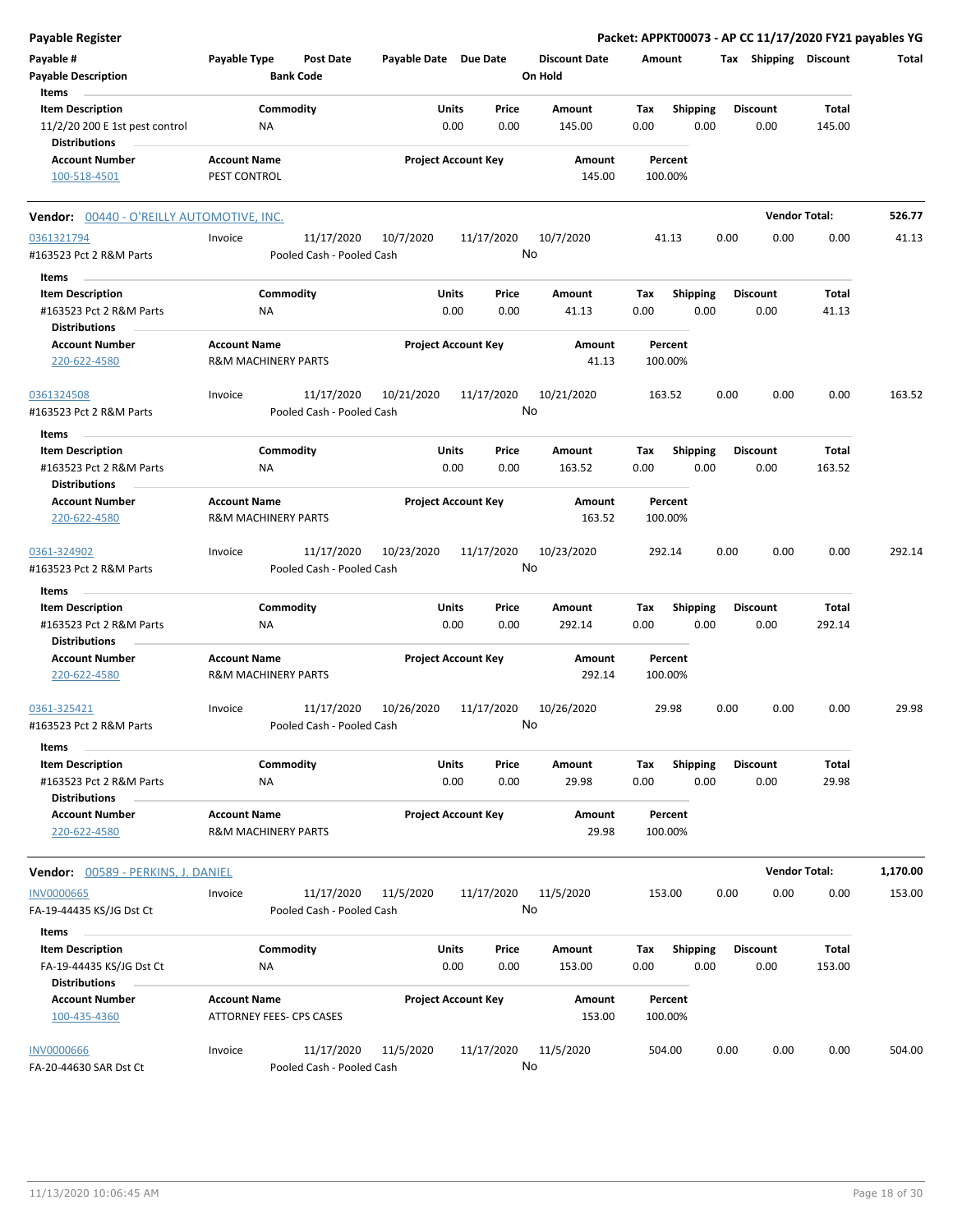| Payable #                                        | Payable Type                                           | Post Date                 | Payable Date Due Date |                            |         | <b>Discount Date</b> | Amount    |                 | Tax Shipping    | <b>Discount</b>      | Total     |
|--------------------------------------------------|--------------------------------------------------------|---------------------------|-----------------------|----------------------------|---------|----------------------|-----------|-----------------|-----------------|----------------------|-----------|
| <b>Payable Description</b>                       |                                                        | <b>Bank Code</b>          |                       |                            | On Hold |                      |           |                 |                 |                      |           |
| Items                                            |                                                        |                           |                       |                            |         |                      |           |                 |                 |                      |           |
| <b>Item Description</b>                          |                                                        | Commodity                 |                       | Units<br>Price             |         | Amount               | Tax       | <b>Shipping</b> | <b>Discount</b> | Total                |           |
| FA-20-44630 SAR Dst Ct                           | ΝA                                                     |                           |                       | 0.00<br>0.00               |         | 504.00               | 0.00      | 0.00            | 0.00            | 504.00               |           |
| <b>Distributions</b>                             |                                                        |                           |                       |                            |         | Amount               |           | Percent         |                 |                      |           |
| <b>Account Number</b><br>100-435-4360            | <b>Account Name</b><br><b>ATTORNEY FEES- CPS CASES</b> |                           |                       | <b>Project Account Key</b> |         | 504.00               |           | 100.00%         |                 |                      |           |
|                                                  |                                                        |                           |                       |                            |         |                      |           |                 |                 |                      |           |
| <b>INV0000667</b>                                | Invoice                                                | 11/17/2020                | 11/5/2020             | 11/17/2020                 |         | 11/5/2020            |           | 513.00          | 0.00<br>0.00    | 0.00                 | 513.00    |
| FA-20-44580 JO/KO Dst Ct                         |                                                        | Pooled Cash - Pooled Cash |                       |                            | No      |                      |           |                 |                 |                      |           |
| Items                                            |                                                        |                           |                       |                            |         |                      |           |                 |                 |                      |           |
| <b>Item Description</b>                          |                                                        | Commodity                 |                       | Units<br>Price             |         | Amount               | Tax       | <b>Shipping</b> | <b>Discount</b> | Total                |           |
| FA-20-44580 JO/KO Dst Ct                         | <b>NA</b>                                              |                           |                       | 0.00<br>0.00               |         | 513.00               | 0.00      | 0.00            | 0.00            | 513.00               |           |
| <b>Distributions</b>                             |                                                        |                           |                       |                            |         |                      |           |                 |                 |                      |           |
| <b>Account Number</b>                            | <b>Account Name</b>                                    |                           |                       | <b>Project Account Key</b> |         | Amount               |           | Percent         |                 |                      |           |
| 100-435-4360                                     | ATTORNEY FEES- CPS CASES                               |                           |                       |                            |         | 513.00               |           | 100.00%         |                 |                      |           |
| <b>Vendor: 00782 - QUADIENT LEASING USA, INC</b> |                                                        |                           |                       |                            |         |                      |           |                 |                 | <b>Vendor Total:</b> | 243.01    |
| N8567587                                         | Invoice                                                | 11/17/2020                | 11/2/2020             | 11/17/2020                 |         | 11/2/2020            |           | 165.26          | 0.00<br>0.00    | 0.00                 | 165.26    |
| CH Dec postage lease                             |                                                        | Pooled Cash - Pooled Cash |                       |                            | No      |                      |           |                 |                 |                      |           |
| Items                                            |                                                        |                           |                       |                            |         |                      |           |                 |                 |                      |           |
| <b>Item Description</b>                          |                                                        | Commodity                 |                       | Units<br>Price             |         | Amount               | Tax       | <b>Shipping</b> | Discount        | Total                |           |
| CH Dec postage lease                             | ΝA                                                     |                           |                       | 0.00<br>0.00               |         | 165.26               | 0.00      | 0.00            | 0.00            | 165.26               |           |
| <b>Distributions</b>                             |                                                        |                           |                       |                            |         |                      |           |                 |                 |                      |           |
| <b>Account Number</b>                            | <b>Account Name</b>                                    |                           |                       | <b>Project Account Key</b> |         | Amount               |           | Percent         |                 |                      |           |
| 100-510-3110                                     | POSTAGE                                                |                           |                       |                            |         | 165.26               |           | 100.00%         |                 |                      |           |
| N8567588                                         | Invoice                                                | 11/17/2020                | 11/2/2020             | 11/17/2020                 |         | 11/2/2020            |           | 77.75           | 0.00<br>0.00    | 0.00                 | 77.75     |
| SA Dec postage lease                             |                                                        | Pooled Cash - Pooled Cash |                       |                            | No      |                      |           |                 |                 |                      |           |
| Items                                            |                                                        |                           |                       |                            |         |                      |           |                 |                 |                      |           |
| <b>Item Description</b>                          |                                                        | Commodity                 |                       | Units<br>Price             |         | Amount               | Tax       | <b>Shipping</b> | <b>Discount</b> | Total                |           |
| SA Dec postage lease<br><b>Distributions</b>     | NA                                                     |                           |                       | 0.00<br>0.00               |         | 77.75                | 0.00      | 0.00            | 0.00            | 77.75                |           |
| <b>Account Number</b>                            | <b>Account Name</b>                                    |                           |                       | <b>Project Account Key</b> |         | Amount               |           | Percent         |                 |                      |           |
| 100-513-3110                                     | <b>POSTAGE</b>                                         |                           |                       |                            |         | 77.75                |           | 100.00%         |                 |                      |           |
| Vendor: 00638 - R.K. HALL, LLC                   |                                                        |                           |                       |                            |         |                      |           |                 |                 | <b>Vendor Total:</b> | 62,978.57 |
| 258740                                           | Invoice                                                | 11/17/2020                | 10/1/2020             | 11/17/2020                 |         | 10/1/2020            | 16,659.50 |                 | 0.00<br>0.00    | 0.00                 | 16,659.50 |
| #1474 Pct 3 Oil Sand                             |                                                        | Pooled Cash - Pooled Cash |                       |                            | No l    |                      |           |                 |                 |                      |           |
| Items                                            |                                                        |                           |                       |                            |         |                      |           |                 |                 |                      |           |
| <b>Item Description</b>                          |                                                        | Commodity                 |                       | Units<br>Price             |         | Amount               | Tax       | <b>Shipping</b> | <b>Discount</b> | Total                |           |
| #1474 Pct 3 Oil Sand                             | NA                                                     |                           |                       | 0.00<br>0.00               |         | 16,659.50            | 0.00      | 0.00            | 0.00            | 16,659.50            |           |
| <b>Distributions</b><br><b>Account Number</b>    | <b>Account Name</b>                                    |                           |                       | <b>Project Account Key</b> |         | Amount               |           | Percent         |                 |                      |           |
| 230-623-3440                                     | R&B MAT. ASPHALT/RD OIL                                |                           |                       |                            |         | 16,659.50            |           | 100.00%         |                 |                      |           |
|                                                  |                                                        |                           |                       |                            |         |                      |           |                 |                 |                      |           |
| 259509                                           | Invoice                                                | 11/17/2020                | 10/6/2020             | 11/17/2020                 |         | 10/6/2020            | 5,571.46  |                 | 0.00<br>0.00    | 0.00                 | 5,571.46  |
| #1476 Pct 1 Oil Sand                             |                                                        | Pooled Cash - Pooled Cash |                       |                            | No      |                      |           |                 |                 |                      |           |
| Items                                            |                                                        |                           |                       |                            |         |                      |           |                 |                 |                      |           |
| <b>Item Description</b>                          |                                                        | Commodity                 |                       | Units<br>Price             |         | Amount               | Tax       | <b>Shipping</b> | <b>Discount</b> | Total                |           |
| #1476 Pct 1 Oil Sand                             | NA                                                     |                           |                       | 0.00<br>0.00               |         | 5,571.46             | 0.00      | 0.00            | 0.00            | 5,571.46             |           |
| <b>Distributions</b>                             |                                                        |                           |                       |                            |         |                      |           |                 |                 |                      |           |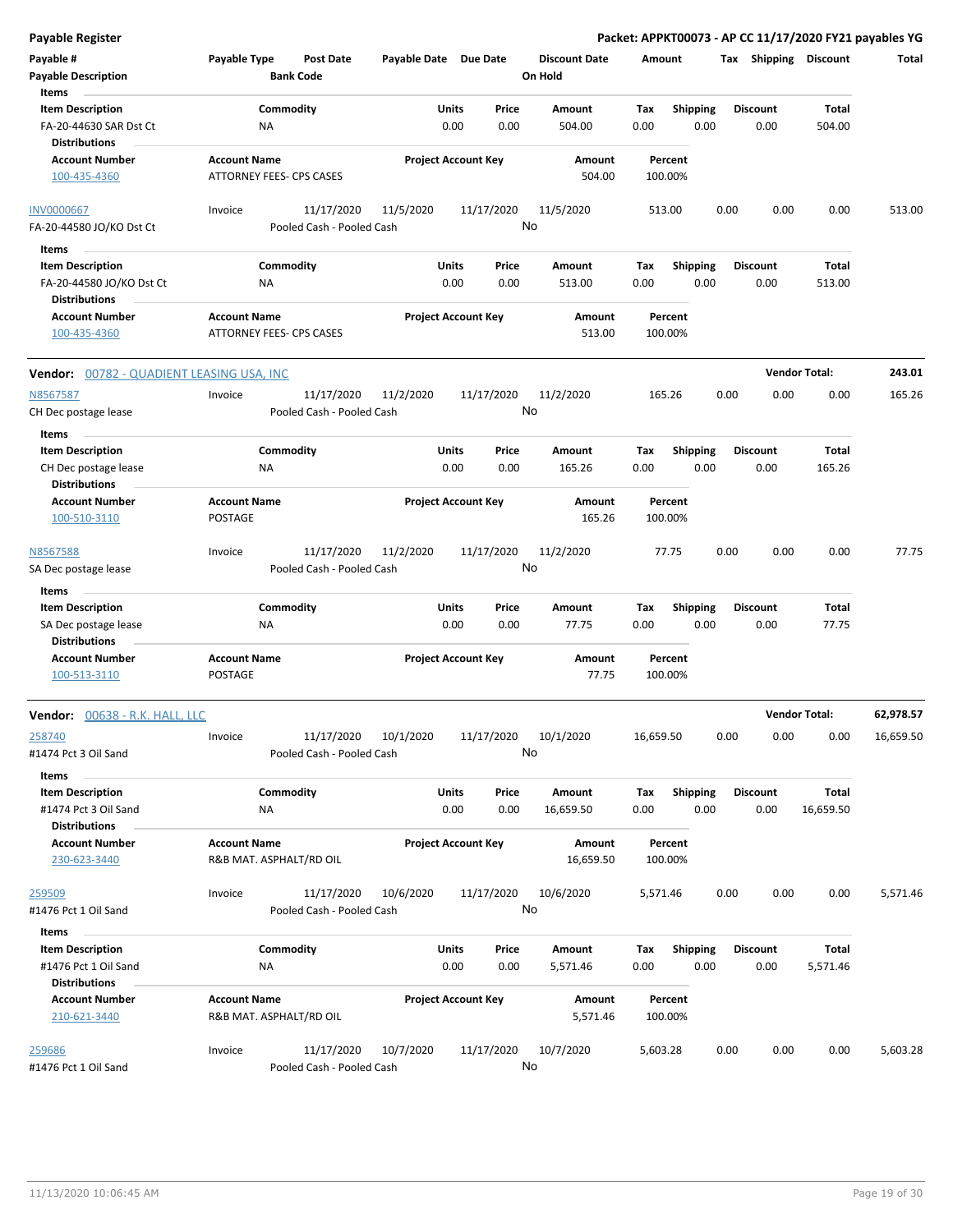| Payable #<br><b>Payable Description</b><br>Items  | Payable Type<br>Post Date<br><b>Bank Code</b>      | Payable Date Due Date      | <b>Discount Date</b><br>On Hold | Amount                 | <b>Shipping</b><br>Тах | Discount | Total    |
|---------------------------------------------------|----------------------------------------------------|----------------------------|---------------------------------|------------------------|------------------------|----------|----------|
| <b>Item Description</b>                           | Commodity                                          | Units<br>Price             | Amount                          | Tax<br><b>Shipping</b> | <b>Discount</b>        | Total    |          |
| #1476 Pct 1 Oil Sand                              | ΝA                                                 | 0.00<br>0.00               | 5,603.28                        | 0.00<br>0.00           | 0.00                   | 5,603.28 |          |
| <b>Distributions</b>                              |                                                    |                            |                                 |                        |                        |          |          |
| <b>Account Number</b>                             |                                                    | <b>Project Account Key</b> | Amount                          | Percent                |                        |          |          |
|                                                   | <b>Account Name</b>                                |                            | 5,603.28                        |                        |                        |          |          |
| 210-621-3440                                      | R&B MAT. ASPHALT/RD OIL                            |                            |                                 | 100.00%                |                        |          |          |
| 259701<br>#1474 Pct 3 Rock & Gravel               | 11/17/2020<br>Invoice<br>Pooled Cash - Pooled Cash | 10/7/2020<br>11/17/2020    | 10/7/2020<br>No                 | 412.68                 | 0.00<br>0.00           | 0.00     | 412.68   |
|                                                   |                                                    |                            |                                 |                        |                        |          |          |
| Items                                             |                                                    |                            |                                 |                        |                        |          |          |
| <b>Item Description</b>                           | Commodity                                          | Units<br>Price             | Amount                          | <b>Shipping</b><br>Tax | <b>Discount</b>        | Total    |          |
| #1474 Pct 3 Rock & Gravel                         | ΝA                                                 | 0.00<br>0.00               | 412.68                          | 0.00<br>0.00           | 0.00                   | 412.68   |          |
| <b>Distributions</b>                              |                                                    |                            |                                 |                        |                        |          |          |
| <b>Account Number</b>                             | <b>Account Name</b>                                | <b>Project Account Key</b> | Amount                          | Percent                |                        |          |          |
| 230-623-3410                                      | R&B MAT. ROCK & GRAVEL                             |                            | 412.68                          | 100.00%                |                        |          |          |
|                                                   |                                                    |                            |                                 |                        |                        |          |          |
| 259965                                            | 11/17/2020<br>Invoice                              | 11/17/2020<br>10/8/2020    | 10/8/2020                       | 605.38                 | 0.00<br>0.00           | 0.00     | 605.38   |
| #1474 Pct 3 Rock & Gravel                         | Pooled Cash - Pooled Cash                          |                            | No                              |                        |                        |          |          |
| Items                                             |                                                    |                            |                                 |                        |                        |          |          |
| <b>Item Description</b>                           | Commodity                                          | Units<br>Price             | Amount                          | Tax<br><b>Shipping</b> | <b>Discount</b>        | Total    |          |
|                                                   |                                                    |                            |                                 |                        |                        |          |          |
| #1474 Pct 3 Rock & Gravel                         | ΝA                                                 | 0.00<br>0.00               | 605.38                          | 0.00<br>0.00           | 0.00                   | 605.38   |          |
| <b>Distributions</b>                              |                                                    |                            |                                 |                        |                        |          |          |
| <b>Account Number</b>                             | <b>Account Name</b>                                | <b>Project Account Key</b> | Amount                          | Percent                |                        |          |          |
| 230-623-3410                                      | R&B MAT. ROCK & GRAVEL                             |                            | 605.38                          | 100.00%                |                        |          |          |
|                                                   |                                                    |                            |                                 |                        |                        |          |          |
| <u> 260289</u>                                    | 11/17/2020<br>Invoice                              | 10/9/2020<br>11/17/2020    | 10/9/2020                       | 3,652.64               | 0.00<br>0.00           | 0.00     | 3,652.64 |
| #1476 Pct 1 Oil Sand                              | Pooled Cash - Pooled Cash                          |                            | No                              |                        |                        |          |          |
| Items                                             |                                                    |                            |                                 |                        |                        |          |          |
| <b>Item Description</b>                           | Commodity                                          | Units<br>Price             | Amount                          | <b>Shipping</b><br>Tax | Discount               | Total    |          |
| #1476 Pct 1 Oil Sand                              | <b>NA</b>                                          | 0.00<br>0.00               | 3,652.64                        | 0.00<br>0.00           | 0.00                   | 3,652.64 |          |
| <b>Distributions</b>                              |                                                    |                            |                                 |                        |                        |          |          |
| <b>Account Number</b>                             | <b>Account Name</b>                                | <b>Project Account Key</b> | Amount                          | Percent                |                        |          |          |
| 210-621-3440                                      | R&B MAT. ASPHALT/RD OIL                            |                            | 3,652.64                        | 100.00%                |                        |          |          |
|                                                   |                                                    |                            |                                 |                        |                        |          |          |
| 260412                                            | 11/17/2020<br>Invoice                              | 10/12/2020<br>11/17/2020   | 10/12/2020                      | 619.49                 | 0.00<br>0.00           | 0.00     | 619.49   |
| #1474 Pct 3 Rock & Gravel                         | Pooled Cash - Pooled Cash                          |                            | No                              |                        |                        |          |          |
|                                                   |                                                    |                            |                                 |                        |                        |          |          |
| Items                                             |                                                    |                            |                                 |                        |                        |          |          |
| <b>Item Description</b>                           | Commodity                                          | Units<br>Price             | Amount                          | <b>Shipping</b><br>Tax | <b>Discount</b>        | Total    |          |
| #1474 Pct 3 Rock & Gravel                         | <b>NA</b>                                          | 0.00<br>0.00               | 619.49                          | 0.00<br>0.00           | 0.00                   | 619.49   |          |
| <b>Distributions</b>                              |                                                    |                            |                                 |                        |                        |          |          |
| <b>Account Number</b>                             | <b>Account Name</b>                                | <b>Project Account Key</b> | Amount                          | Percent                |                        |          |          |
| 230-623-3410                                      | R&B MAT. ROCK & GRAVEL                             |                            | 619.49                          | 100.00%                |                        |          |          |
|                                                   |                                                    |                            |                                 |                        |                        |          |          |
| 260563                                            | 11/17/2020<br>Invoice                              | 10/13/2020<br>11/17/2020   | 10/13/2020                      | 407.16                 | 0.00<br>0.00           | 0.00     | 407.16   |
| #1474 Pct 3 Rock & Gravel                         | Pooled Cash - Pooled Cash                          |                            | No                              |                        |                        |          |          |
| Items                                             |                                                    |                            |                                 |                        |                        |          |          |
| <b>Item Description</b>                           | Commodity                                          | Units<br>Price             | Amount                          | <b>Shipping</b><br>Tax | <b>Discount</b>        | Total    |          |
|                                                   |                                                    | 0.00                       |                                 | 0.00                   |                        | 407.16   |          |
| #1474 Pct 3 Rock & Gravel<br><b>Distributions</b> | <b>NA</b>                                          | 0.00                       | 407.16                          | 0.00                   | 0.00                   |          |          |
|                                                   |                                                    |                            |                                 |                        |                        |          |          |
| <b>Account Number</b>                             | <b>Account Name</b>                                | <b>Project Account Key</b> | Amount                          | Percent                |                        |          |          |
| 230-623-3410                                      | R&B MAT. ROCK & GRAVEL                             |                            | 407.16                          | 100.00%                |                        |          |          |
|                                                   |                                                    |                            |                                 |                        |                        |          |          |
| 260647                                            | 11/17/2020<br>Invoice                              | 10/13/2020<br>11/17/2020   | 10/13/2020                      | 3,435.82               | 0.00<br>0.00           | 0.00     | 3,435.82 |
| #1476 Pct 1 Oil Sand                              | Pooled Cash - Pooled Cash                          |                            | No                              |                        |                        |          |          |
| Items                                             |                                                    |                            |                                 |                        |                        |          |          |
| <b>Item Description</b>                           | Commodity                                          | Units<br>Price             | Amount                          | Tax<br><b>Shipping</b> | Discount               | Total    |          |
| #1476 Pct 1 Oil Sand                              | ΝA                                                 | 0.00<br>0.00               | 3,435.82                        | 0.00<br>0.00           | 0.00                   | 3,435.82 |          |
| <b>Distributions</b>                              |                                                    |                            |                                 |                        |                        |          |          |
| <b>Account Number</b>                             | <b>Account Name</b>                                | <b>Project Account Key</b> | Amount                          | Percent                |                        |          |          |
| 210-621-3440                                      | R&B MAT. ASPHALT/RD OIL                            |                            | 3,435.82                        | 100.00%                |                        |          |          |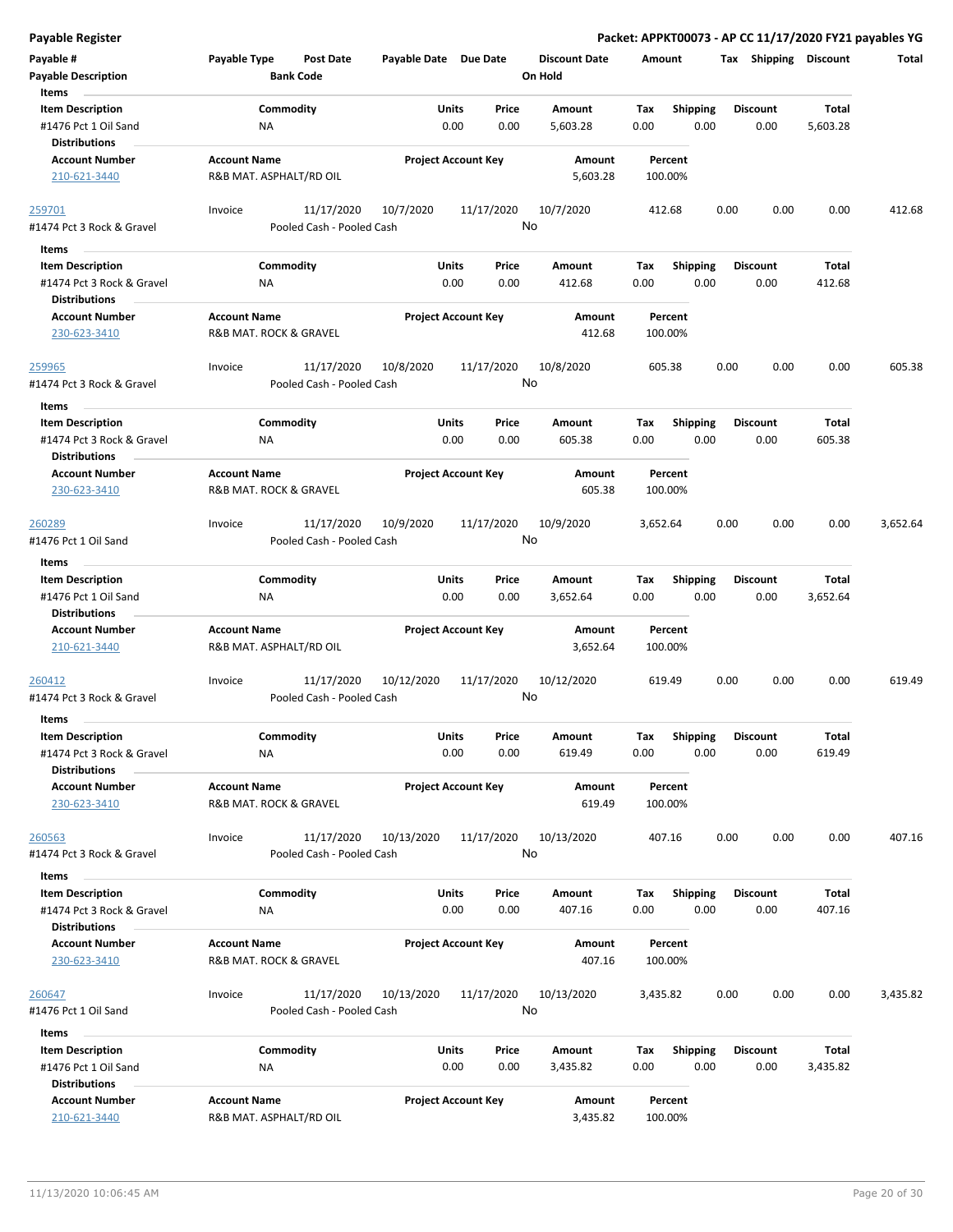| Payable Register                              |                                  |                                                       |                            |                                 | Packet: APPKT00073 - AP CC 11/17/2020 FY21 payables YG |                 |                       |          |          |
|-----------------------------------------------|----------------------------------|-------------------------------------------------------|----------------------------|---------------------------------|--------------------------------------------------------|-----------------|-----------------------|----------|----------|
| Payable #<br>Payable Description              | Payable Type<br><b>Bank Code</b> | <b>Post Date</b><br>Payable Date                      | <b>Due Date</b>            | <b>Discount Date</b><br>On Hold | Amount                                                 |                 | Tax Shipping Discount |          | Total    |
| <u> 260836</u>                                | Invoice                          | 11/17/2020<br>10/14/2020                              | 11/17/2020                 | 10/14/2020                      | 3,268.85                                               | 0.00            | 0.00                  | 0.00     | 3,268.85 |
| #1474 Pct 3 Oil Sand                          |                                  | Pooled Cash - Pooled Cash                             |                            | No                              |                                                        |                 |                       |          |          |
| Items                                         |                                  |                                                       |                            |                                 |                                                        |                 |                       |          |          |
| <b>Item Description</b>                       | Commodity                        |                                                       | Units<br>Price             | Amount                          | Tax                                                    | <b>Shipping</b> | <b>Discount</b>       | Total    |          |
| #1474 Pct 3 Oil Sand                          | ΝA                               |                                                       | 0.00<br>0.00               | 3,268.85                        | 0.00                                                   | 0.00            | 0.00                  | 3,268.85 |          |
| Distributions                                 |                                  |                                                       |                            |                                 |                                                        |                 |                       |          |          |
| <b>Account Number</b>                         | <b>Account Name</b>              |                                                       | <b>Project Account Key</b> | Amount                          | Percent                                                |                 |                       |          |          |
| 230-623-3440                                  | R&B MAT. ASPHALT/RD OIL          |                                                       |                            | 3,268.85                        | 100.00%                                                |                 |                       |          |          |
| 260837                                        | Invoice                          | 11/17/2020<br>10/14/2020                              | 11/17/2020                 | 10/14/2020                      | 7,317.86                                               | 0.00            | 0.00                  | 0.00     | 7,317.86 |
| #1476 Pct 1 Oil Sand                          |                                  | Pooled Cash - Pooled Cash                             |                            | No                              |                                                        |                 |                       |          |          |
| Items                                         |                                  |                                                       |                            |                                 |                                                        |                 |                       |          |          |
| <b>Item Description</b>                       | Commodity                        |                                                       | <b>Units</b><br>Price      | Amount                          | Tax                                                    | <b>Shipping</b> | <b>Discount</b>       | Total    |          |
| #1476 Pct 1 Oil Sand                          | ΝA                               |                                                       | 0.00<br>0.00               | 7,317.86                        | 0.00                                                   | 0.00            | 0.00                  | 7,317.86 |          |
| <b>Distributions</b>                          |                                  |                                                       |                            |                                 |                                                        |                 |                       |          |          |
| <b>Account Number</b>                         | <b>Account Name</b>              |                                                       | <b>Project Account Key</b> | Amount                          | Percent                                                |                 |                       |          |          |
| 210-621-3440                                  | R&B MAT. ASPHALT/RD OIL          |                                                       |                            | 7,317.86                        | 100.00%                                                |                 |                       |          |          |
| 260955                                        | Invoice                          | 11/17/2020<br>10/15/2020                              | 11/17/2020                 | 10/15/2020                      | 3,897.58                                               | 0.00            | 0.00                  | 0.00     | 3,897.58 |
| #1476 Pct 1 Oil Sand                          |                                  | Pooled Cash - Pooled Cash                             |                            | No                              |                                                        |                 |                       |          |          |
| Items                                         |                                  |                                                       |                            |                                 |                                                        |                 |                       |          |          |
| <b>Item Description</b>                       | Commodity                        |                                                       | Units<br>Price             | Amount                          | Tax                                                    | <b>Shipping</b> | <b>Discount</b>       | Total    |          |
| #1476 Pct 1 Oil Sand                          | NA                               |                                                       | 0.00<br>0.00               | 3,897.58                        | 0.00                                                   | 0.00            | 0.00                  | 3,897.58 |          |
| Distributions                                 |                                  |                                                       |                            |                                 |                                                        |                 |                       |          |          |
| <b>Account Number</b>                         | <b>Account Name</b>              |                                                       | <b>Project Account Key</b> | Amount                          | Percent                                                |                 |                       |          |          |
| 210-621-3440                                  | R&B MAT. ASPHALT/RD OIL          |                                                       |                            | 3,897.58                        | 100.00%                                                |                 |                       |          |          |
| 260974                                        | Invoice                          | 11/17/2020<br>10/14/2020                              | 11/17/2020                 | 10/14/2020                      | 201.28                                                 | 0.00            | 0.00                  | 0.00     | 201.28   |
| #1474 Pct 3 Rock & Gravel                     |                                  | Pooled Cash - Pooled Cash                             |                            | No                              |                                                        |                 |                       |          |          |
| Items                                         |                                  |                                                       |                            |                                 |                                                        |                 |                       |          |          |
| <b>Item Description</b>                       | Commodity                        |                                                       | Units<br>Price             | Amount                          | Tax                                                    | <b>Shipping</b> | <b>Discount</b>       | Total    |          |
| #1474 Pct 3 Rock & Gravel                     | ΝA                               |                                                       | 0.00<br>0.00               | 201.28                          | 0.00                                                   | 0.00            | 0.00                  | 201.28   |          |
| Distributions                                 |                                  |                                                       |                            |                                 |                                                        |                 |                       |          |          |
| <b>Account Number</b>                         | <b>Account Name</b>              |                                                       | <b>Project Account Key</b> | Amount                          | Percent                                                |                 |                       |          |          |
| 230-623-3410                                  | R&B MAT. ROCK & GRAVEL           |                                                       |                            | 201.28                          | 100.00%                                                |                 |                       |          |          |
|                                               |                                  | 11/17/2020                                            | 11/17/2020                 | 10/19/2020                      |                                                        | 0.00            |                       | 0.00     |          |
| <u> 261602</u><br>#1474 Pct 3 Oil Sand        | Invoice                          | 10/19/2020<br>Pooled Cash - Pooled Cash               |                            | No                              | 4,852.90                                               |                 | 0.00                  |          | 4,852.90 |
|                                               |                                  |                                                       |                            |                                 |                                                        |                 |                       |          |          |
| Items<br><b>Item Description</b>              | Commodity                        |                                                       | Units<br>Price             | Amount                          | Tax                                                    | <b>Shipping</b> | <b>Discount</b>       | Total    |          |
| #1474 Pct 3 Oil Sand                          | ΝA                               |                                                       | 0.00<br>0.00               | 4,852.90                        | 0.00                                                   | 0.00            | 0.00                  | 4,852.90 |          |
| <b>Distributions</b>                          |                                  |                                                       |                            |                                 |                                                        |                 |                       |          |          |
| <b>Account Number</b>                         | <b>Account Name</b>              |                                                       | <b>Project Account Key</b> | Amount                          | Percent                                                |                 |                       |          |          |
| 230-623-3440                                  | R&B MAT. ASPHALT/RD OIL          |                                                       |                            | 4,852.90                        | 100.00%                                                |                 |                       |          |          |
|                                               |                                  |                                                       |                            |                                 |                                                        |                 |                       |          |          |
| <u> 261615</u>                                | Invoice                          | 11/17/2020<br>10/19/2020<br>Pooled Cash - Pooled Cash | 11/17/2020                 | 10/19/2020<br>No                | 206.81                                                 | 0.00            | 0.00                  | 0.00     | 206.81   |
| #1474 Pct 3 Rock & Gravel                     |                                  |                                                       |                            |                                 |                                                        |                 |                       |          |          |
| Items                                         |                                  |                                                       |                            |                                 |                                                        |                 |                       |          |          |
| <b>Item Description</b>                       | Commodity                        |                                                       | Units<br>Price             | Amount                          | Тах                                                    | <b>Shipping</b> | <b>Discount</b>       | Total    |          |
| #1474 Pct 3 Rock & Gravel                     | ΝA                               |                                                       | 0.00<br>0.00               | 206.81                          | 0.00                                                   | 0.00            | 0.00                  | 206.81   |          |
| <b>Distributions</b><br><b>Account Number</b> | <b>Account Name</b>              |                                                       | <b>Project Account Key</b> | Amount                          | Percent                                                |                 |                       |          |          |
| 230-623-3410                                  | R&B MAT. ROCK & GRAVEL           |                                                       |                            | 206.81                          | 100.00%                                                |                 |                       |          |          |
|                                               |                                  |                                                       |                            |                                 |                                                        |                 |                       |          |          |
| 261652                                        | Invoice                          | 11/17/2020<br>10/20/2020                              | 11/17/2020                 | 10/20/2020                      | 613.28                                                 | 0.00            | 0.00                  | 0.00     | 613.28   |
| #1474 Pct 3 Rock & Gravel                     |                                  | Pooled Cash - Pooled Cash                             |                            | No                              |                                                        |                 |                       |          |          |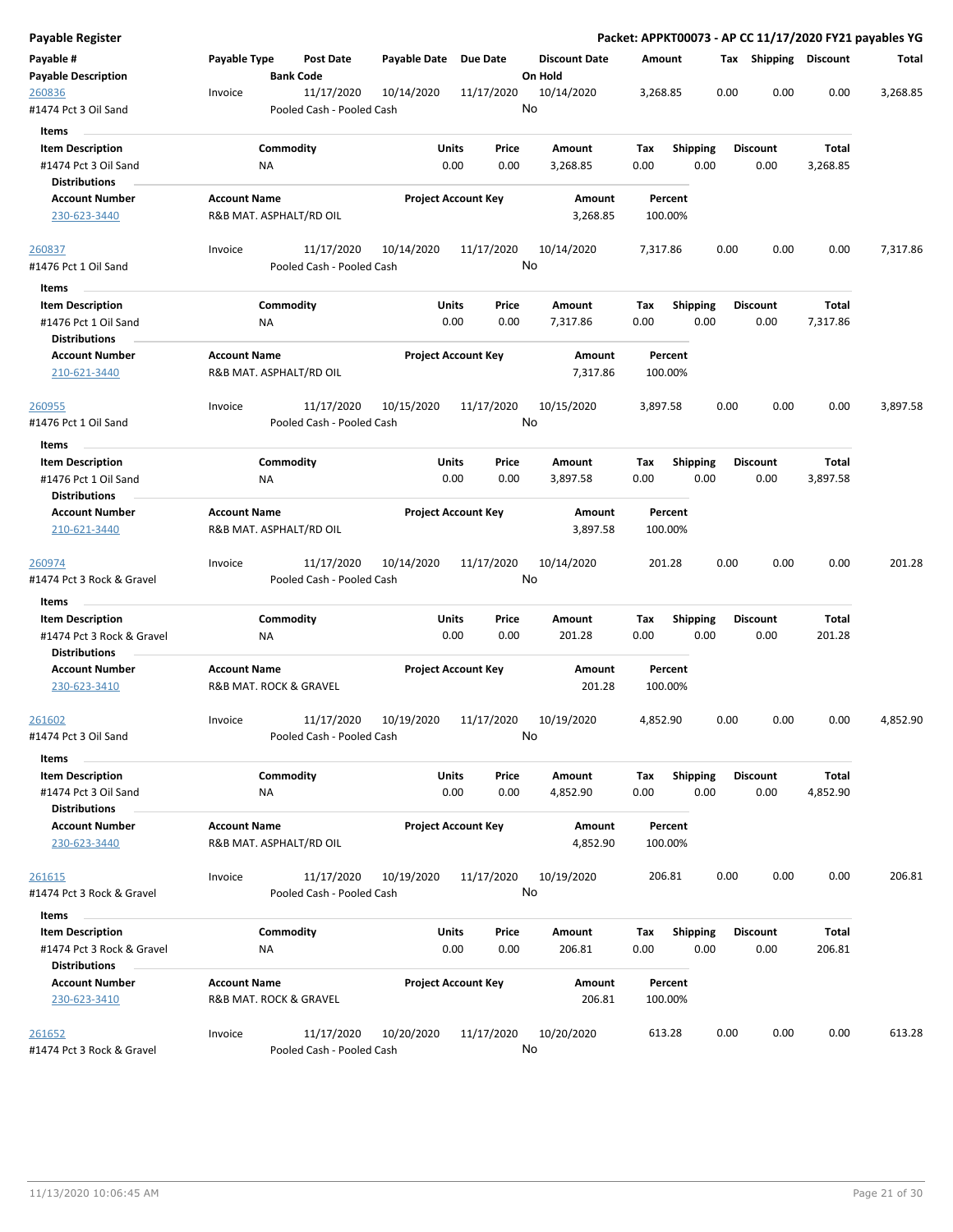| <b>Payable Register</b>                                                               |                                                |                                         |                       |                                |      |                                 |             |                         |      |                         |                   | Packet: APPKT00073 - AP CC 11/17/2020 FY21 payables YG |
|---------------------------------------------------------------------------------------|------------------------------------------------|-----------------------------------------|-----------------------|--------------------------------|------|---------------------------------|-------------|-------------------------|------|-------------------------|-------------------|--------------------------------------------------------|
| Payable #<br><b>Payable Description</b>                                               | Payable Type                                   | <b>Post Date</b><br><b>Bank Code</b>    | Payable Date Due Date |                                |      | <b>Discount Date</b><br>On Hold | Amount      |                         |      | Tax Shipping Discount   |                   | Total                                                  |
| Items<br><b>Item Description</b><br>#1474 Pct 3 Rock & Gravel                         | ΝA                                             | Commodity                               |                       | Price<br>Units<br>0.00         | 0.00 | Amount<br>613.28                | Tax<br>0.00 | <b>Shipping</b><br>0.00 |      | <b>Discount</b><br>0.00 | Total<br>613.28   |                                                        |
| <b>Distributions</b><br><b>Account Number</b><br>230-623-3410                         | <b>Account Name</b><br>R&B MAT. ROCK & GRAVEL  |                                         |                       | <b>Project Account Key</b>     |      | Amount<br>613.28                |             | Percent<br>100.00%      |      |                         |                   |                                                        |
| 261978<br>#1474 Pct 3 Rock & Gravel                                                   | Invoice                                        | 11/17/2020<br>Pooled Cash - Pooled Cash | 10/21/2020            | 11/17/2020                     | No   | 10/21/2020                      |             | 203.49                  | 0.00 | 0.00                    | 0.00              | 203.49                                                 |
| Items<br><b>Item Description</b><br>#1474 Pct 3 Rock & Gravel                         | ΝA                                             | Commodity                               |                       | Units<br>Price<br>0.00         | 0.00 | Amount<br>203.49                | Tax<br>0.00 | <b>Shipping</b><br>0.00 |      | <b>Discount</b><br>0.00 | Total<br>203.49   |                                                        |
| <b>Distributions</b><br><b>Account Number</b><br>230-623-3410                         | <b>Account Name</b><br>R&B MAT. ROCK & GRAVEL  |                                         |                       | <b>Project Account Key</b>     |      | Amount<br>203.49                |             | Percent<br>100.00%      |      |                         |                   |                                                        |
| 262103<br>#1474 Pct 3 Rock & Gravel                                                   | Invoice                                        | 11/17/2020<br>Pooled Cash - Pooled Cash | 10/22/2020            | 11/17/2020                     | No   | 10/22/2020                      |             | 617.19                  | 0.00 | 0.00                    | 0.00              | 617.19                                                 |
| Items<br><b>Item Description</b><br>#1474 Pct 3 Rock & Gravel<br><b>Distributions</b> | NA                                             | Commodity                               |                       | Units<br>Price<br>0.00<br>0.00 |      | Amount<br>617.19                | Tax<br>0.00 | <b>Shipping</b><br>0.00 |      | <b>Discount</b><br>0.00 | Total<br>617.19   |                                                        |
| <b>Account Number</b><br>230-623-3410                                                 | <b>Account Name</b><br>R&B MAT. ROCK & GRAVEL  |                                         |                       | <b>Project Account Key</b>     |      | <b>Amount</b><br>617.19         |             | Percent<br>100.00%      |      |                         |                   |                                                        |
| 262433<br>#1475 Pct 2 Oil sand                                                        | Invoice                                        | 11/17/2020<br>Pooled Cash - Pooled Cash | 10/22/2020            | 11/17/2020                     | No   | 10/22/2020                      |             | 520.00                  | 0.00 | 0.00                    | 0.00              | 520.00                                                 |
| Items<br><b>Item Description</b><br>#1475 Pct 2 Oil sand<br><b>Distributions</b>      | ΝA                                             | Commodity                               |                       | Units<br>Price<br>0.00<br>0.00 |      | Amount<br>520.00                | Tax<br>0.00 | <b>Shipping</b><br>0.00 |      | <b>Discount</b><br>0.00 | Total<br>520.00   |                                                        |
| <b>Account Number</b><br>220-622-3440                                                 | <b>Account Name</b><br>R&B MAT. ASPHALT/RD OIL |                                         |                       | <b>Project Account Key</b>     |      | Amount<br>520.00                |             | Percent<br>100.00%      |      |                         |                   |                                                        |
| 262571<br>#1474 Pct 3 Rock & Gravel                                                   | Invoice                                        | 11/17/2020<br>Pooled Cash - Pooled Cash | 10/26/2020            | 11/17/2020                     | No   | 10/26/2020                      |             | 603.84                  | 0.00 | 0.00                    | 0.00              | 603.84                                                 |
| Items<br><b>Item Description</b><br>#1474 Pct 3 Rock & Gravel<br><b>Distributions</b> | NA                                             | Commodity                               |                       | Units<br>Price<br>0.00         | 0.00 | Amount<br>603.84                | Tax<br>0.00 | Shipping<br>0.00        |      | <b>Discount</b><br>0.00 | Total<br>603.84   |                                                        |
| <b>Account Number</b><br>230-623-3410                                                 | <b>Account Name</b><br>R&B MAT. ROCK & GRAVEL  |                                         |                       | <b>Project Account Key</b>     |      | Amount<br>603.84                |             | Percent<br>100.00%      |      |                         |                   |                                                        |
| 262639<br>#1474 Pct 3 Rock & Gravel                                                   | Invoice                                        | 11/17/2020<br>Pooled Cash - Pooled Cash | 10/27/2020            | 11/17/2020                     | No   | 10/27/2020                      | 1,243.14    |                         | 0.00 | 0.00                    | 0.00              | 1,243.14                                               |
| Items<br><b>Item Description</b><br>#1474 Pct 3 Rock & Gravel<br><b>Distributions</b> | NA                                             | Commodity                               |                       | Units<br>Price<br>0.00         | 0.00 | Amount<br>1,243.14              | Tax<br>0.00 | <b>Shipping</b><br>0.00 |      | <b>Discount</b><br>0.00 | Total<br>1,243.14 |                                                        |
| <b>Account Number</b><br>230-623-3410                                                 | <b>Account Name</b><br>R&B MAT. ROCK & GRAVEL  |                                         |                       | <b>Project Account Key</b>     |      | Amount<br>1,243.14              |             | Percent<br>100.00%      |      |                         |                   |                                                        |
| 262700<br>#1474 Pct 3 Rock & Gravel                                                   | Invoice                                        | 11/17/2020<br>Pooled Cash - Pooled Cash | 10/28/2020            | 11/17/2020                     | No   | 10/28/2020                      | 1,222.83    |                         | 0.00 | 0.00                    | 0.00              | 1,222.83                                               |
| Items                                                                                 |                                                |                                         |                       |                                |      |                                 |             |                         |      |                         |                   |                                                        |
| <b>Item Description</b><br>#1474 Pct 3 Rock & Gravel<br><b>Distributions</b>          | ΝA                                             | Commodity                               |                       | Units<br>Price<br>0.00         | 0.00 | Amount<br>1,222.83              | Tax<br>0.00 | <b>Shipping</b><br>0.00 |      | <b>Discount</b><br>0.00 | Total<br>1,222.83 |                                                        |
| <b>Account Number</b><br>230-623-3410                                                 | <b>Account Name</b><br>R&B MAT. ROCK & GRAVEL  |                                         |                       | <b>Project Account Key</b>     |      | Amount<br>1,222.83              |             | Percent<br>100.00%      |      |                         |                   |                                                        |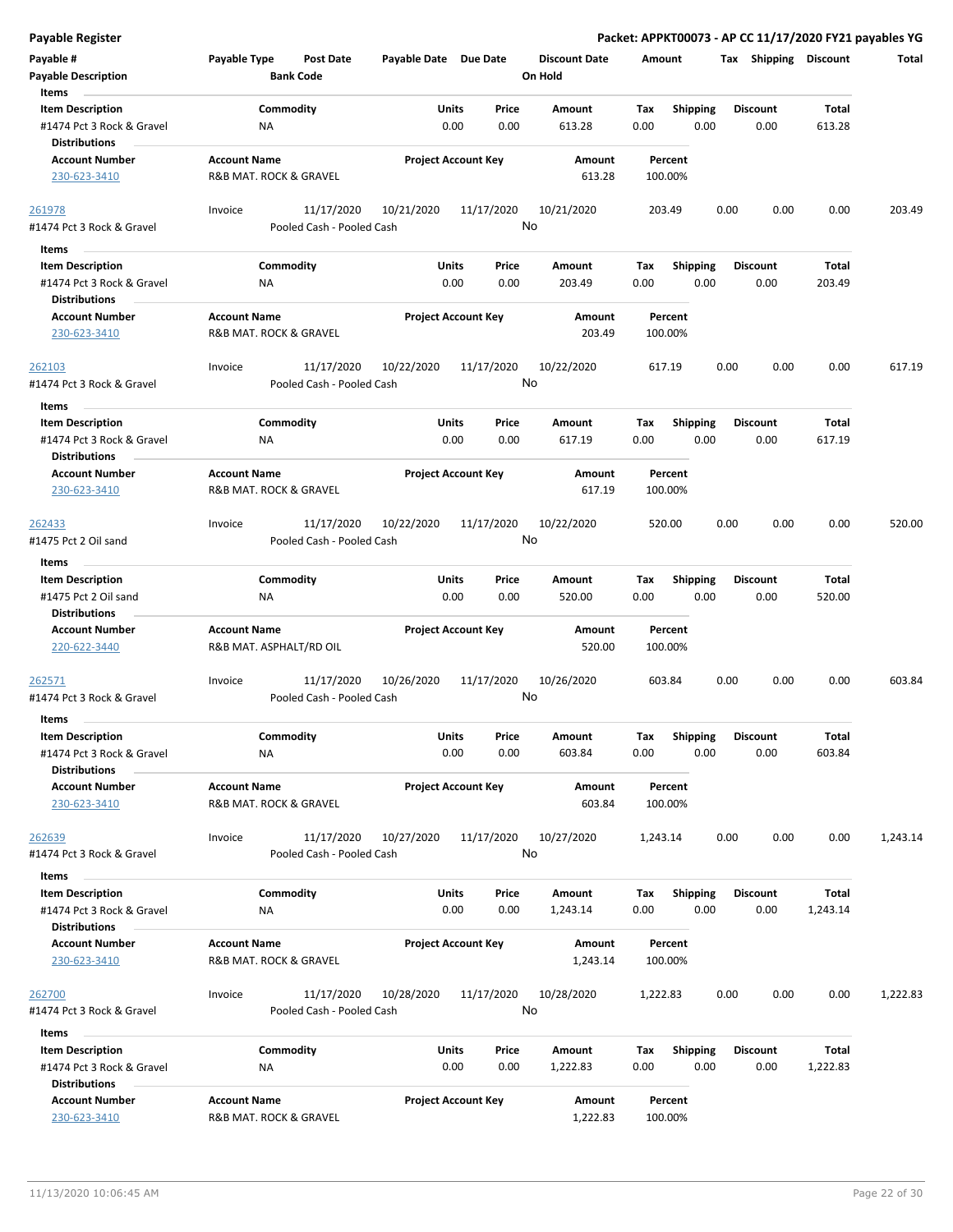| Payable Register                                              |                     |                                         |                       |                            |                                 |                    |                         |                         |                      | Packet: APPKT00073 - AP CC 11/17/2020 FY21 payables YG |
|---------------------------------------------------------------|---------------------|-----------------------------------------|-----------------------|----------------------------|---------------------------------|--------------------|-------------------------|-------------------------|----------------------|--------------------------------------------------------|
| Payable #<br>Payable Description                              | Payable Type        | Post Date<br><b>Bank Code</b>           | Payable Date Due Date |                            | <b>Discount Date</b><br>On Hold | Amount             |                         | Tax Shipping Discount   |                      | Total                                                  |
| <u> 262781</u><br>#1474 Pct 3 Rock & Gravel                   | Invoice             | 11/17/2020<br>Pooled Cash - Pooled Cash | 10/29/2020            | 11/17/2020                 | 10/29/2020<br>No                | 1,242.11           | 0.00                    | 0.00                    | 0.00                 | 1,242.11                                               |
| Items                                                         |                     |                                         |                       |                            |                                 |                    |                         |                         |                      |                                                        |
| <b>Item Description</b>                                       |                     | Commodity                               | Units                 | Price                      | Amount                          | Тах                | Shipping                | Discount                | Total                |                                                        |
| #1474 Pct 3 Rock & Gravel                                     |                     | ΝA                                      |                       | 0.00<br>0.00               | 1,242.11                        | 0.00               | 0.00                    | 0.00                    | 1,242.11             |                                                        |
| <b>Distributions</b><br><b>Account Number</b>                 | <b>Account Name</b> |                                         |                       | <b>Project Account Key</b> | Amount                          | Percent            |                         |                         |                      |                                                        |
| 230-623-3410                                                  |                     | R&B MAT. ROCK & GRAVEL                  |                       |                            | 1,242.11                        | 100.00%            |                         |                         |                      |                                                        |
| <b>Vendor:</b> 00353 - RDO EQUIPMENT CO                       |                     |                                         |                       |                            |                                 |                    |                         |                         | <b>Vendor Total:</b> | 36,659.10                                              |
| W3789224<br>#7451001 Pct 2 Motor Grader 12H repair            | Invoice             | 11/17/2020<br>Pooled Cash - Pooled Cash | 10/30/2020            | 11/17/2020                 | 10/30/2020<br>No                | 36,659.10          | 0.00                    | 0.00                    | 0.00                 | 36,659.10                                              |
| Items                                                         |                     |                                         |                       |                            |                                 |                    |                         |                         |                      |                                                        |
| <b>Item Description</b><br>Motor Grader 12H repair            |                     | Commodity<br>ΝA                         | Units                 | Price<br>0.00<br>0.00      | Amount<br>36,659.10             | Tax<br>0.00        | <b>Shipping</b><br>0.00 | Discount<br>0.00        | Total<br>36,659.10   |                                                        |
| <b>Distributions</b>                                          |                     |                                         |                       |                            |                                 |                    |                         |                         |                      |                                                        |
| <b>Account Number</b><br>220-622-4580                         | <b>Account Name</b> | <b>R&amp;M MACHINERY PARTS</b>          |                       | <b>Project Account Key</b> | Amount<br>36,659.10             | Percent<br>100.00% |                         |                         |                      |                                                        |
| <b>Vendor:</b> VEN02149 - Resolve Aggregates                  |                     |                                         |                       |                            |                                 |                    |                         |                         | <b>Vendor Total:</b> | 856.71                                                 |
| 11107052                                                      | Invoice             | 11/17/2020                              | 11/2/2020             | 11/17/2020                 | 11/2/2020                       | 856.71             | 0.00                    | 0.00                    | 0.00                 | 856.71                                                 |
| Pct 1 Rock & Gravel                                           |                     | Pooled Cash - Pooled Cash               |                       |                            | No                              |                    |                         |                         |                      |                                                        |
| Items                                                         |                     |                                         |                       |                            |                                 |                    |                         |                         |                      |                                                        |
| <b>Item Description</b>                                       |                     | Commodity                               | Units                 | Price                      | Amount                          | Tax                | <b>Shipping</b>         | Discount                | Total                |                                                        |
| Pct 1 Rock & Gravel<br><b>Distributions</b>                   |                     | ΝA                                      |                       | 0.00<br>0.00               | 856.71                          | 0.00               | 0.00                    | 0.00                    | 856.71               |                                                        |
| <b>Account Number</b><br>210-621-3410                         | <b>Account Name</b> | R&B MAT. ROCK & GRAVEL                  |                       | <b>Project Account Key</b> | Amount<br>856.71                | Percent<br>100.00% |                         |                         |                      |                                                        |
| Vendor: 00269 - ROMCO EQUIPMENT CO.                           |                     |                                         |                       |                            |                                 |                    |                         |                         | <b>Vendor Total:</b> | 2,045.08                                               |
| 101122327                                                     | Invoice             | 11/17/2020                              | 10/23/2020            | 11/17/2020                 | 10/23/2020                      | 1,080.41           | 0.00                    | 178.76                  | 0.00                 | 1,259.17                                               |
| Pct 2 compressor                                              |                     | Pooled Cash - Pooled Cash               |                       |                            | No                              |                    |                         |                         |                      |                                                        |
| Items                                                         |                     |                                         |                       |                            |                                 |                    |                         |                         |                      |                                                        |
| <b>Item Description</b>                                       |                     | Commodity                               | Units                 | Price                      | Amount                          | Tax                | <b>Shipping</b>         | <b>Discount</b>         | Total                |                                                        |
| Pct 2 compressor<br><b>Distributions</b>                      |                     | ΝA                                      | 0.00                  | 0.00                       | 1,080.41                        | 0.00               | 178.76                  | 0.00                    | 1,259.17             |                                                        |
| <b>Account Number</b><br>220-622-4580                         | <b>Account Name</b> | <b>R&amp;M MACHINERY PARTS</b>          |                       | <b>Project Account Key</b> | Amount<br>1,259.17              | Percent<br>100.00% |                         |                         |                      |                                                        |
| 101122470                                                     | Credit Memo         | 11/17/2020                              | 10/28/2020            | 10/28/2020                 | 10/28/2020                      | -146.03            | 0.00                    | 0.00                    | 0.00                 | $-146.03$                                              |
| Pct 2 dirty core compressor credit                            |                     | Pooled Cash - Pooled Cash               |                       |                            | No                              |                    |                         |                         |                      |                                                        |
| Items                                                         |                     |                                         |                       |                            |                                 |                    |                         |                         |                      |                                                        |
| <b>Item Description</b><br>Pct 2 dirty core compressor credit |                     | Commodity<br>ΝA                         | Units                 | Price<br>0.00<br>0.00      | Amount<br>$-146.03$             | Tax<br>0.00        | <b>Shipping</b><br>0.00 | <b>Discount</b><br>0.00 | Total<br>$-146.03$   |                                                        |
| <b>Distributions</b><br><b>Account Number</b>                 |                     |                                         |                       |                            |                                 |                    |                         |                         |                      |                                                        |
| 220-622-4580                                                  | <b>Account Name</b> | <b>R&amp;M MACHINERY PARTS</b>          |                       | <b>Project Account Key</b> | Amount<br>$-146.03$             | Percent<br>100.00% |                         |                         |                      |                                                        |
| 101122549                                                     | Invoice             | 11/17/2020                              | 10/29/2020            | 11/17/2020                 | 10/29/2020                      | 868.57             | 0.00                    | 63.37                   | 0.00                 | 931.94                                                 |
| Pct 3 filters                                                 |                     | Pooled Cash - Pooled Cash               |                       |                            | No                              |                    |                         |                         |                      |                                                        |
| Items                                                         |                     |                                         |                       |                            |                                 |                    |                         |                         |                      |                                                        |
| <b>Item Description</b>                                       |                     | Commodity                               | <b>Units</b>          | Price                      | Amount                          | Tax                | <b>Shipping</b>         | <b>Discount</b>         | Total                |                                                        |
| Pct 3 filters                                                 |                     | ΝA                                      |                       | 0.00<br>0.00               | 868.57                          | 0.00               | 63.37                   | 0.00                    | 931.94               |                                                        |
| <b>Distributions</b><br><b>Account Number</b>                 | <b>Account Name</b> |                                         |                       | <b>Project Account Key</b> |                                 |                    |                         |                         |                      |                                                        |
| 230-623-4580                                                  |                     | <b>R&amp;M MACHINERY PARTS</b>          |                       |                            | Amount<br>931.94                | Percent<br>100.00% |                         |                         |                      |                                                        |

**Vendor:** 00817 - SMITH, THOMAS SCOTT **Vendor Total: 1,033.75**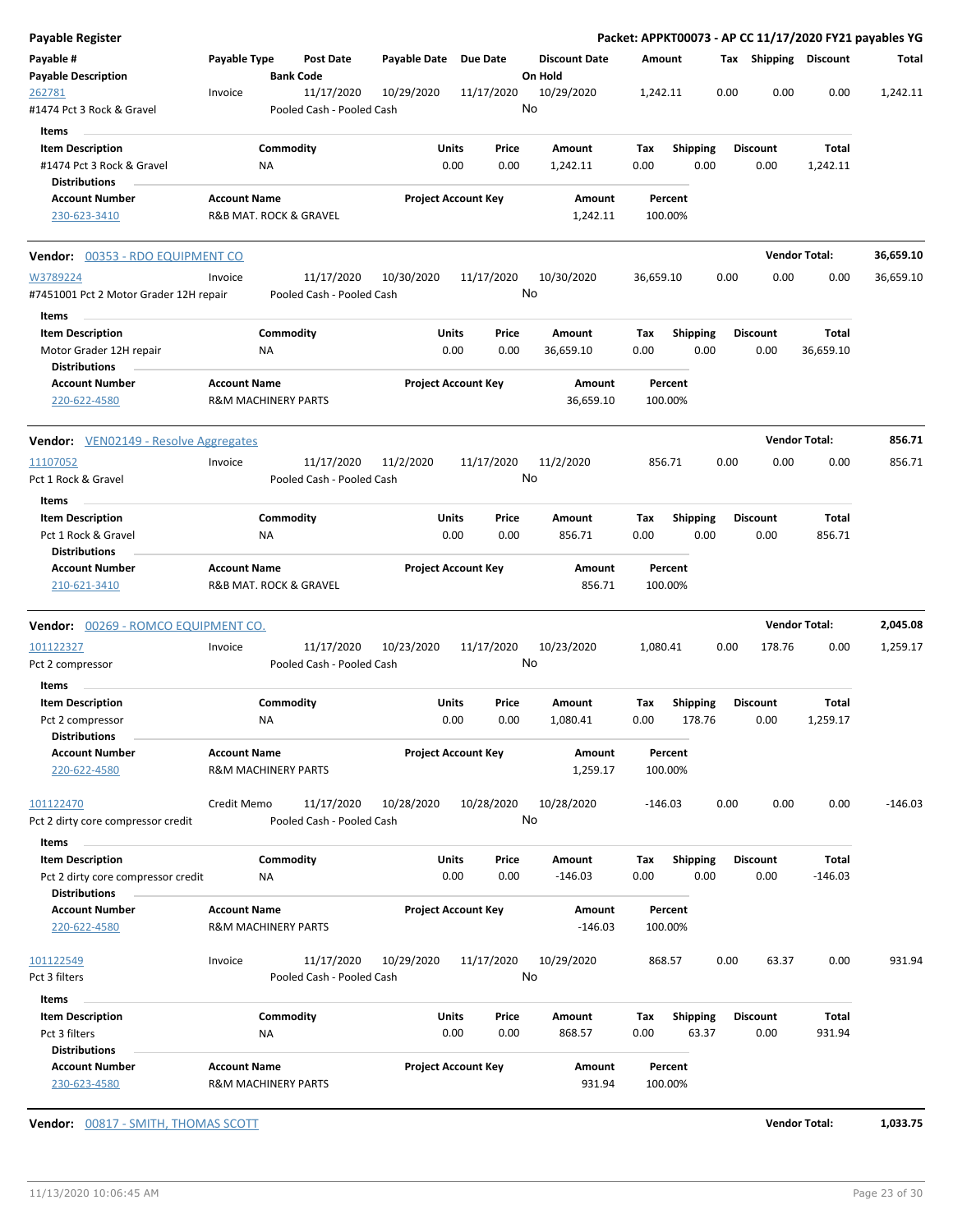| Payable Register                                                            |                                             |                  |                                         |              |                            |                 |                                 |                  |             |                 |      | Packet: APPKT00073 - AP CC 11/17/2020 FY21 payables YG |                        |           |
|-----------------------------------------------------------------------------|---------------------------------------------|------------------|-----------------------------------------|--------------|----------------------------|-----------------|---------------------------------|------------------|-------------|-----------------|------|--------------------------------------------------------|------------------------|-----------|
| Payable #<br><b>Payable Description</b>                                     | Payable Type                                | <b>Bank Code</b> | <b>Post Date</b>                        | Payable Date |                            | <b>Due Date</b> | <b>Discount Date</b><br>On Hold |                  | Amount      |                 |      | Tax                                                    | Shipping Discount      | Total     |
| INV0000651<br>CR-20-27545 Joglar Dst Ct                                     | Invoice                                     |                  | 11/17/2020<br>Pooled Cash - Pooled Cash | 10/23/2020   |                            | 11/17/2020      | 10/23/2020<br>No                |                  | 511.10      |                 | 0.00 | 0.00                                                   | 0.00                   | 511.10    |
| Items                                                                       |                                             |                  |                                         |              |                            |                 |                                 |                  |             |                 |      |                                                        |                        |           |
| <b>Item Description</b>                                                     |                                             | Commodity        |                                         |              | <b>Units</b>               | Price           | Amount                          |                  | Tax         | <b>Shipping</b> |      | <b>Discount</b>                                        | <b>Total</b>           |           |
| CR-20-27545 Joglar Dst Ct<br><b>Distributions</b>                           |                                             | NA               |                                         |              | 0.00                       | 0.00            | 511.10                          |                  | 0.00        |                 | 0.00 | 0.00                                                   | 511.10                 |           |
| <b>Account Number</b>                                                       | <b>Account Name</b>                         |                  |                                         |              | <b>Project Account Key</b> |                 |                                 | Amount           |             | Percent         |      |                                                        |                        |           |
| 100-435-4370                                                                | <b>ATTORNEY FEES</b>                        |                  |                                         |              |                            |                 |                                 | 511.10           | 100.00%     |                 |      |                                                        |                        |           |
| <b>INV0000652</b>                                                           | Invoice                                     |                  | 11/17/2020                              | 10/28/2020   |                            | 11/17/2020      | 10/28/2020                      |                  | 522.65      |                 | 0.00 | 0.00                                                   | 0.00                   | 522.65    |
| CR-19-27035 Garza Dst Ct                                                    |                                             |                  | Pooled Cash - Pooled Cash               |              |                            |                 | No                              |                  |             |                 |      |                                                        |                        |           |
| <b>Items</b>                                                                |                                             |                  |                                         |              |                            |                 |                                 |                  |             |                 |      |                                                        |                        |           |
| <b>Item Description</b><br>CR-19-27035 Garza Dst Ct<br><b>Distributions</b> |                                             | Commodity<br>NA  |                                         |              | <b>Units</b><br>0.00       | Price<br>0.00   | Amount<br>522.65                |                  | Tax<br>0.00 | <b>Shipping</b> | 0.00 | <b>Discount</b><br>0.00                                | <b>Total</b><br>522.65 |           |
| <b>Account Number</b><br>100-435-4370                                       | <b>Account Name</b><br><b>ATTORNEY FEES</b> |                  |                                         |              | <b>Project Account Key</b> |                 |                                 | Amount<br>522.65 | 100.00%     | Percent         |      |                                                        |                        |           |
| Vendor: 00801 - SOLOMON, AMANDA                                             |                                             |                  |                                         |              |                            |                 |                                 |                  |             |                 |      |                                                        | <b>Vendor Total:</b>   | 1,007.00  |
| <b>INV0000653</b>                                                           | Invoice                                     |                  | 11/17/2020                              | 10/2/2020    |                            | 11/17/2020      | 10/2/2020                       |                  | 1,007.00    |                 | 0.00 | 0.00                                                   | 0.00                   | 1,007.00  |
| FA-19-44512 Turner Dst Ct                                                   |                                             |                  | Pooled Cash - Pooled Cash               |              |                            |                 | No                              |                  |             |                 |      |                                                        |                        |           |
| Items                                                                       |                                             |                  |                                         |              |                            |                 |                                 |                  |             |                 |      |                                                        |                        |           |
| <b>Item Description</b>                                                     |                                             | Commodity        |                                         |              | Units                      | Price           | Amount                          |                  | Tax         | <b>Shipping</b> |      | <b>Discount</b>                                        | Total                  |           |
| FA-19-44512 Turner Dst Ct<br><b>Distributions</b>                           |                                             | <b>NA</b>        |                                         |              | 0.00                       | 0.00            | 1,007.00                        |                  | 0.00        |                 | 0.00 | 0.00                                                   | 1,007.00               |           |
| <b>Account Number</b>                                                       | <b>Account Name</b>                         |                  |                                         |              | <b>Project Account Key</b> |                 |                                 | Amount           |             | Percent         |      |                                                        |                        |           |
| 100-435-4360                                                                | <b>ATTORNEY FEES- CPS CASES</b>             |                  |                                         |              |                            |                 |                                 | 1,007.00         | 100.00%     |                 |      |                                                        |                        |           |
| Vendor: 00364 - TDCAA                                                       |                                             |                  |                                         |              |                            |                 |                                 |                  |             |                 |      |                                                        | <b>Vendor Total:</b>   | 60.00     |
| 178035                                                                      | Invoice                                     |                  | 11/17/2020                              | 11/2/2020    |                            | 11/17/2020      | 11/2/2020                       |                  |             | 60.00           | 0.00 | 0.00                                                   | 0.00                   | 60.00     |
| #23431 Setterberg membership dues                                           |                                             |                  | Pooled Cash - Pooled Cash               |              |                            |                 | No                              |                  |             |                 |      |                                                        |                        |           |
| Items                                                                       |                                             |                  |                                         |              |                            |                 |                                 |                  |             |                 |      |                                                        |                        |           |
| <b>Item Description</b>                                                     |                                             | Commodity        |                                         |              | Units                      | Price           | Amount                          |                  | Tax         | <b>Shipping</b> |      | <b>Discount</b>                                        | Total                  |           |
| #23431 Setterberg membership dues<br><b>Distributions</b>                   |                                             | <b>NA</b>        |                                         |              | 0.00                       | 0.00            | 60.00                           |                  | 0.00        |                 | 0.00 | 0.00                                                   | 60.00                  |           |
| <b>Account Number</b><br>100-475-4810                                       | <b>Account Name</b><br><b>DUES</b>          |                  |                                         |              | <b>Project Account Key</b> |                 |                                 | Amount<br>60.00  | 100.00%     | Percent         |      |                                                        |                        |           |
| Vendor: 00202 - TEXAS ASSOCIATION OF COUNTIES                               |                                             |                  |                                         |              |                            |                 |                                 |                  |             |                 |      |                                                        | <b>Vendor Total:</b>   | 68,454.56 |
|                                                                             |                                             |                  |                                         |              |                            |                 |                                 |                  |             |                 | 0.00 | 0.00                                                   | 0.00                   | 67,204.56 |
| 30252                                                                       | Invoice                                     |                  | 11/17/2020                              | 10/8/2020    |                            | 11/17/2020      | 10/8/2020                       |                  | 67,204.56   |                 |      |                                                        |                        |           |

Liability insurance 12/11/20-12/11/21 Pooled Cash - Pooled Cash

No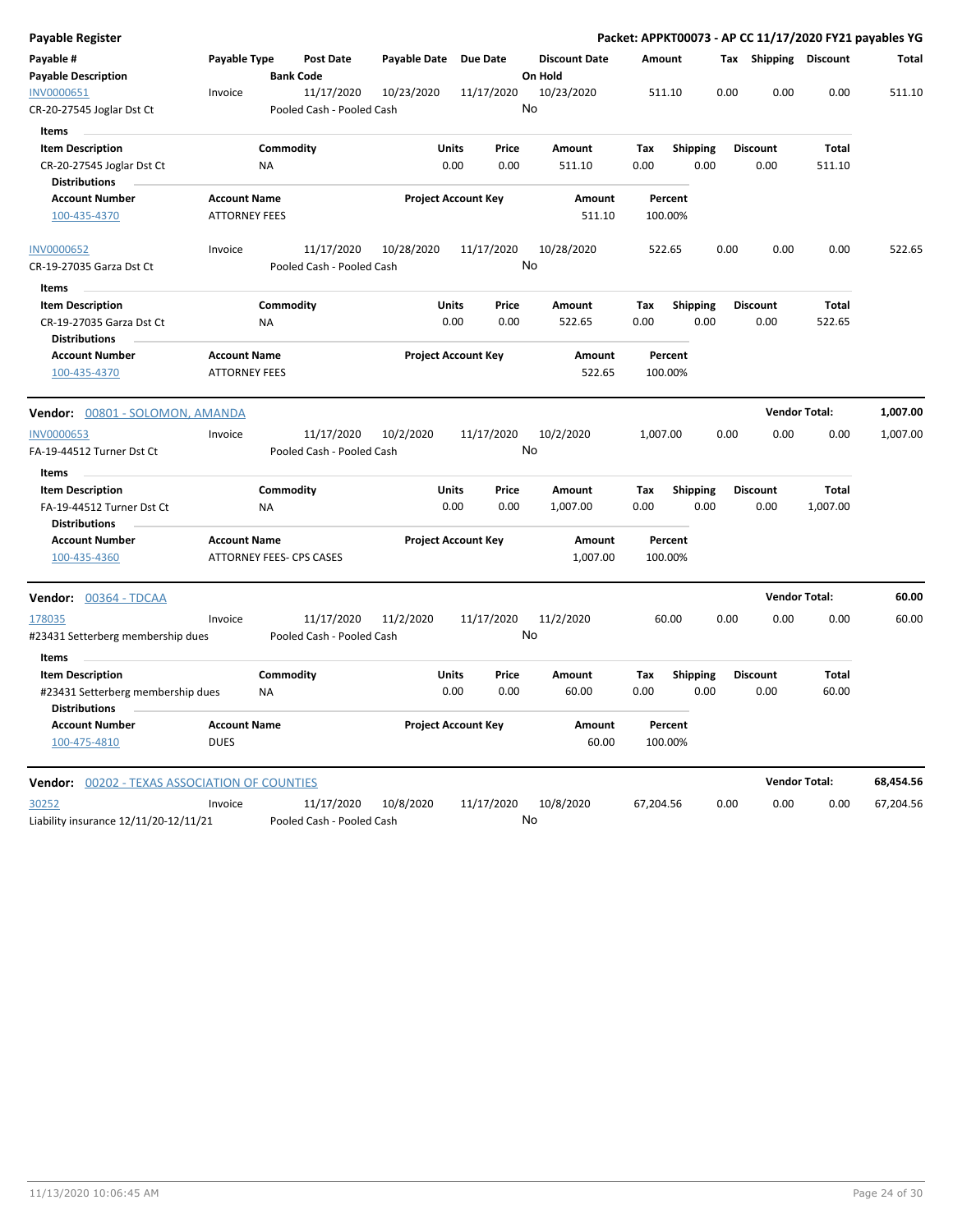| Payable #                                                     | Payable Type                                  |           | Post Date                               | Payable Date Due Date |                            |                            |        | <b>Discount Date</b> | Amount   |                    |      | Tax Shipping    | <b>Discount</b>      | Total    |
|---------------------------------------------------------------|-----------------------------------------------|-----------|-----------------------------------------|-----------------------|----------------------------|----------------------------|--------|----------------------|----------|--------------------|------|-----------------|----------------------|----------|
| <b>Payable Description</b><br>Items                           |                                               |           | <b>Bank Code</b>                        |                       |                            |                            |        | On Hold              |          |                    |      |                 |                      |          |
| <b>Item Description</b>                                       |                                               | Commodity |                                         |                       | Units                      |                            | Price  | Amount               | Tax      | <b>Shipping</b>    |      | <b>Discount</b> | Total                |          |
| Liability insurance 12/11/20-12/11/21<br><b>Distributions</b> |                                               | ΝA        |                                         |                       | 0.00                       |                            | 0.00   | 67,204.56            | 0.00     | 0.00               |      | 0.00            | 67,204.56            |          |
| <b>Account Number</b>                                         | <b>Account Name</b>                           |           |                                         |                       | <b>Project Account Key</b> |                            | Amount |                      | Percent  |                    |      |                 |                      |          |
| 100-406-4870                                                  | TRAILER/AUTO INSURANCE                        |           |                                         |                       |                            |                            |        | 619.00               |          | 0.92%              |      |                 |                      |          |
| 100-590-4870                                                  | <b>AUTOMOBILE INSURANCE</b>                   |           |                                         |                       |                            |                            |        | 188.00               |          | 0.28%              |      |                 |                      |          |
| 100-591-4870                                                  | <b>AUTOMOBILE INSURANCE</b>                   |           |                                         |                       |                            |                            |        | 220.00               |          | 0.33%              |      |                 |                      |          |
| 100-560-4870                                                  | AUTOMOBILE INSURANCE                          |           |                                         |                       |                            |                            |        | 9,266.00             |          | 13.79%             |      |                 |                      |          |
| 210-621-4820                                                  | <b>INSURANCE</b>                              |           |                                         |                       |                            |                            |        | 2,984.30             |          | 4.44%              |      |                 |                      |          |
| 220-622-4820                                                  | <b>INSURANCE</b>                              |           |                                         |                       |                            |                            |        | 5,836.63             |          | 8.68%              |      |                 |                      |          |
| 230-623-4820                                                  | <b>INSURANCE</b>                              |           |                                         |                       |                            |                            |        | 5,149.64             |          | 7.66%              |      |                 |                      |          |
| 240-624-4820                                                  | <b>INSURANCE</b>                              |           |                                         |                       |                            |                            |        | 2,777.63             |          | 4.13%              |      |                 |                      |          |
| 100-552-4870                                                  | <b>AUTO INSURANCE</b>                         |           |                                         |                       |                            |                            |        | 403.00               |          | 0.60%              |      |                 |                      |          |
| 100-409-4840                                                  |                                               |           | <b>GENERAL LIABILITY INSURANCE</b>      |                       |                            |                            |        | 7,252.00             |          | 10.79%             |      |                 |                      |          |
| 850-520-4840                                                  |                                               |           | <b>GENERAL LIABILITY INSURANCE</b>      |                       |                            |                            |        | 2,160.00             |          | 3.21%              |      |                 |                      |          |
| 100-560-4880                                                  |                                               |           | LAW ENFORCEMENT INSURANCE               |                       |                            |                            |        | 14,733.68            |          | 21.92%             |      |                 |                      |          |
| 100-551-4880                                                  |                                               |           | LAW ENFORCEMENT INSURANCE               |                       |                            |                            |        | 462.96               |          | 0.69%              |      |                 |                      |          |
| 100-552-4880                                                  |                                               |           | LAW ENFOREMENT INSURANCE                |                       |                            |                            |        | 462.96               |          | 0.69%              |      |                 |                      |          |
| 100-553-4880                                                  |                                               |           | LAW ENFORCEMENT INSURANCE               |                       |                            |                            |        | 462.96               |          | 0.69%              |      |                 |                      |          |
| 100-409-4830                                                  | PUBLIC OFFICIALS INS.                         |           |                                         |                       |                            |                            |        | 14,225.80            |          | 21.17%             |      |                 |                      |          |
| 30678                                                         | Invoice                                       |           | 11/17/2020                              | 10/30/2020            |                            | 11/17/2020                 |        | 10/30/2020           | 1,250.00 |                    | 0.00 | 0.00            | 0.00                 | 1,250.00 |
| Additional Drone liability insurance                          |                                               |           | Pooled Cash - Pooled Cash               |                       |                            |                            |        | No                   |          |                    |      |                 |                      |          |
| Items                                                         |                                               |           |                                         |                       |                            |                            |        |                      |          |                    |      |                 |                      |          |
| <b>Item Description</b>                                       |                                               | Commodity |                                         |                       | <b>Units</b>               |                            | Price  | Amount               | Tax      | <b>Shipping</b>    |      | Discount        | Total                |          |
| Additional Drone liability insurance                          |                                               | ΝA        |                                         |                       | 0.00                       |                            | 0.00   | 1,250.00             | 0.00     | 0.00               |      | 0.00            | 1,250.00             |          |
| <b>Distributions</b>                                          |                                               |           |                                         |                       |                            |                            |        |                      |          |                    |      |                 |                      |          |
| <b>Account Number</b>                                         | <b>Account Name</b>                           |           |                                         |                       |                            | <b>Project Account Key</b> |        | Amount               |          | Percent            |      |                 |                      |          |
| 100-560-4880                                                  |                                               |           | LAW ENFORCEMENT INSURANCE               |                       |                            |                            |        | 1,250.00             |          | 100.00%            |      |                 |                      |          |
| <b>Vendor: 00265 - TEXHOMA LIMESTONE, INC.</b>                |                                               |           |                                         |                       |                            |                            |        |                      |          |                    |      |                 | <b>Vendor Total:</b> | 5,728.74 |
| 8154                                                          | Invoice                                       |           | 11/17/2020                              | 11/2/2020             |                            | 11/17/2020                 |        | 11/2/2020            | 5,313.08 |                    | 0.00 | 0.00            | 0.00                 | 5,313.08 |
| Pct 4 Rock & gravel - hauling                                 |                                               |           | Pooled Cash - Pooled Cash               |                       |                            |                            |        | No                   |          |                    |      |                 |                      |          |
| Items                                                         |                                               |           |                                         |                       |                            |                            |        |                      |          |                    |      |                 |                      |          |
| <b>Item Description</b>                                       |                                               | Commodity |                                         |                       | <b>Units</b>               |                            | Price  | Amount               | Tax      | <b>Shipping</b>    |      | <b>Discount</b> | Total                |          |
| Pct 4 Rock & gravel - hauling                                 |                                               | NA        |                                         |                       | 0.00                       |                            | 0.00   | 5,313.08             | 0.00     | 0.00               |      | 0.00            | 5,313.08             |          |
| <b>Distributions</b>                                          |                                               |           |                                         |                       |                            |                            |        |                      |          |                    |      |                 |                      |          |
| <b>Account Number</b><br>240-624-3410                         | <b>Account Name</b><br>R&B MAT. ROCK & GRAVEL |           |                                         |                       |                            | <b>Project Account Key</b> |        | Amount<br>5,313.08   |          | Percent<br>100.00% |      |                 |                      |          |
|                                                               |                                               |           |                                         |                       |                            |                            |        |                      |          |                    |      |                 |                      |          |
| 8158                                                          | Invoice                                       |           | 11/17/2020<br>Pooled Cash - Pooled Cash | 11/9/2020             |                            | 11/17/2020                 |        | 11/9/2020<br>No      |          | 415.66             | 0.00 | 0.00            | 0.00                 | 415.66   |
| Pct 1 11/2-7/20 Rock & Gravel hauling                         |                                               |           |                                         |                       |                            |                            |        |                      |          |                    |      |                 |                      |          |
| Items                                                         |                                               |           |                                         |                       |                            |                            |        |                      |          |                    |      |                 |                      |          |
| <b>Item Description</b>                                       |                                               | Commodity |                                         |                       | Units                      |                            | Price  | Amount               | Tax      | <b>Shipping</b>    |      | <b>Discount</b> | Total                |          |
| Pct 1 11/2-7/20 Rock & Gravel hauling                         |                                               | ΝA        |                                         |                       | 0.00                       |                            | 0.00   | 415.66               | 0.00     | 0.00               |      | 0.00            | 415.66               |          |
| <b>Distributions</b>                                          |                                               |           |                                         |                       |                            |                            |        |                      |          |                    |      |                 |                      |          |
| <b>Account Number</b>                                         | <b>Account Name</b>                           |           |                                         |                       |                            | <b>Project Account Key</b> |        | Amount               |          | Percent            |      |                 |                      |          |
| 210-621-3410                                                  | R&B MAT. ROCK & GRAVEL                        |           |                                         |                       |                            |                            |        | 415.66               |          | 100.00%            |      |                 |                      |          |
| <b>Vendor: 00180 - THOMSON REUTERS - WEST PAYMENT CTR</b>     |                                               |           |                                         |                       |                            |                            |        |                      |          |                    |      |                 | <b>Vendor Total:</b> | 354.64   |
| 843312983                                                     | Invoice                                       |           | 11/17/2020                              | 11/1/2020             |                            | 11/17/2020                 |        | 11/1/2020            |          | 354.64             | 0.00 | 0.00            | 0.00                 | 354.64   |
| Oct 2020 DA online                                            |                                               |           | Pooled Cash - Pooled Cash               |                       |                            |                            |        | No                   |          |                    |      |                 |                      |          |
| Items                                                         |                                               |           |                                         |                       |                            |                            |        |                      |          |                    |      |                 |                      |          |
| <b>Item Description</b>                                       |                                               | Commodity |                                         |                       | <b>Units</b>               |                            | Price  | Amount               | Tax      | <b>Shipping</b>    |      | <b>Discount</b> | Total                |          |
| Oct 2020 DA online                                            |                                               | NA        |                                         |                       | 0.00                       |                            | 0.00   | 354.64               | 0.00     | 0.00               |      | 0.00            | 354.64               |          |
| <b>Distributions</b>                                          |                                               |           |                                         |                       |                            |                            |        |                      |          |                    |      |                 |                      |          |
| <b>Account Number</b>                                         | <b>Account Name</b>                           |           |                                         |                       |                            | <b>Project Account Key</b> |        | Amount               |          | Percent            |      |                 |                      |          |
| 100-475-5910                                                  | <b>ONLINE RESEARCH</b>                        |           |                                         |                       |                            |                            |        | 354.64               |          | 100.00%            |      |                 |                      |          |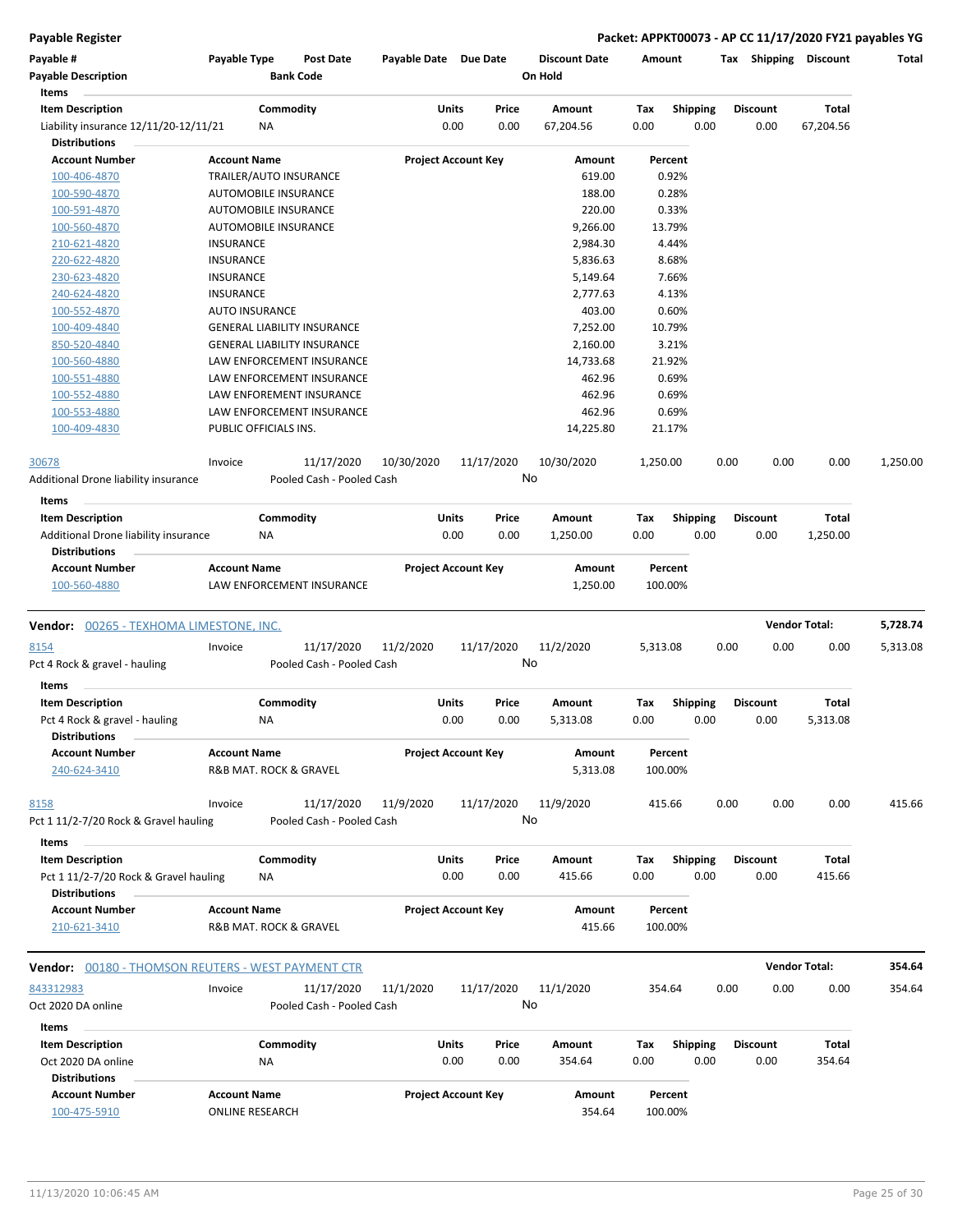| <b>Payable Register</b>                              |                     |                                         |                       |                            |               |                                 |                    |                          |      |                         |                      | Packet: APPKT00073 - AP CC 11/17/2020 FY21 payables YG |
|------------------------------------------------------|---------------------|-----------------------------------------|-----------------------|----------------------------|---------------|---------------------------------|--------------------|--------------------------|------|-------------------------|----------------------|--------------------------------------------------------|
| Payable #<br><b>Payable Description</b>              | Payable Type        | <b>Post Date</b><br><b>Bank Code</b>    | Payable Date Due Date |                            |               | <b>Discount Date</b><br>On Hold | Amount             |                          |      | Tax Shipping Discount   |                      | Total                                                  |
| Vendor: 00176 - TRACTOR SUPPLY CREDIT PLAN           |                     |                                         |                       |                            |               |                                 |                    |                          |      |                         | <b>Vendor Total:</b> | 19.90                                                  |
| <b>INV0000654</b><br>Pct 4 lithium grease            | Invoice             | 11/17/2020<br>Pooled Cash - Pooled Cash | 10/30/2020            | 11/17/2020                 | No            | 10/30/2020                      | 19.90              |                          | 0.00 | 0.00                    | 0.00                 | 19.90                                                  |
| Items                                                |                     |                                         |                       |                            |               |                                 |                    |                          |      |                         |                      |                                                        |
| <b>Item Description</b>                              |                     | Commodity                               |                       | Units                      | Price         | Amount                          | Tax                | <b>Shipping</b>          |      | <b>Discount</b>         | Total                |                                                        |
| Pct 4 lithium grease                                 |                     | NA                                      |                       | 0.00                       | 0.00          | 19.90                           | 0.00               | 0.00                     |      | 0.00                    | 19.90                |                                                        |
| <b>Distributions</b>                                 |                     |                                         |                       |                            |               |                                 |                    |                          |      |                         |                      |                                                        |
| <b>Account Number</b><br>240-624-4580                | <b>Account Name</b> | <b>R&amp;M MACHINERY PARTS</b>          |                       | <b>Project Account Key</b> |               | Amount<br>19.90                 | Percent<br>100.00% |                          |      |                         |                      |                                                        |
| <b>Vendor: 00760 - TRIPLE BLADE &amp; STEEL</b>      |                     |                                         |                       |                            |               |                                 |                    |                          |      |                         | <b>Vendor Total:</b> | 788.64                                                 |
| 9427                                                 | Invoice             | 11/17/2020                              | 10/22/2020            | 11/17/2020                 |               | 10/22/2020                      | 477.80             |                          | 0.00 | 17.98                   | 0.00                 | 495.78                                                 |
| Pct 4 motor/thrust plate                             |                     | Pooled Cash - Pooled Cash               |                       |                            | No            |                                 |                    |                          |      |                         |                      |                                                        |
| Items                                                |                     |                                         |                       |                            |               |                                 |                    |                          |      |                         |                      |                                                        |
| <b>Item Description</b>                              |                     | Commodity                               |                       | Units                      | Price         | Amount                          | Tax                | <b>Shipping</b>          |      | <b>Discount</b>         | Total                |                                                        |
| Pct 4 motor/thrust plate<br><b>Distributions</b>     |                     | NA                                      |                       | 0.00                       | 0.00          | 477.80                          | 0.00               | 17.98                    |      | 0.00                    | 495.78               |                                                        |
| <b>Account Number</b><br>240-624-4580                | <b>Account Name</b> | <b>R&amp;M MACHINERY PARTS</b>          |                       | <b>Project Account Key</b> |               | Amount<br>495.78                | Percent<br>100.00% |                          |      |                         |                      |                                                        |
|                                                      |                     |                                         |                       |                            |               |                                 |                    |                          |      |                         |                      |                                                        |
| 9439<br>Pct 4 bearing cone/cup                       | Invoice             | 11/17/2020<br>Pooled Cash - Pooled Cash | 11/3/2020             | 11/17/2020                 | No            | 11/3/2020                       | 279.90             |                          | 0.00 | 12.96                   | 0.00                 | 292.86                                                 |
| Items                                                |                     |                                         |                       |                            |               |                                 |                    |                          |      |                         |                      |                                                        |
| <b>Item Description</b><br>Pct 4 bearing cone/cup    |                     | Commodity<br>NA                         |                       | Units<br>0.00              | Price<br>0.00 | Amount<br>279.90                | Tax<br>0.00        | <b>Shipping</b><br>12.96 |      | <b>Discount</b><br>0.00 | Total<br>292.86      |                                                        |
| <b>Distributions</b>                                 |                     |                                         |                       |                            |               |                                 |                    |                          |      |                         |                      |                                                        |
| <b>Account Number</b><br>240-624-4580                | <b>Account Name</b> | <b>R&amp;M MACHINERY PARTS</b>          |                       | <b>Project Account Key</b> |               | Amount<br>292.86                | Percent<br>100.00% |                          |      |                         |                      |                                                        |
| Vendor: 00310 - TYLER TECHNOLOGIES, INC.             |                     |                                         |                       |                            |               |                                 |                    |                          |      |                         | <b>Vendor Total:</b> | 650.00                                                 |
| 025-314904<br>Financials                             | Invoice             | 11/17/2020<br>Pooled Cash - Pooled Cash | 11/11/2020            | 11/17/2020                 | No            | 11/11/2020                      | 650.00             |                          | 0.00 | 0.00                    | 0.00                 | 650.00                                                 |
| Items                                                |                     |                                         |                       |                            |               |                                 |                    |                          |      |                         |                      |                                                        |
| <b>Item Description</b>                              |                     | Commodity                               |                       | Units                      | Price         | Amount                          | Tax                | <b>Shipping</b>          |      | <b>Discount</b>         | Total                |                                                        |
| Financials                                           |                     | NA                                      |                       | 0.00                       | 0.00          | 650.00                          | 0.00               | 0.00                     |      | 0.00                    | 650.00               |                                                        |
| <b>Distributions</b>                                 |                     |                                         |                       |                            |               |                                 |                    |                          |      |                         |                      |                                                        |
| Account Number<br>100-510-4530                       | <b>Account Name</b> | <b>COMPUTER SOFTWARE</b>                |                       | <b>Project Account Key</b> |               | Amount<br>650.00                | Percent<br>100.00% |                          |      |                         |                      |                                                        |
| Vendor: 00539 - U.S. BANK CORPORATE TRUST            |                     |                                         |                       |                            |               |                                 |                    |                          |      |                         | <b>Vendor Total:</b> | 199,116.65                                             |
| <b>FAN201003FCMJ</b>                                 | Invoice             | 11/17/2020                              | 11/2/2020             | 11/17/2020                 |               | 11/2/2020                       | 79,250.00          |                          | 0.00 | 0.00                    | 0.00                 | 79,250.00                                              |
| Oct 2020 MJ prisoner housing                         |                     | Pooled Cash - Pooled Cash               |                       |                            | No            |                                 |                    |                          |      |                         |                      |                                                        |
| Items                                                |                     |                                         |                       |                            |               |                                 |                    |                          |      |                         |                      |                                                        |
| <b>Item Description</b>                              |                     | Commodity                               |                       | Units                      | Price         | Amount                          | Tax                | <b>Shipping</b>          |      | <b>Discount</b>         | Total                |                                                        |
| Oct 2020 MJ prisoner housing<br><b>Distributions</b> |                     | NA                                      |                       | 0.00                       | 0.00          | 79,250.00                       | 0.00               | 0.00                     |      | 0.00                    | 79,250.00            |                                                        |
| <b>Account Number</b>                                | <b>Account Name</b> |                                         |                       | <b>Project Account Key</b> |               | Amount                          | Percent            |                          |      |                         |                      |                                                        |
| 100-565-3800                                         | PRISONER HOUSING    |                                         |                       |                            |               | 79,250.00                       | 100.00%            |                          |      |                         |                      |                                                        |
| FAN201004FCSA<br>Oct 2020 SA prisoner housing        | Invoice             | 11/17/2020<br>Pooled Cash - Pooled Cash | 11/2/2020             | 11/17/2020                 | No            | 11/2/2020                       | 117,465.00         |                          | 0.00 | 0.00                    | 0.00                 | 117,465.00                                             |
| Items                                                |                     |                                         |                       |                            |               |                                 |                    |                          |      |                         |                      |                                                        |
| <b>Item Description</b>                              |                     | Commodity                               |                       | Units                      | Price         | Amount                          | Tax                | <b>Shipping</b>          |      | Discount                | Total                |                                                        |
| Oct 2020 SA prisoner housing<br><b>Distributions</b> |                     | NA                                      |                       | 0.00                       | 0.00          | 117,465.00                      | 0.00               | 0.00                     |      | 0.00                    | 117,465.00           |                                                        |
| <b>Account Number</b>                                | <b>Account Name</b> |                                         |                       | <b>Project Account Key</b> |               | Amount                          | Percent            |                          |      |                         |                      |                                                        |
| 100-565-3800                                         | PRISONER HOUSING    |                                         |                       |                            |               | 117,465.00                      | 100.00%            |                          |      |                         |                      |                                                        |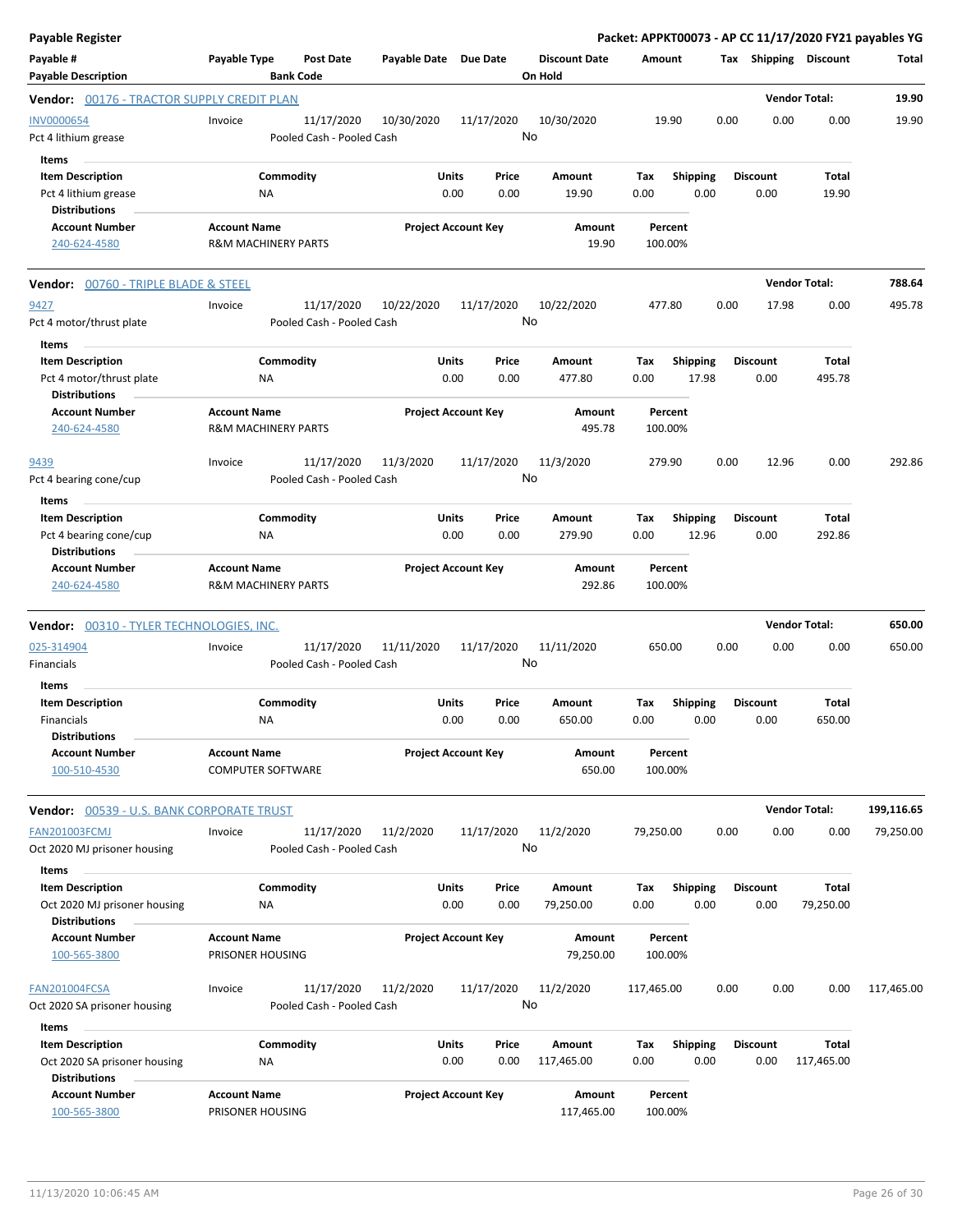| <b>Payable Register</b>                                                           |                     |                                              |              |                                       |                 |                           |             |                             |      |                         |                          | Packet: APPKT00073 - AP CC 11/17/2020 FY21 payables YG |
|-----------------------------------------------------------------------------------|---------------------|----------------------------------------------|--------------|---------------------------------------|-----------------|---------------------------|-------------|-----------------------------|------|-------------------------|--------------------------|--------------------------------------------------------|
| Payable #<br><b>Payable Description</b>                                           | Payable Type        | <b>Post Date</b><br><b>Bank Code</b>         | Payable Date | <b>Due Date</b>                       | On Hold         | <b>Discount Date</b>      | Amount      |                             |      | Tax Shipping Discount   |                          | <b>Total</b>                                           |
| FAN201014FCMT<br>Oct 2020 Medical transport & guard<br>Items                      | Invoice             | 11/17/2020<br>Pooled Cash - Pooled Cash      | 11/6/2020    | 11/17/2020                            | 11/6/2020<br>No |                           | 2,401.65    |                             | 0.00 | 0.00                    | 0.00                     | 2,401.65                                               |
| <b>Item Description</b><br>Oct 2020 Medical transport & guard                     |                     | Commodity<br><b>NA</b>                       |              | <b>Units</b><br>Price<br>0.00<br>0.00 |                 | <b>Amount</b><br>2,401.65 | Tax<br>0.00 | <b>Shipping</b><br>0.00     |      | <b>Discount</b><br>0.00 | <b>Total</b><br>2,401.65 |                                                        |
| <b>Distributions</b><br><b>Account Number</b><br>100-565-4000                     | <b>Account Name</b> | PRISONER TRANSPORT/GUARD                     |              | <b>Project Account Key</b>            |                 | Amount<br>2,401.65        |             | Percent<br>100.00%          |      |                         |                          |                                                        |
| Vendor: 00104 - WEX BANK                                                          |                     |                                              |              |                                       |                 |                           |             |                             |      |                         | <b>Vendor Total:</b>     | 153.73                                                 |
| 68389368<br>Oct 2020 auto fuel                                                    | Invoice             | 11/17/2020<br>Pooled Cash - Pooled Cash      | 10/31/2020   | 11/17/2020                            | No              | 10/31/2020                |             | 153.73                      | 0.00 | 0.00                    | 0.00                     | 153.73                                                 |
| Items<br><b>Item Description</b><br>Oct 2020 auto fuel<br><b>Distributions</b>    |                     | Commodity<br><b>NA</b>                       |              | <b>Units</b><br>Price<br>0.00<br>0.00 |                 | Amount<br>153.73          | Tax<br>0.00 | Shipping<br>0.00            |      | <b>Discount</b><br>0.00 | Total<br>153.73          |                                                        |
| <b>Account Number</b><br>100-560-3300<br>100-560-4280                             | <b>Account Name</b> | AUTO EXPENSE GAS & OIL<br>PRISONER TRANSPORT |              | <b>Project Account Key</b>            |                 | Amount<br>60.50<br>93.23  |             | Percent<br>39.35%<br>60.65% |      |                         |                          |                                                        |
| Vendor: 00654 - WILSON CULVERTS, INC.                                             |                     |                                              |              |                                       |                 |                           |             |                             |      |                         | <b>Vendor Total:</b>     | 2,099.20                                               |
| 82721<br>Pct 3 culverts                                                           | Invoice             | 11/17/2020<br>Pooled Cash - Pooled Cash      | 11/3/2020    | 11/17/2020                            | 11/3/2020<br>No |                           | 2,099.20    |                             | 0.00 | 0.00                    | 0.00                     | 2,099.20                                               |
| <b>Items</b><br><b>Item Description</b><br>Pct 3 culverts<br><b>Distributions</b> |                     | Commodity<br><b>NA</b>                       |              | Units<br>Price<br>0.00<br>0.00        |                 | Amount<br>2,099.20        | Tax<br>0.00 | <b>Shipping</b><br>0.00     |      | <b>Discount</b><br>0.00 | <b>Total</b><br>2,099.20 |                                                        |
| <b>Account Number</b><br>230-623-3420                                             | <b>Account Name</b> | <b>R&amp;B MAT. CULVERTS</b>                 |              | <b>Project Account Key</b>            |                 | Amount<br>2,099.20        |             | Percent<br>100.00%          |      |                         |                          |                                                        |
| Vendor: 00486 - WOODSON, MARY ANN CSR, RPR                                        |                     |                                              |              |                                       |                 |                           |             |                             |      |                         | <b>Vendor Total:</b>     | 121.00                                                 |
| <b>INV0000655</b><br>10/22/0 grand jury transcript                                | Invoice             | 11/17/2020<br>Pooled Cash - Pooled Cash      | 10/29/2020   | 11/17/2020                            | No              | 10/29/2020                |             | 121.00                      | 0.00 | 0.00                    | 0.00                     | 121.00                                                 |
| Items<br><b>Item Description</b>                                                  |                     | Commodity                                    |              | <b>Units</b><br>Price                 |                 | Amount                    | Tax         | <b>Shipping</b>             |      | <b>Discount</b>         | Total                    |                                                        |
| 10/22/0 grand jury transcript<br><b>Distributions</b>                             |                     | <b>NA</b>                                    |              | 0.00<br>0.00                          |                 | 121.00                    | 0.00        | 0.00                        |      | 0.00                    | 121.00                   |                                                        |
| <b>Account Number</b><br>100-475-4380                                             | <b>Account Name</b> | <b>CT.REPORTER-TRANSCRIPTS</b>               |              | <b>Project Account Key</b>            |                 | Amount<br>121.00          |             | Percent<br>100.00%          |      |                         |                          |                                                        |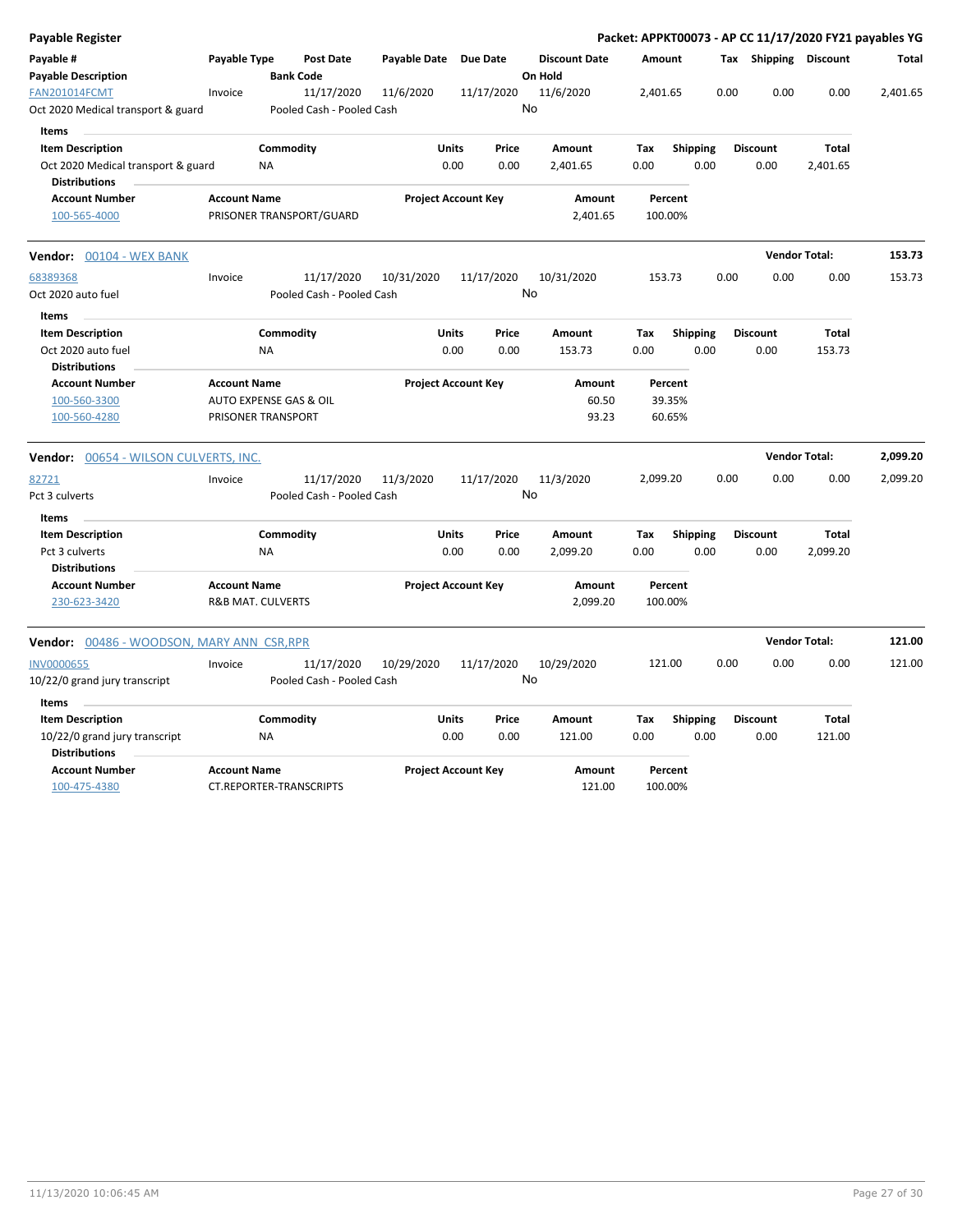## Payable Summary

| Type        | Count               | Gross      | Tax  | <b>Shipping</b> | <b>Discount</b> | Total      | <b>Manual Payment</b> | <b>Balance</b> |
|-------------|---------------------|------------|------|-----------------|-----------------|------------|-----------------------|----------------|
| Credit Memo |                     | $-146.03$  | 0.00 | 0.00            | 0.00            | $-146.03$  | 0.00                  | $-146.03$      |
| Invoice     | 158                 | 454.337.66 | 0.00 | 349.07          | 0.00            | 454,686.73 | 0.00                  | 454,686.73     |
|             | <b>Grand Total:</b> | 454.191.63 | 0.00 | 349.07          | 0.00            | 454,540.70 | 0.00                  | 454.540.70     |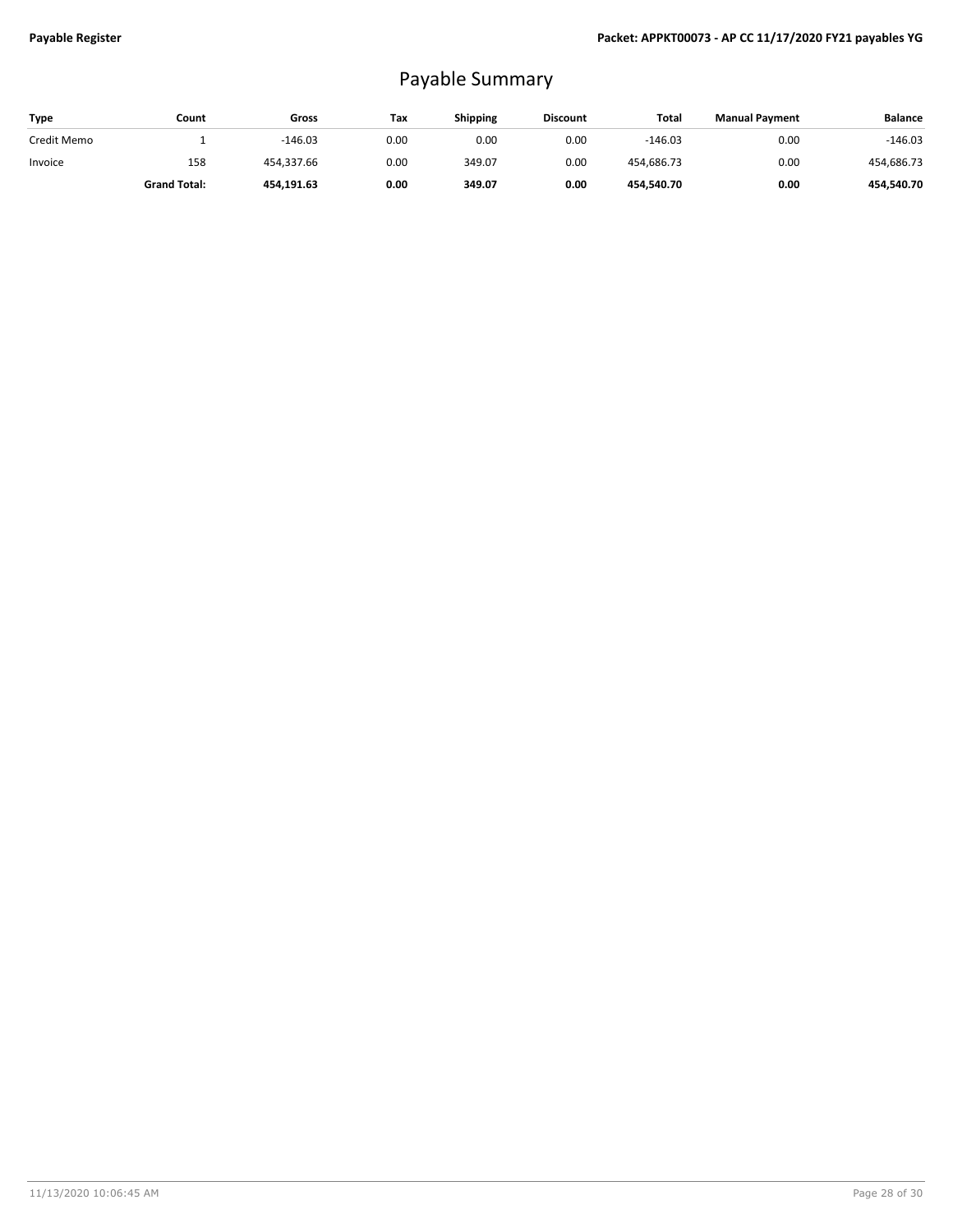### **Account Summary**

| Account             | Name                                  |        | Amount     |
|---------------------|---------------------------------------|--------|------------|
| 100-406-4870        | TRAILER/AUTO INSURANCE                |        | 619.00     |
| 100-409-4830        | PUBLIC OFFICIALS INS.                 |        | 14,225.80  |
| 100-409-4840        | <b>GENERAL LIABILITY INSURANCE</b>    |        | 7,252.00   |
| 100-410-3150        | <b>COPIER RENTAL</b>                  |        | 3.96       |
| 100-410-4240        | <b>INDIGENT ATTORNEY FEES</b>         |        | 175.00     |
| 100-425-4660        | <b>AUTOPSIES</b>                      |        | 6,450.00   |
| 100-435-4360        | ATTORNEY FEES- CPS CASES              |        | 4,124.50   |
| 100-435-4370        | <b>ATTORNEY FEES</b>                  |        | 5,172.57   |
| 100-435-4380        | <b>COURT REPORTER EXPENSE</b>         |        | 198.00     |
| 100-435-4420        | OTHER PROFESSIONAL SERV.              |        | 462.50     |
| 100-456-5910        | <b>ONLINE RESEARCH</b>                |        | 93.73      |
| 100-475-3150        | <b>COPIER EXPENSE</b>                 |        | 5.70       |
| 100-475-4380        | CT.REPORTER-TRANSCRIPTS               |        | 121.00     |
| 100-475-4810        | <b>DUES</b>                           |        | 60.00      |
| 100-475-5910        | <b>ONLINE RESEARCH</b>                |        | 354.64     |
| 100-499-3150        | <b>COPIER EXPENSE</b>                 |        | 6.35       |
| 100-503-1070        | SALARY PART-TIME TECHNICIAN           |        | 900.00     |
| 100-510-3110        | <b>POSTAGE</b>                        |        | 165.26     |
| 100-510-3150        | <b>COPIER RENTAL</b>                  |        | 287.25     |
| 100-510-4530        | <b>COMPUTER SOFTWARE</b>              |        | 650.00     |
| 100-513-3110        | <b>POSTAGE</b>                        |        | 77.75      |
| 100-513-3150        | <b>COPIER RENTAL</b>                  |        | 11.89      |
| 100-518-4501        | <b>PEST CONTROL</b>                   |        | 145.00     |
| 100-551-4880        | LAW ENFORCEMENT INSURANCE             |        | 462.96     |
| 100-552-4870        | <b>AUTO INSURANCE</b>                 |        | 403.00     |
| 100-552-4880        | LAW ENFOREMENT INSURANCE              |        | 462.96     |
| 100-553-4880        | LAW ENFORCEMENT INSURANCE             |        | 462.96     |
| 100-560-3300        | AUTO EXPENSE GAS & OIL                |        | 4,629.37   |
| 100-560-4280        | PRISONER TRANSPORT                    |        | 93.23      |
| 100-560-4500        | R & M BUILDING                        |        | 850.00     |
| 100-560-4540        | R & M AUTOMOBILES                     |        | 256.72     |
| 100-560-4800        | <b>BOND</b>                           |        | 80.00      |
| 100-560-4870        | AUTOMOBILE INSURANCE                  |        | 9,266.00   |
| 100-560-4880        | LAW ENFORCEMENT INSURANCE             |        | 15,983.68  |
| 100-565-3800        | PRISONER HOUSING                      |        | 196,715.00 |
| 100-565-4000        | PRISONER TRANSPORT/GUARD              |        | 2,401.65   |
| 100-573-4530        | <b>COMPUTER SOFTWARE</b>              |        | 107.00     |
| 100-575-3150        | <b>COPIER RENTAL</b>                  |        | 0.94       |
| 100-590-3150        | <b>COPIER RENTAL</b>                  |        | 1.71       |
| 100-590-4870        | <b>AUTOMOBILE INSURANCE</b>           |        | 188.00     |
| 100-591-4870        | AUTOMOBILE INSURANCE                  |        | 220.00     |
| <u>100-641-1020</u> | SALARY APPOINTED OFFICIAL             |        | 200.00     |
| 100-645-4530        | <b>COMPUTER SOFTWARE</b>              |        | 1,059.00   |
| 100-665-3150        | <b>COPIER RENTAL</b>                  |        | 12.10      |
|                     |                                       | Total: | 275,418.18 |
|                     |                                       |        |            |
| <b>Account</b>      | Name                                  |        | Amount     |
| 210-621-3410        | <b>R&amp;B MAT. ROCK &amp; GRAVEL</b> |        | 1,272.37   |
| 210-621-3440        | R&B MAT. ASPHALT/RD OIL               |        | 29,478.64  |
| 210-621-4570        | R&M MACHINERY GAS & OIL               |        | 2,475.16   |
| 210-621-4580        | <b>R&amp;M MACHINERY PARTS</b>        |        | 48.46      |
| 210-621-4820        | <b>INSURANCE</b>                      |        | 2,984.30   |
|                     |                                       | Total: | 36,258.93  |
|                     |                                       |        |            |
| Account             | Name                                  |        | Amount     |
| 220-622-3400        | <b>SHOP SUPPLIES</b>                  |        | 5.70       |
| 220-622-3410        | R&B MAT. ROCK & GRAVEL                |        | 13,668.77  |
|                     |                                       |        |            |